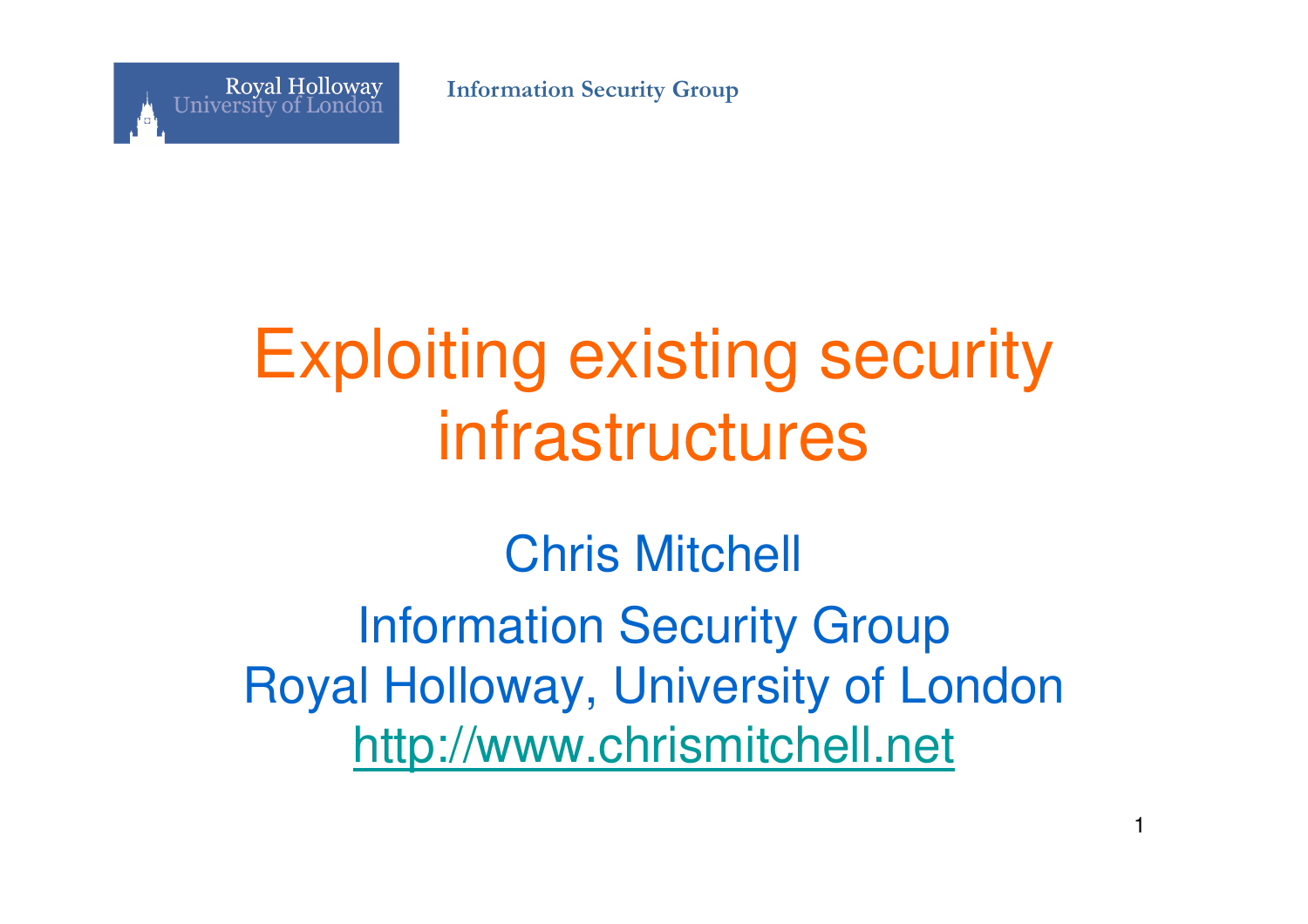

- • This is joint work with Chunhua Chen and Shaohua Tang (South China University of Technology).
- • Chunhua Chen was a visitor at RHUL between 2009 and 2011.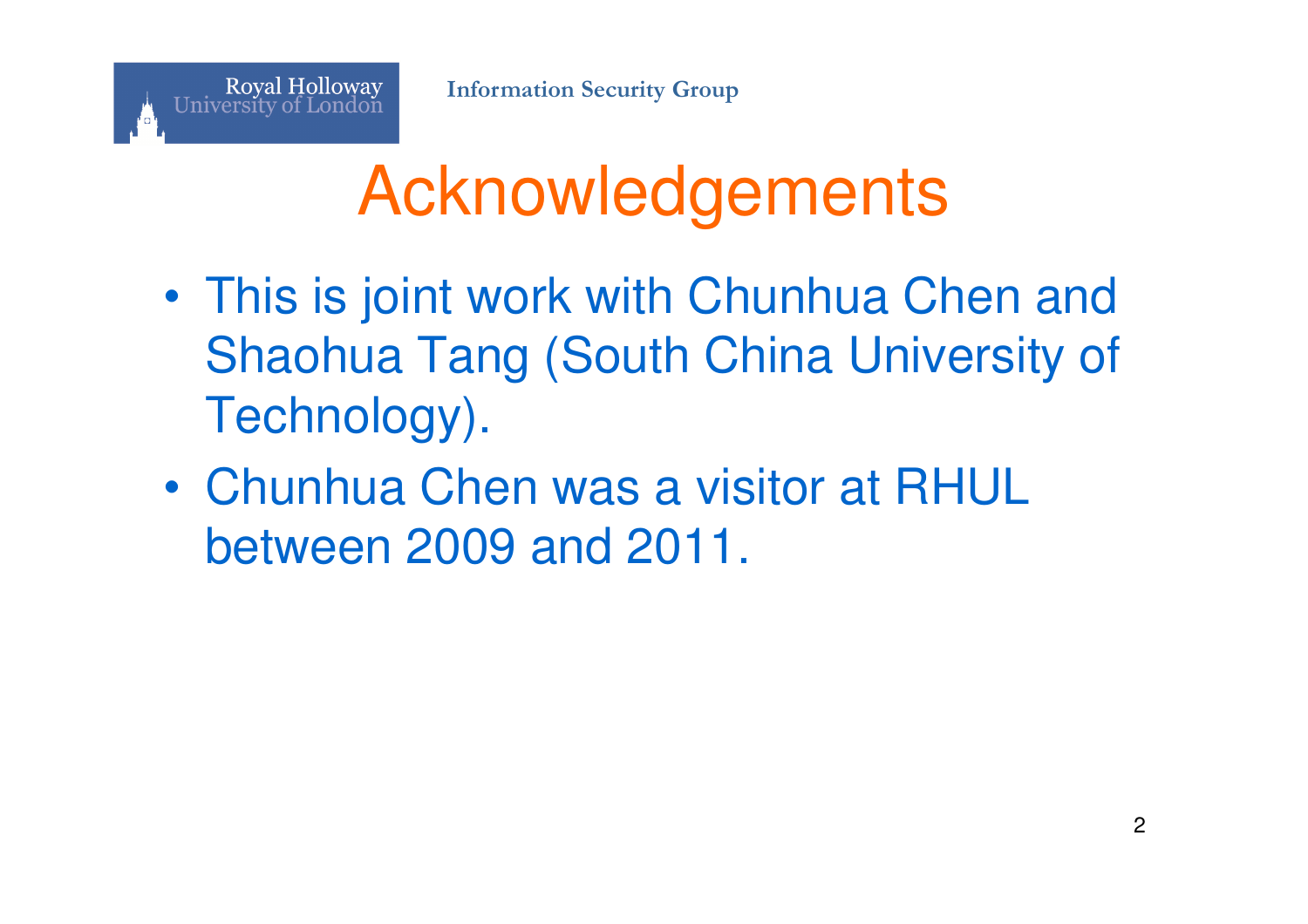

### **Contents**

- •**Security infrastructures**
- •GAA
- •UMTS-GAA
- •EMV-GAA and TC-GAA
- •Applying GAA variants
- •Privacy issues
- •**Conclusions**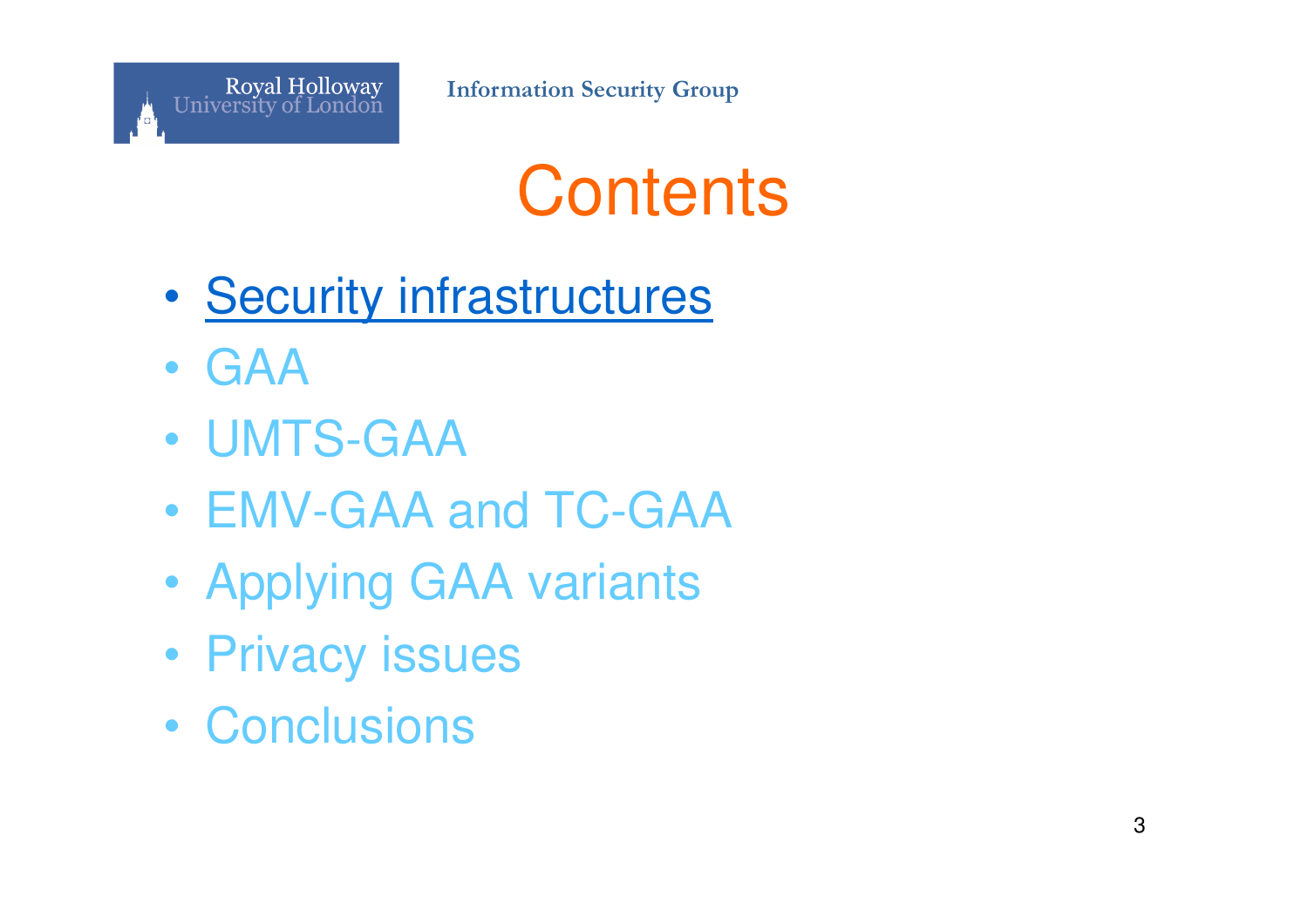# Need for infrastructure

- • Just about any system using cryptography for security needs a key management system.
- •This typically involves either:

Royal Holloway<br>University of London

- setting up shared keys, e.g. between a server and multiple clients;
- $\mathcal{L}_{\mathcal{A}}$  , the state of the state of the state  $\mathcal{L}_{\mathcal{A}}$ setting up a PKI by requiring clients to: (a) generate key pairs, and (b) obtain public key certificates from a CA.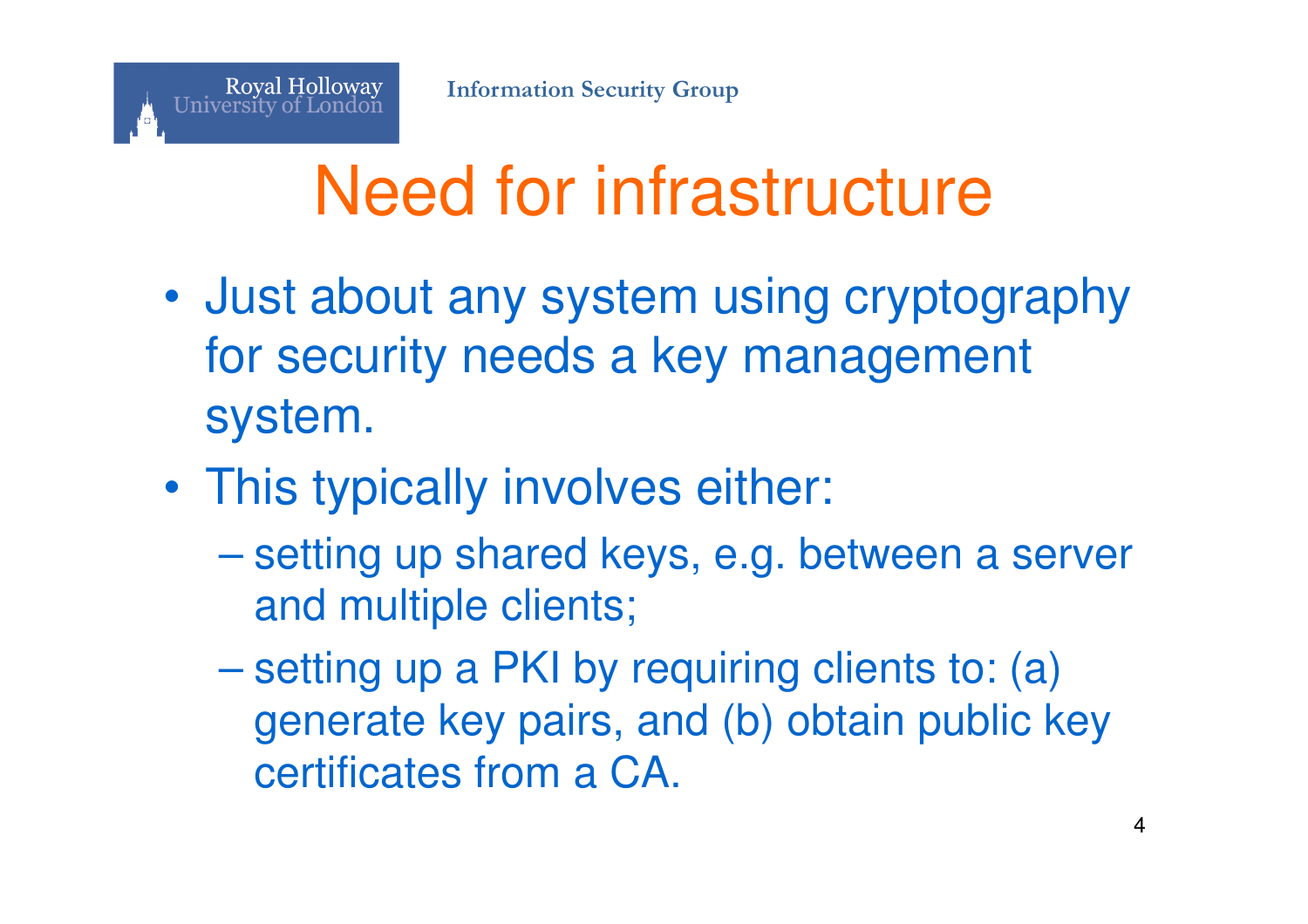**Royal Holloway** 

University of London



- Setting up a new security infrastructure is a potentially very costly business.
- For example, distributing SIMs to all users of a mobile phone network makes sense because of the sales volume – however, for other services the cost of such a solution becomes prohibitive.
- The alternative, widely used today, involves a combination of user passwords and one-way authenticated SSL/TLS – this approach has many, widely documented, vulnerabilities.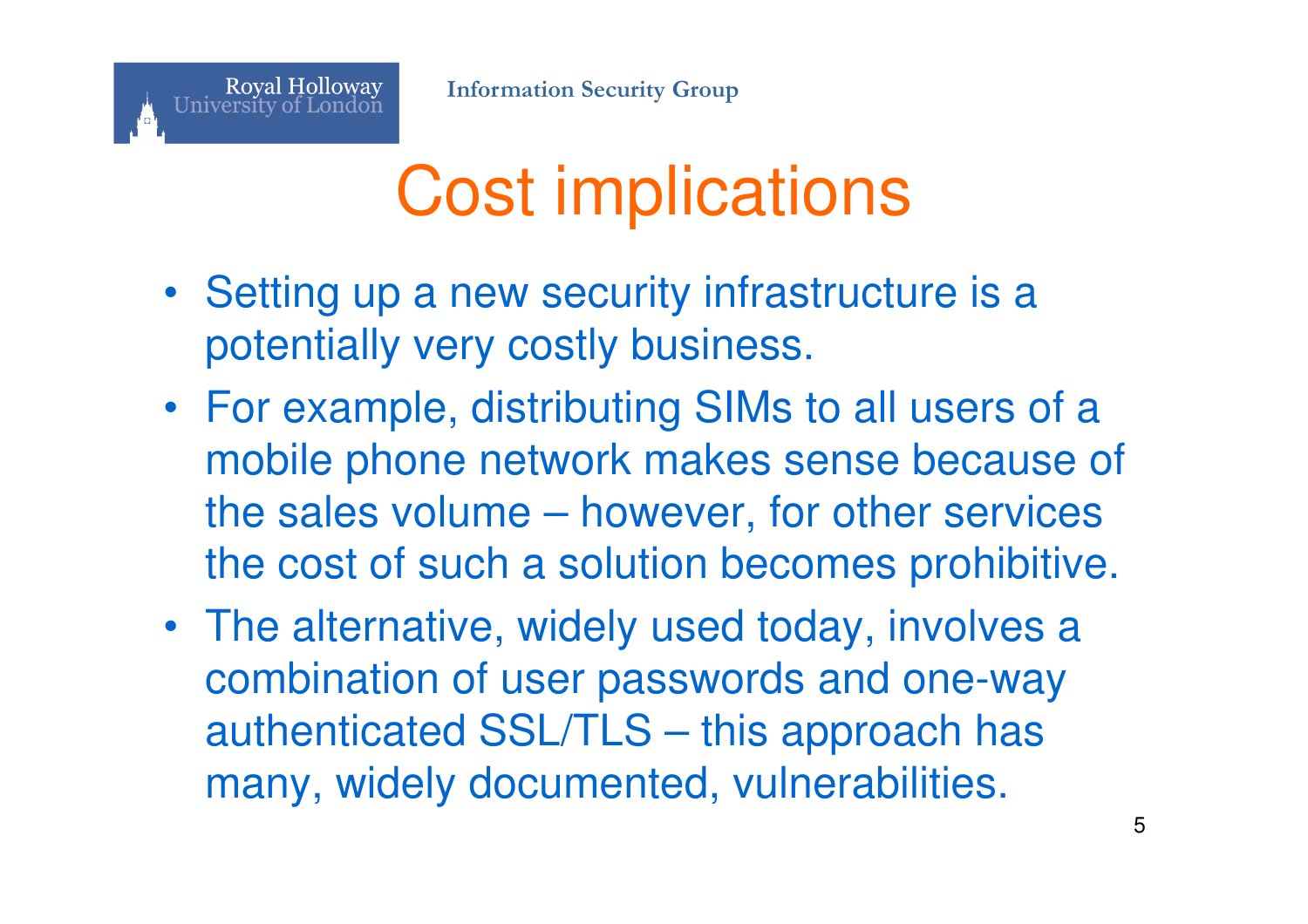

#### Infrastructure re-use

- • Therefore appealing to find ways to build on existing security infrastructures.
- • Two main motives:
	- increased security and relatively low cost for service provider;
	- $\mathcal{L}_{\mathcal{A}}$ extra revenue stream for infrastructure owner.
- •This is already happening ...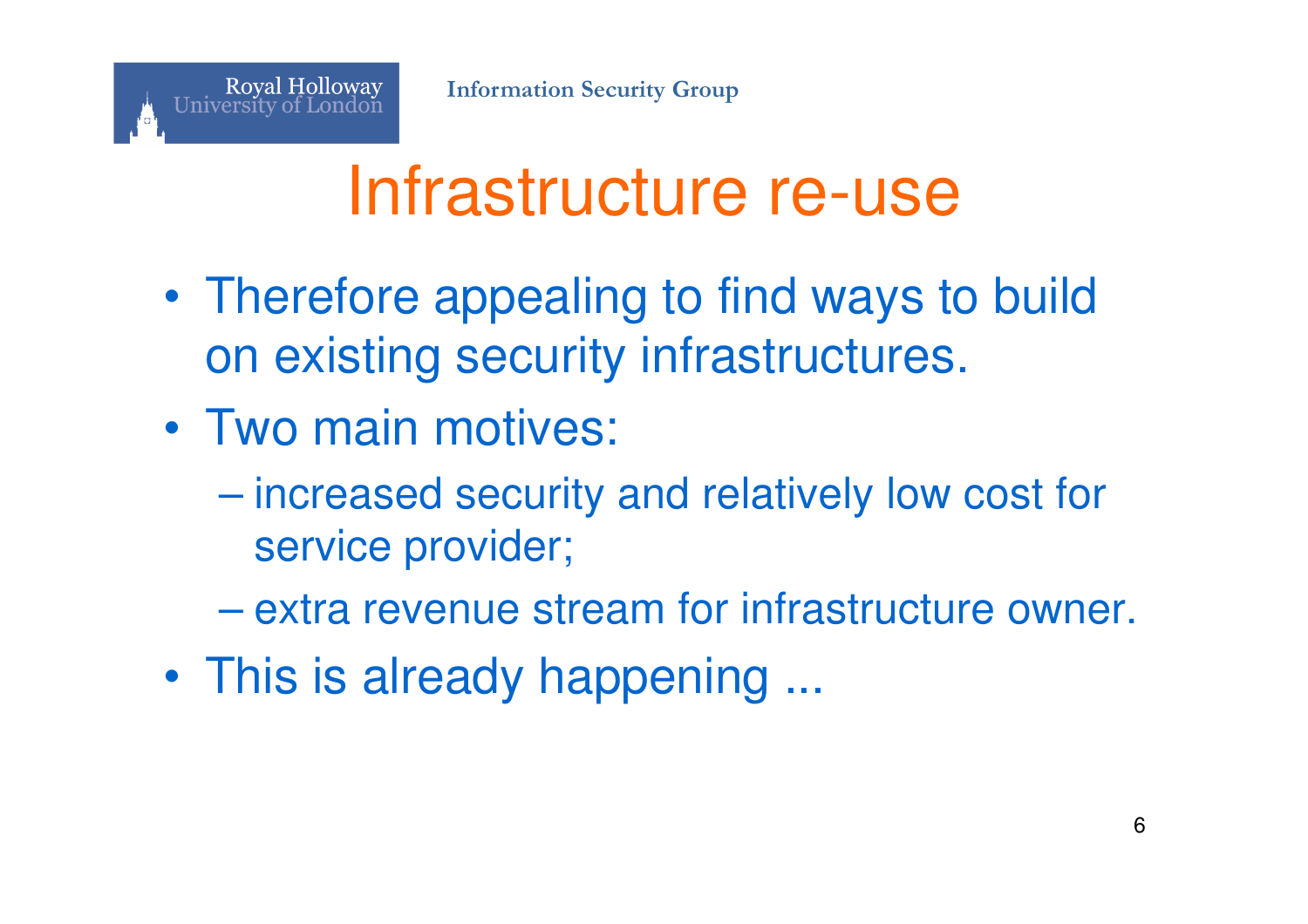## Examples of re-use I: CAP

- • The Chip Authentication Programme (CAP) involves re-use of EMV cards for user-bank authentication.
- •Users issued with special card readers.



Royal Holloway<br>University of London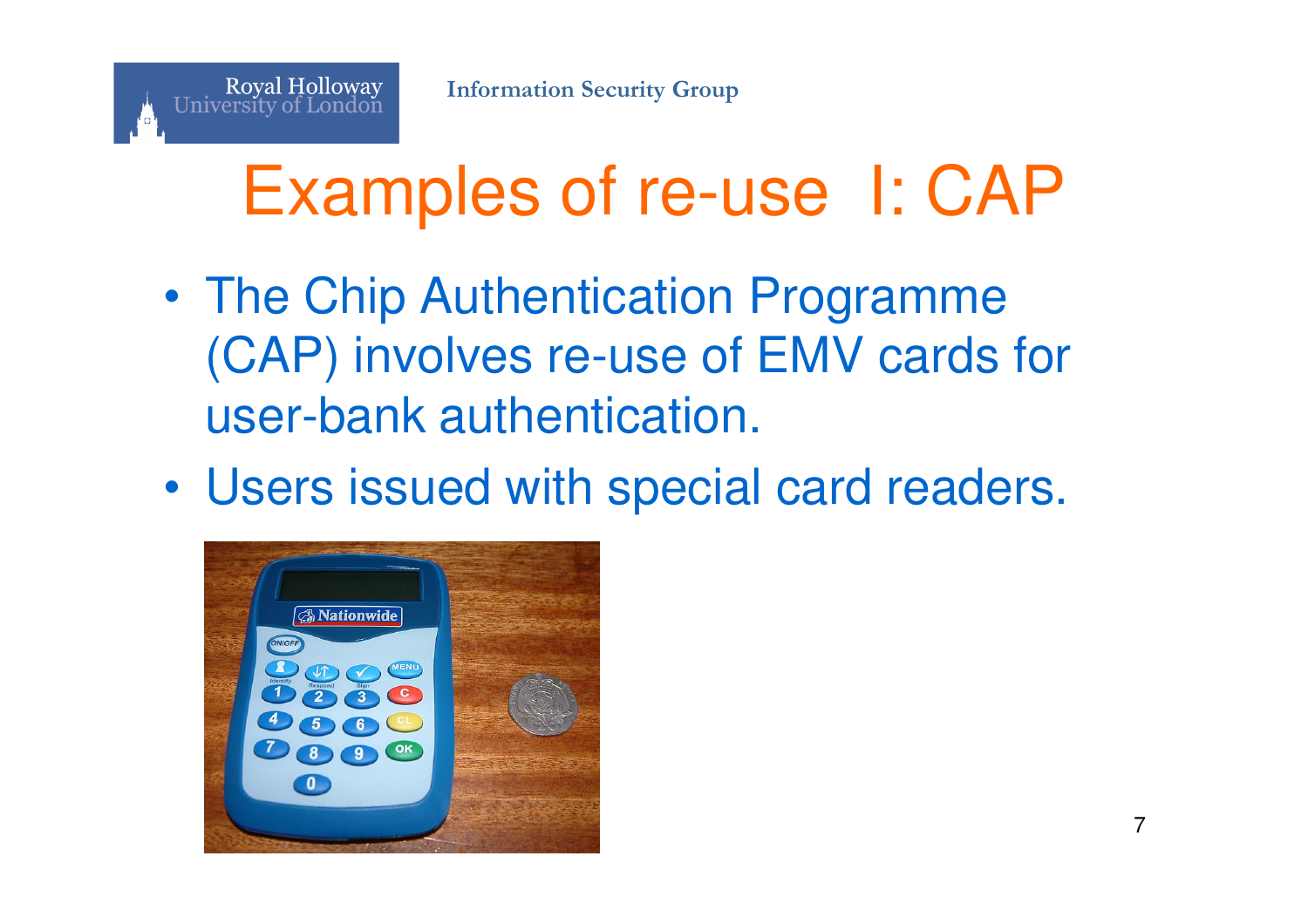

## Examples of re-use II: SIM apps

- • The mobile phone (U)SIM can be used as a secure location for other applications.
- • The SIM Application Toolkit (SAT) allows applications in the SIM to initiate actions (old technology).
- • More recently, phone-based NFC payment card emulation using the SIM as a secure environment has been demonstrated.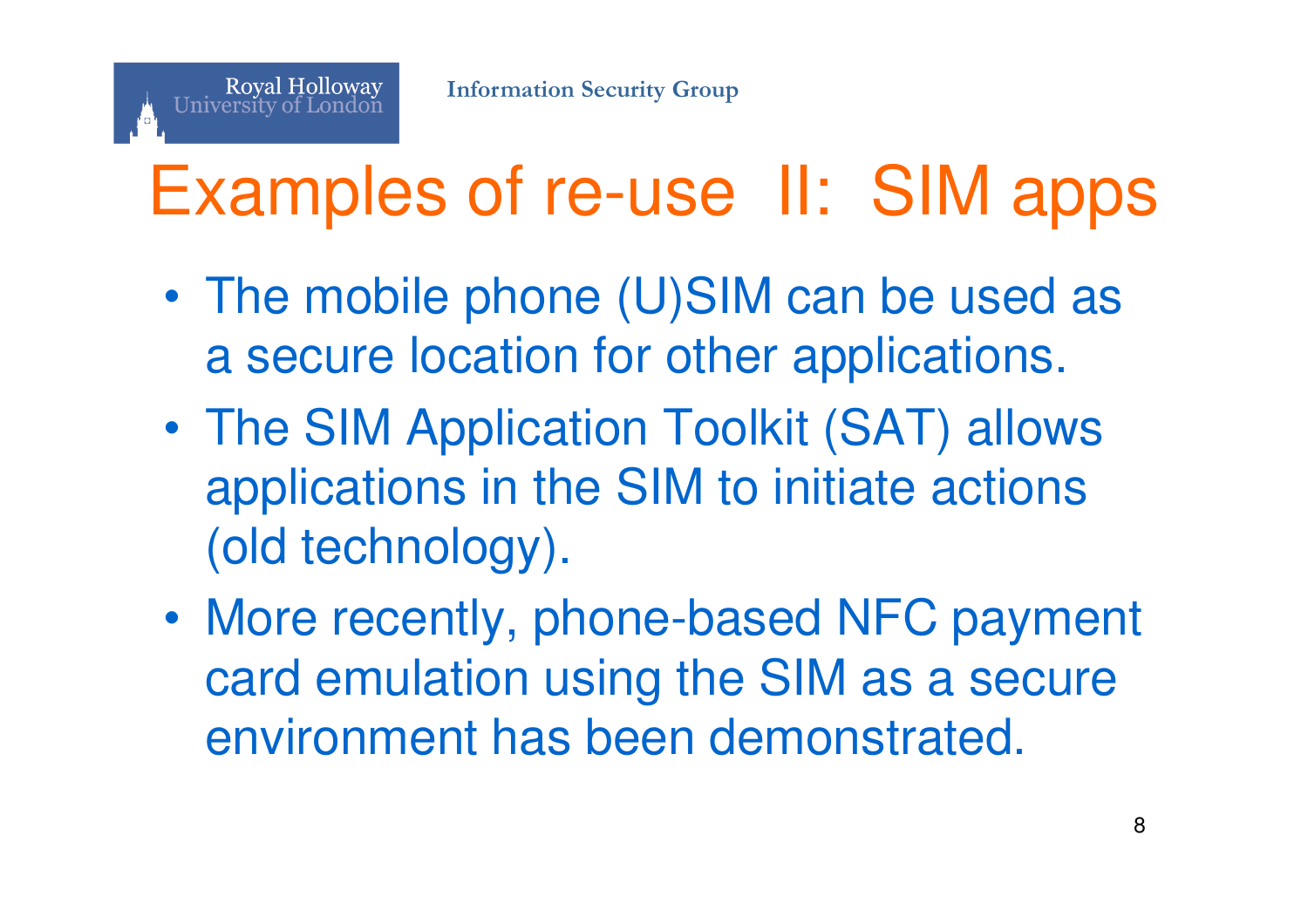**Royal Holloway** 

University of London

## Examples of re-use III: OAuth

- Facebook Connect implements the OAuth 2.0 standard, and uses it to provide a single sign-on (SSO) service.
- This builds on the relationship Facebook has with its clients.
- Facebook Connect allows users to sign-on to applications (e.g. Facebook-affiliated websites) using their Facebook account, and also enables such applications to access Facebook-hosted user data, subject to user authorisation.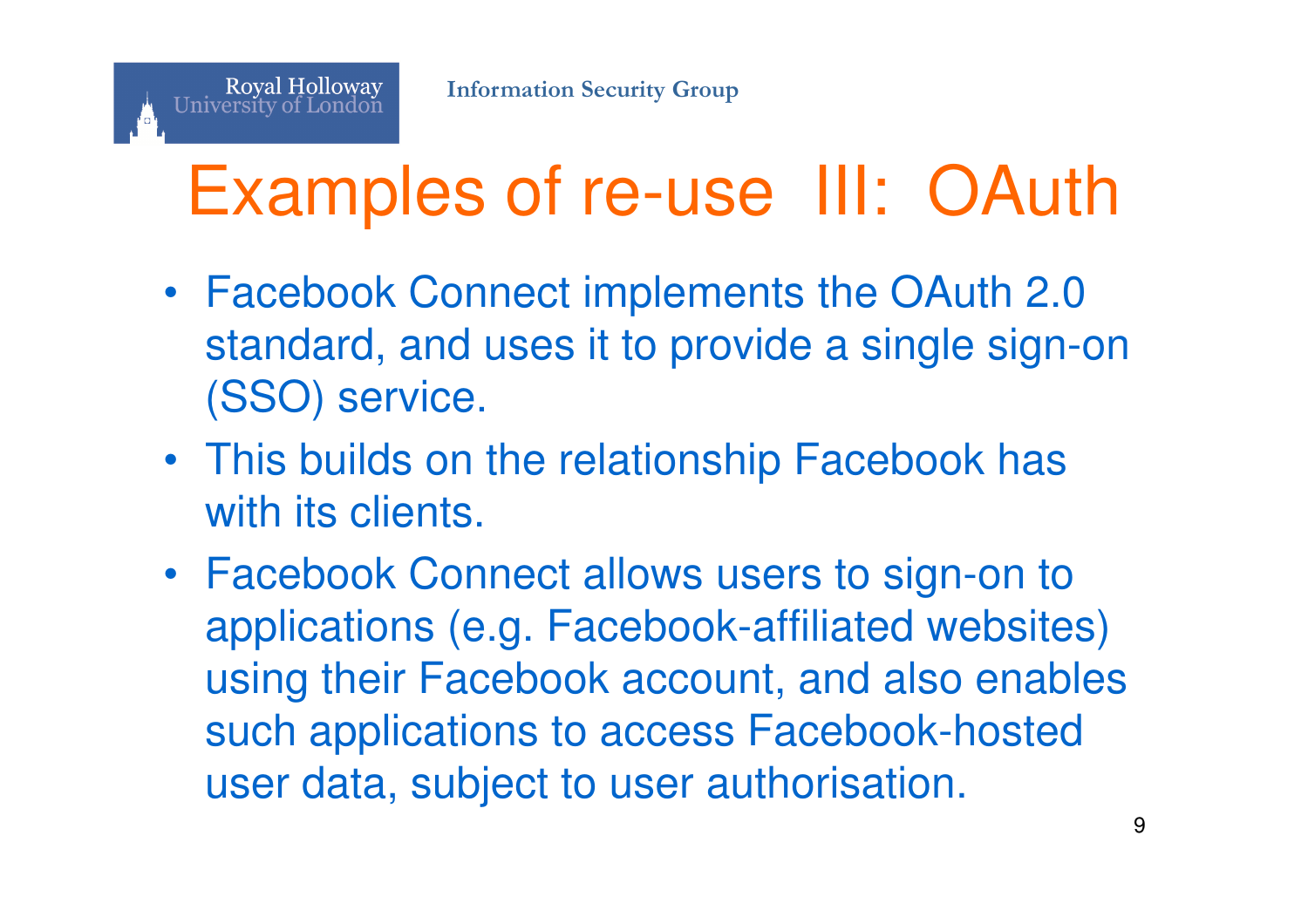

#### **Issues**

- • Such re-use of existing trust relationships has clear privacy and security issues.
- •We note the following privacy issues:
	- existing infrastructure owner will learn about user interactions with other entities;
	- $\mathcal{L}_{\mathcal{A}}$  infrastructure owner could use information to build user profile, e.g. for focused advertising;
	- other entities will learn about user's existing trust relationships.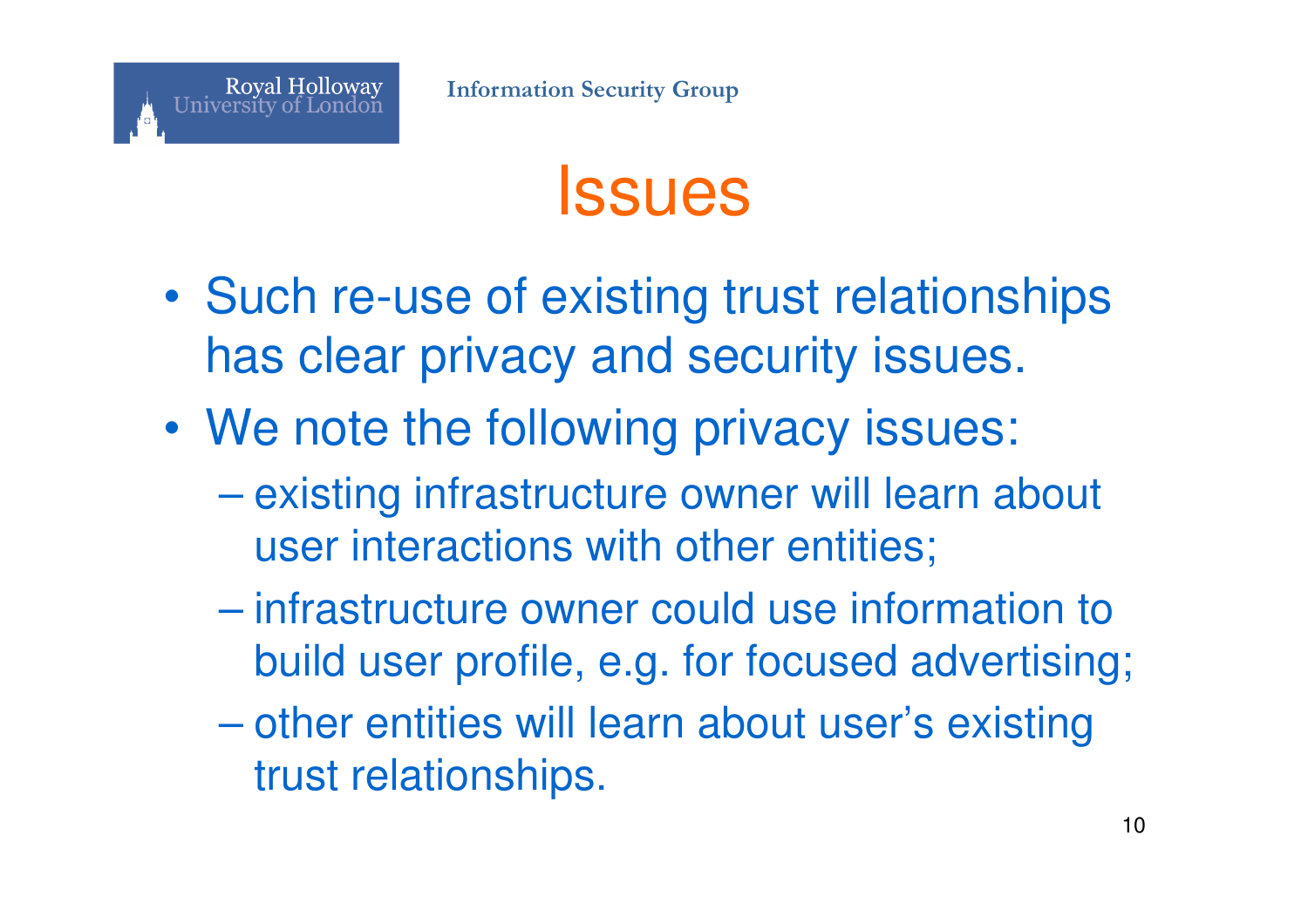

## Scope of this talk

- • Look at a specific general purpose architecture for infrastructure use.
- •Consider instantiations of this architecture.
- •Consider applications of this architecture.
- •Look at privacy and security issues.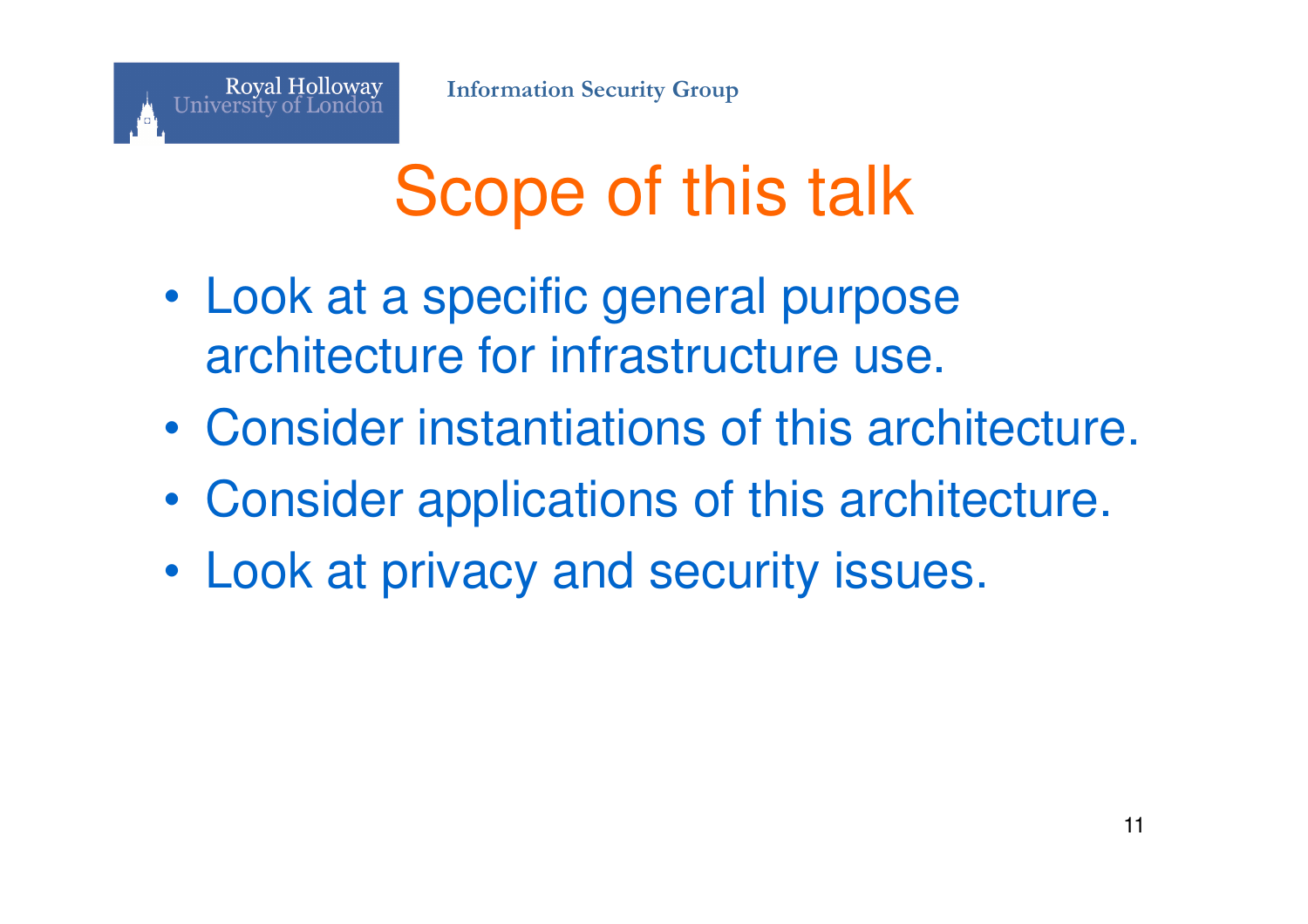

#### **Contents**

- •Security infrastructures
- •GAA
- •UMTS-GAA
- •EMV-GAA and TC-GAA
- •Applying GAA variants
- •Privacy issues
- •**Conclusions**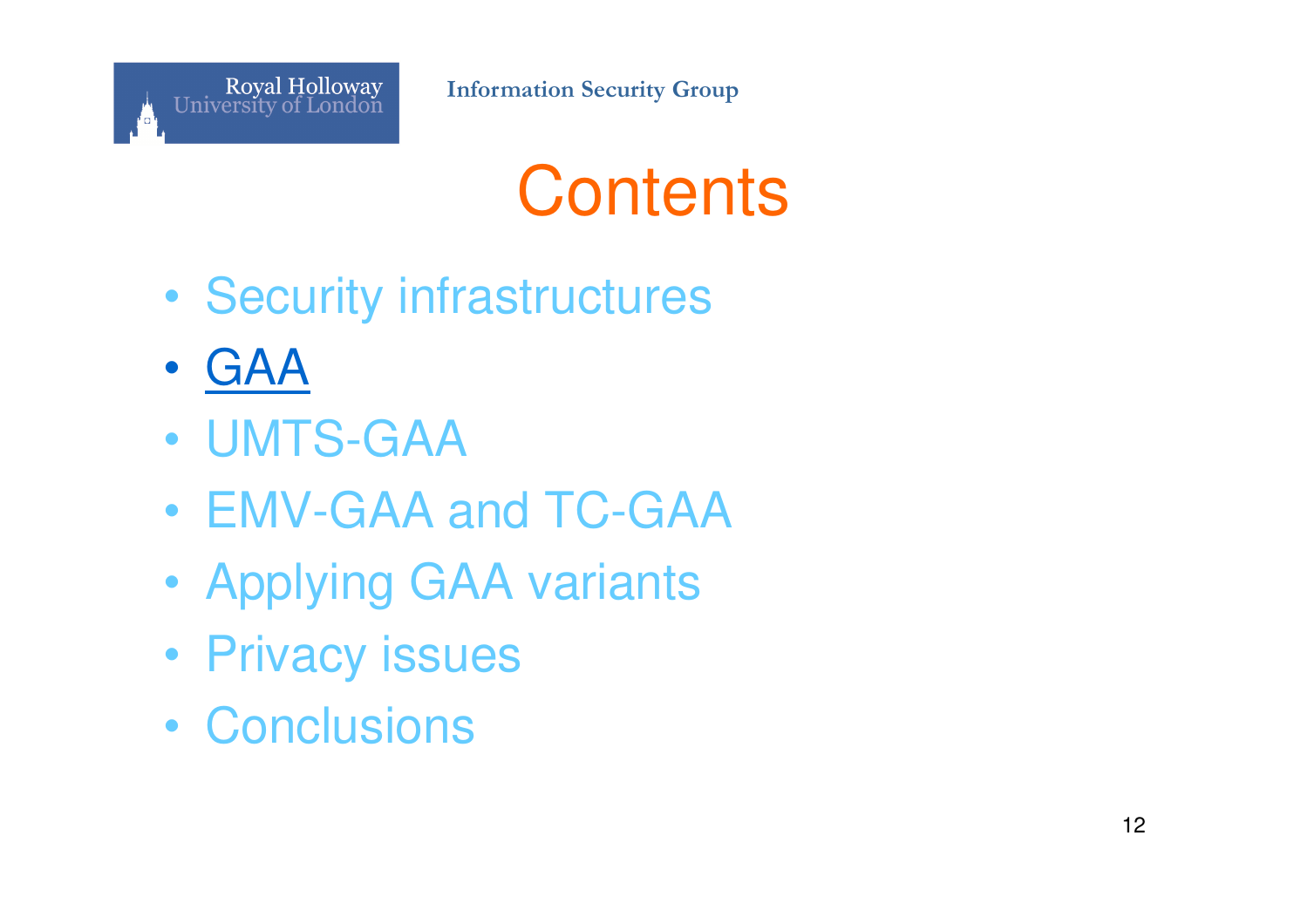

## **Background**

- The term Generic Authentication Architecture (GAA) has been developed within the mobile phone community.
- It refers to a standardised way of exploiting the mobile phone security infrastructure to provide general purpose authentication and key management services.
- The mobile operator acts as a TTP.
- We start by describing this architecture in general terms. $13$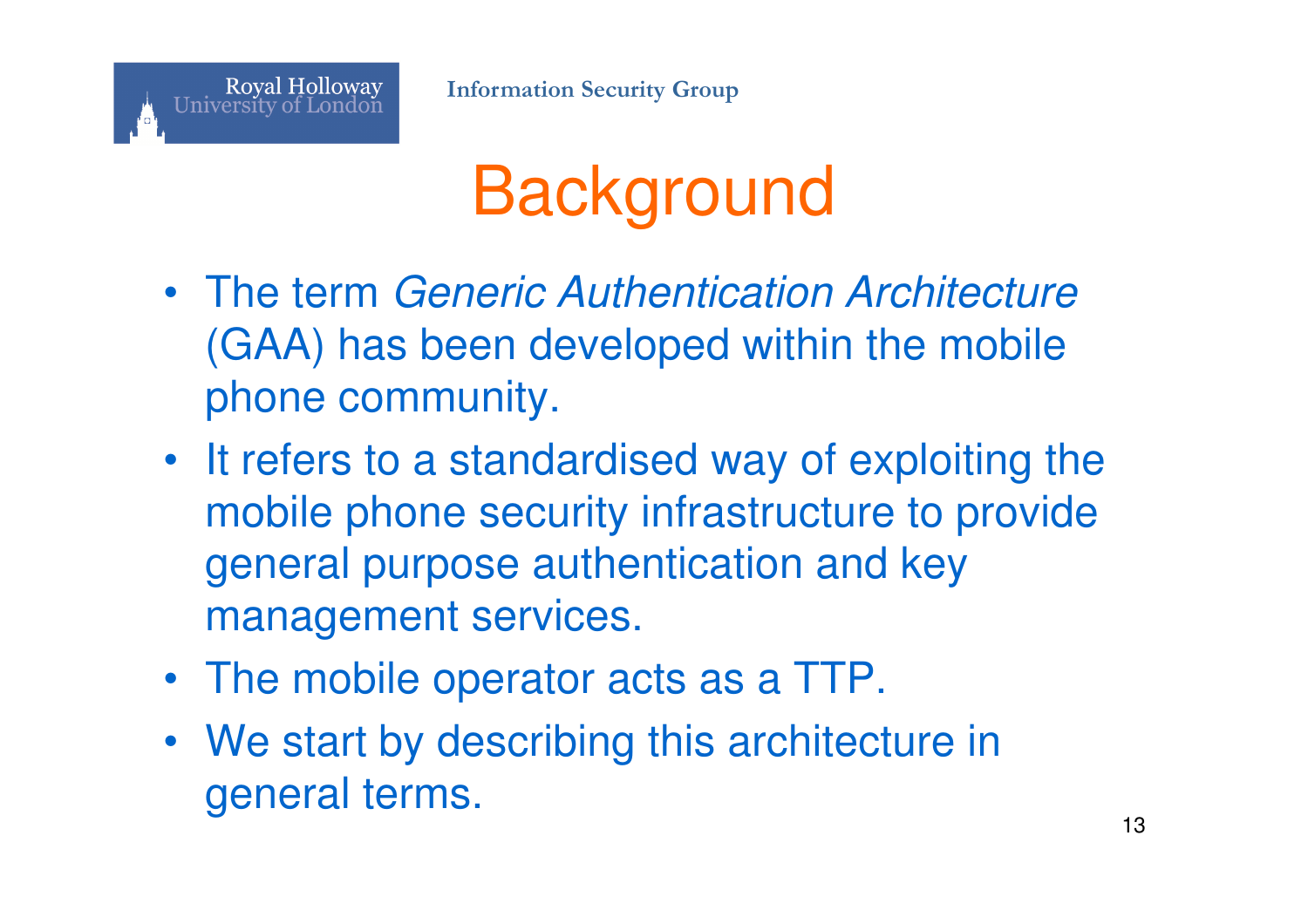### GAA roles

- • The GAA architecture involves three roles:
	- **Bootstrapping Server Function (BSF)** this is the TTP that provides the service;
	- **Hart Committee GAA-aware application server** – has trust relationship with BSF;
	- $\mathcal{L}_{\mathcal{A}}$  , the state of the state of the state  $\mathcal{L}_{\mathcal{A}}$  **GAA-enabled user platform** – has an existing security relationship (e.g. shared secret key) with the BSF.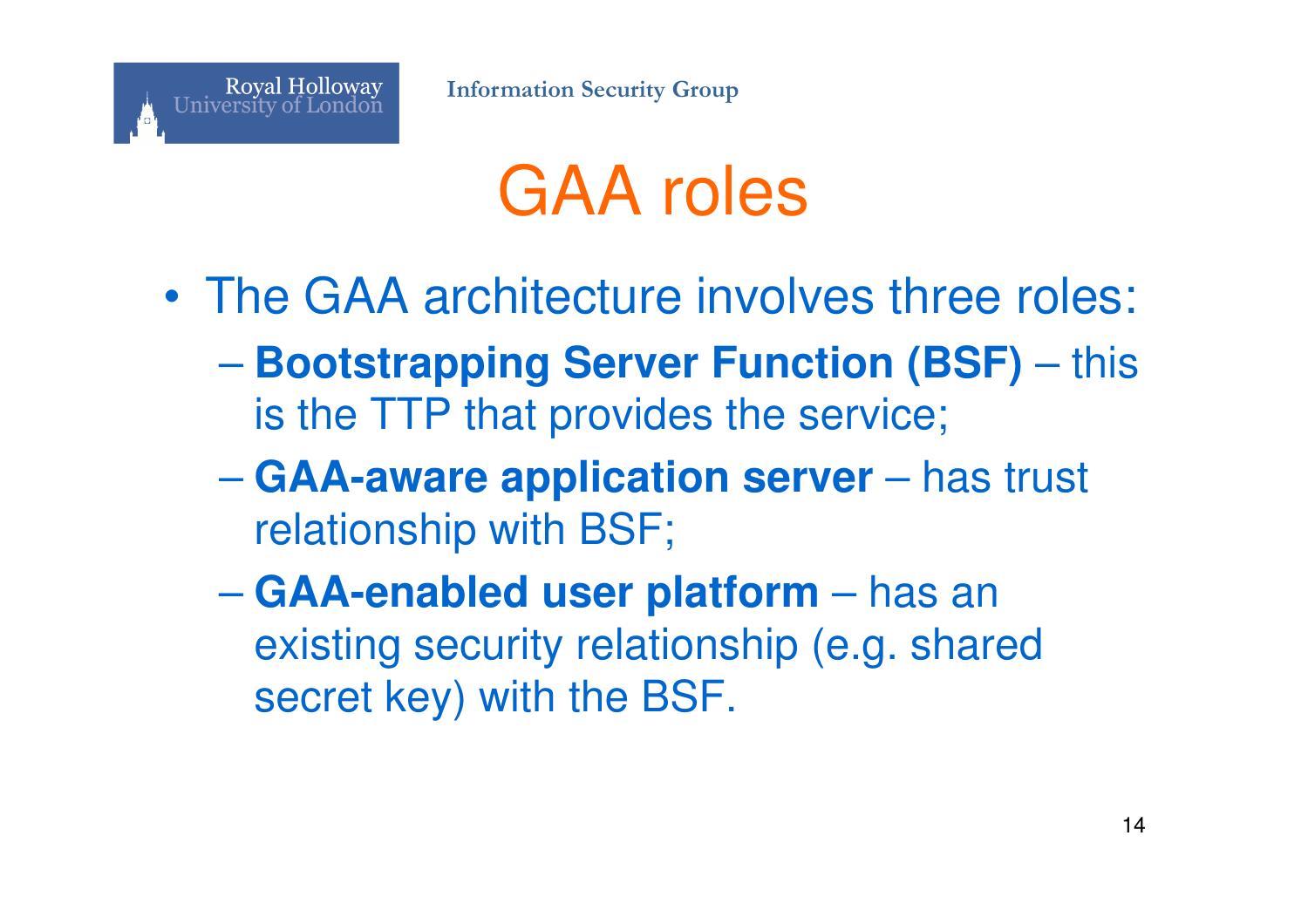

## GAA service

- • GAA establishes an authenticated **application- and server**-specific secret key between a GAA-enabled user platform and a GAA-aware application server.
- • User platform must have an existing security context with a party working with the GAA service provider (BSF).
- • The target server must have a relationship with the GAA service provider (BSF).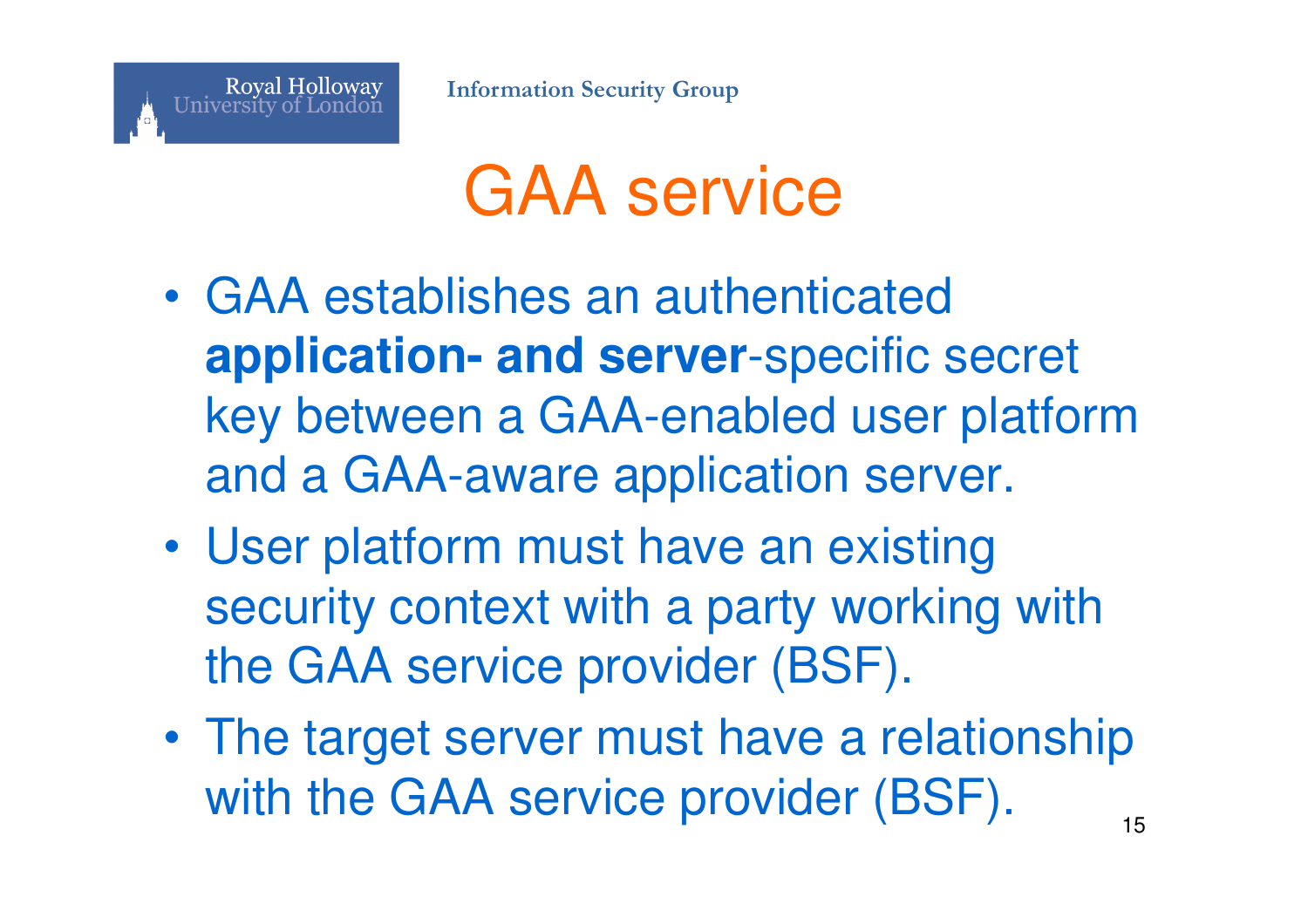

**Information Security Group**

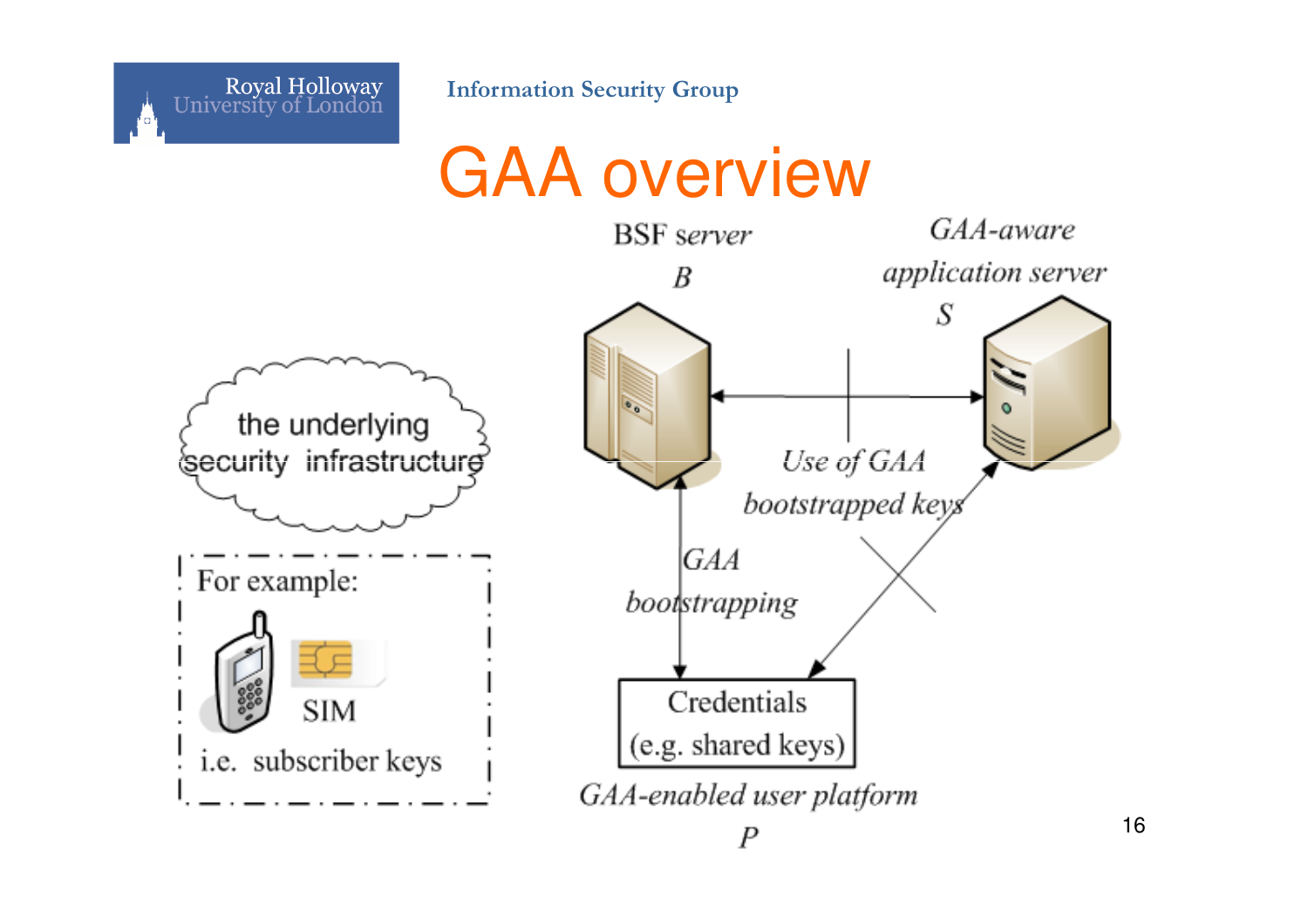## GAA procedures

•Two main procedures:

**Royal Holloway** 

University of London

- $\mathcal{L}_{\mathcal{A}}$  **GAA bootstrapping** – Establishes a secret master key *MK* (+ a key identifier *B-TID* and a key lifetime) between GAA-enabled user platform and the BSF.
- $\mathcal{L}_{\mathcal{A}}$  , the state of the state of the state  $\mathcal{L}_{\mathcal{A}}$  **Use of bootstrapped keys** – Establishes an application- and server-specific session key SK between platform and server using MK [MK is not divulged to the server]:

 $\mathsf{SK} = \mathit{f(MK, server\text{-}ID, app\text{-}ID, ...)}$ where  $f$  is a key derivation function.  $17$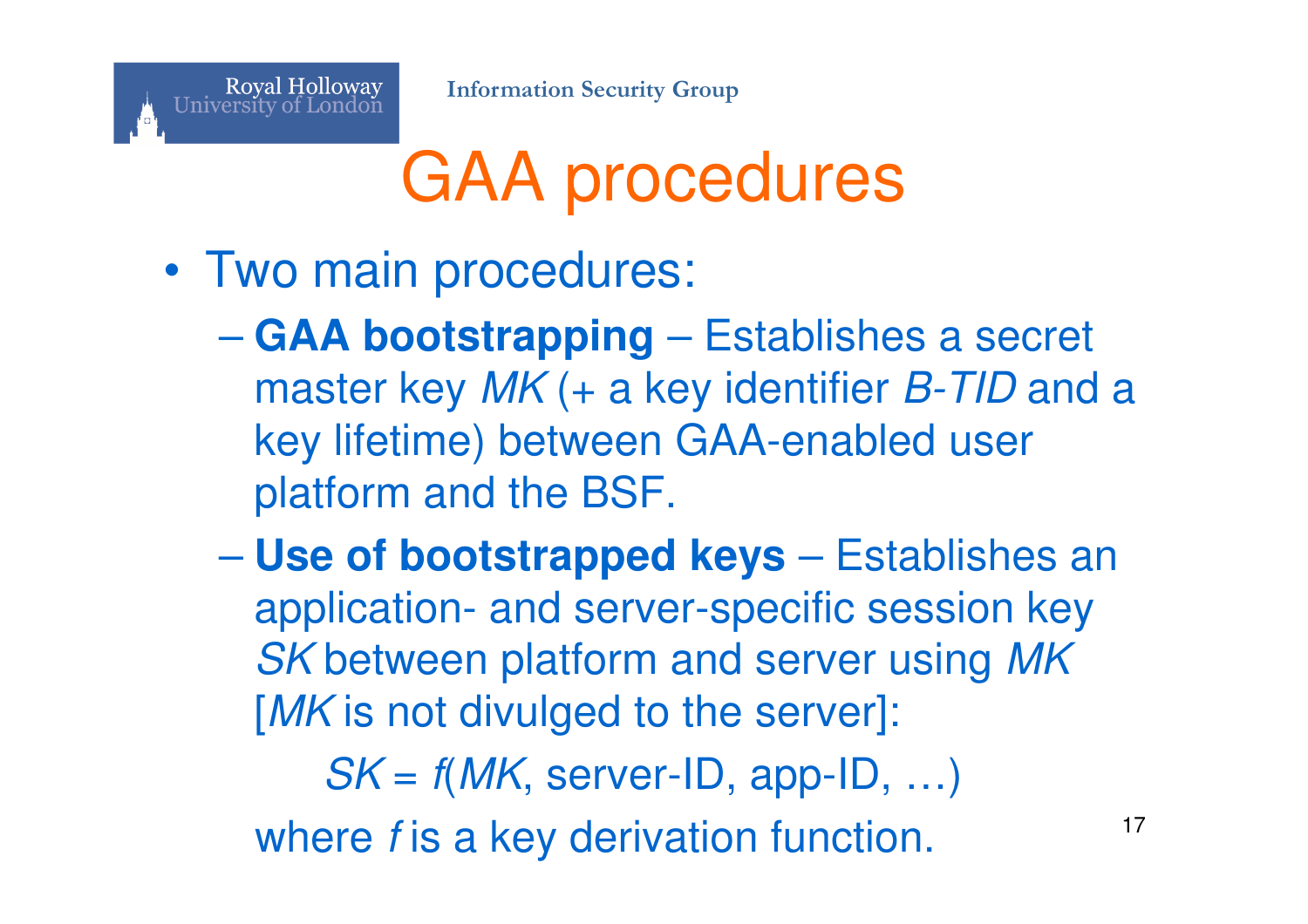**Royal Holloway** 

University of London



- • The GAA-enabled user device can calculate SK for itself.
- • The GAA-enabled server is provided with SK by the BSF.
- • Thus a secure channel between the BSF and the server is required.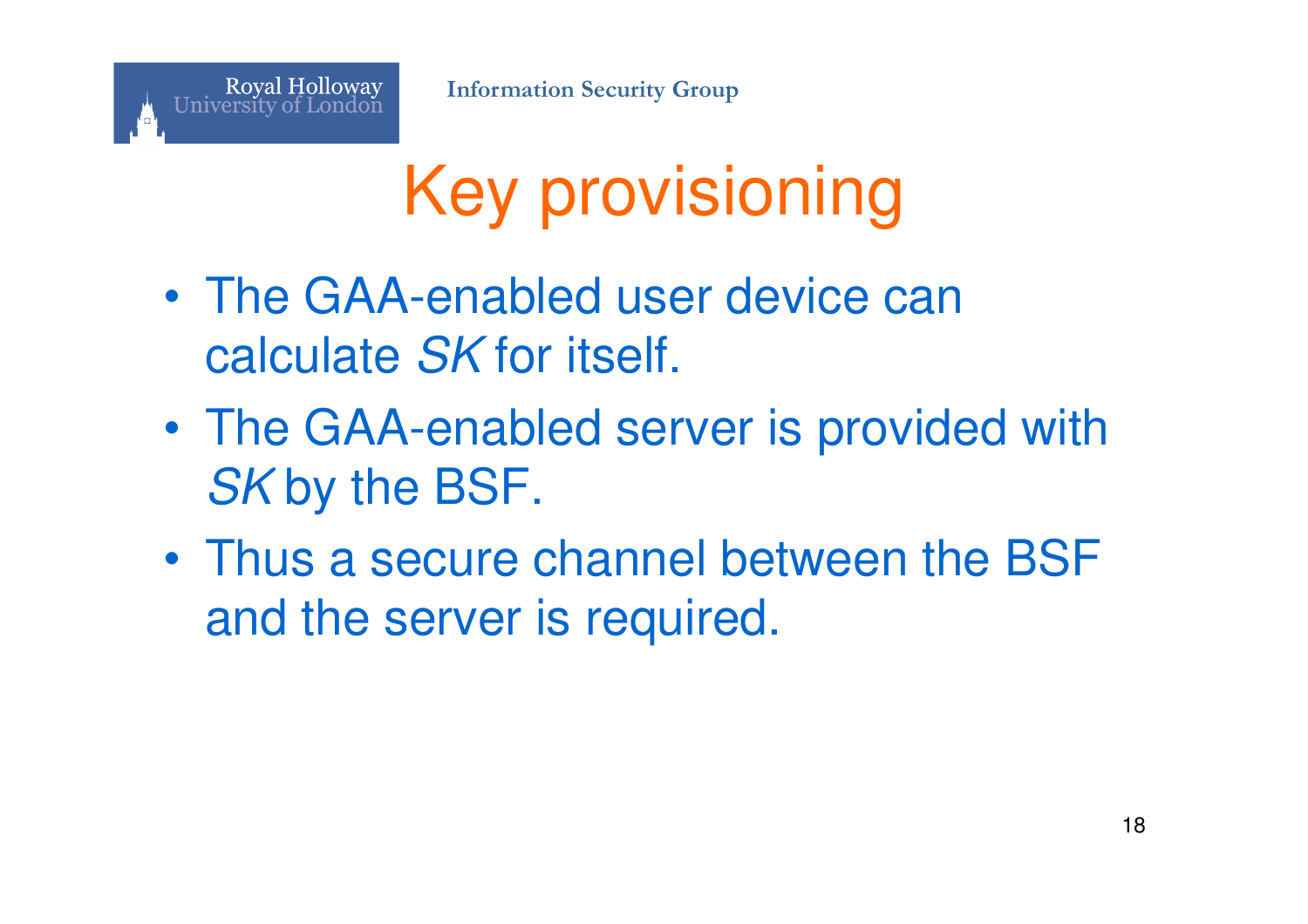## Our goal

- • GAA was designed specifically for use with the 3G mobile telecoms. security infrastructure (we call this UMTS-GAA).
- • We show how to provide GAA-like services with other pre-existing infrastructures.
- • As a result, any services built on UMTS-GAA can immediately be migrated to other security infrastructures.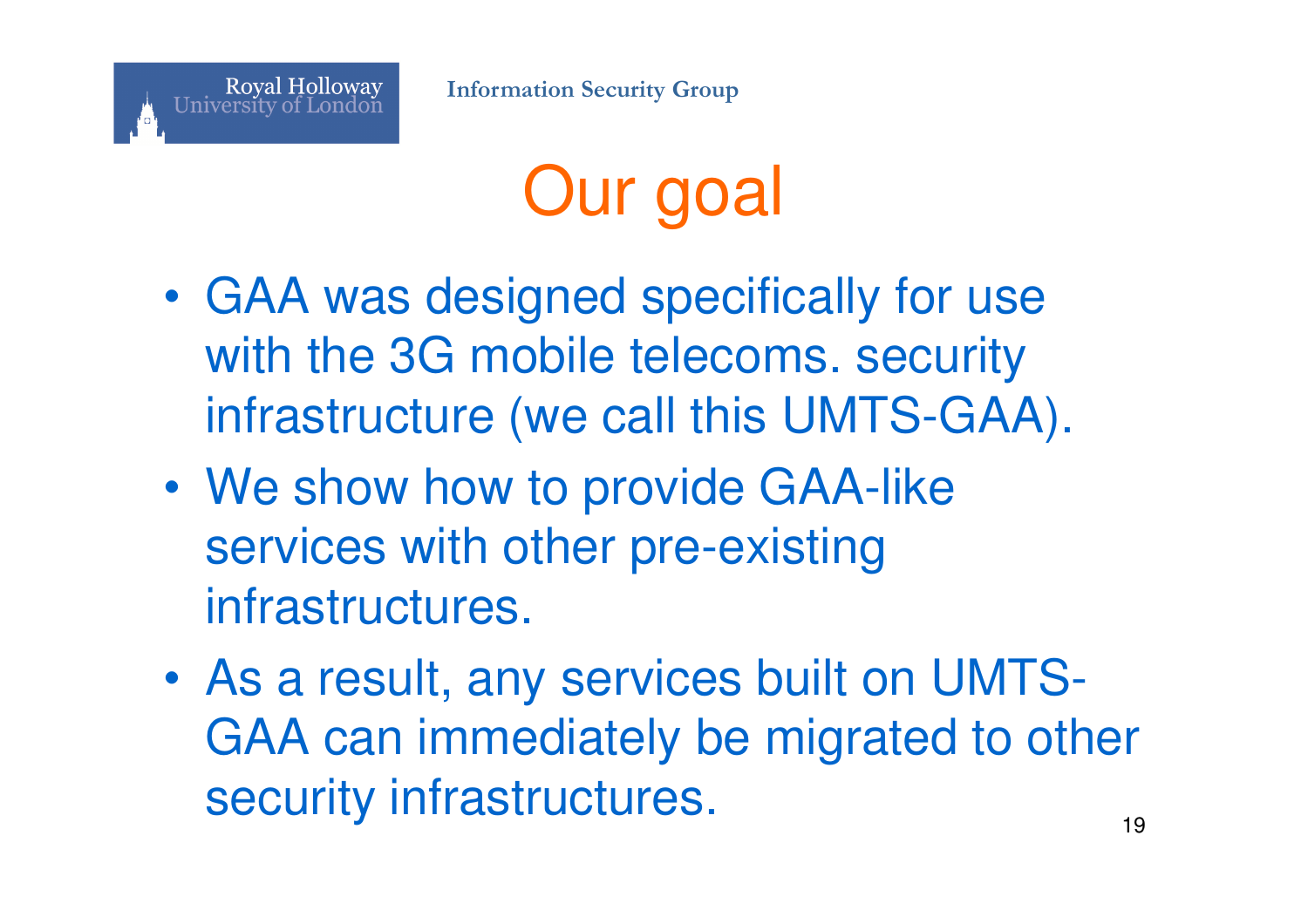

#### **Contents**

- •Security infrastructures
- •GAA
- •• <u>UMTS-GAA</u>
- •EMV-GAA and TC-GAA
- •Applying GAA variants
- •Privacy issues
- •**Conclusions**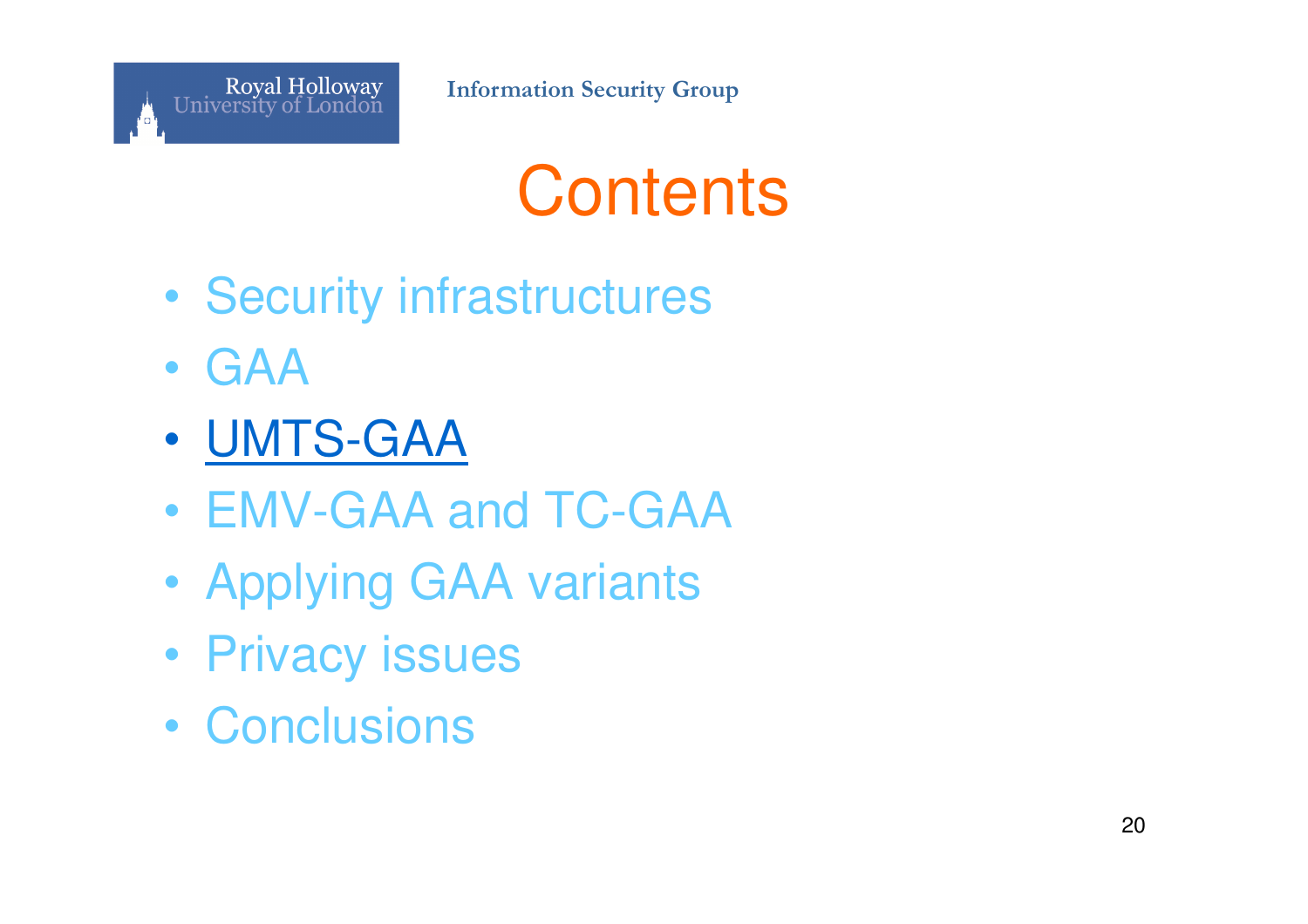

## UMTS – background

- • The UMTS security infrastructure (supporting mobile phone security) has the following roles:
	- **Hart Committee USIM** – smart card held by user (in phone);
	- $\mathcal{L}_{\mathcal{A}}$  , the state of the state of the state  $\mathcal{L}_{\mathcal{A}}$  **Home Subscriber Server (HSS)** – shares secret key with USIM; HSS is operated by mobile phone service provider with whom user has contractual relationship.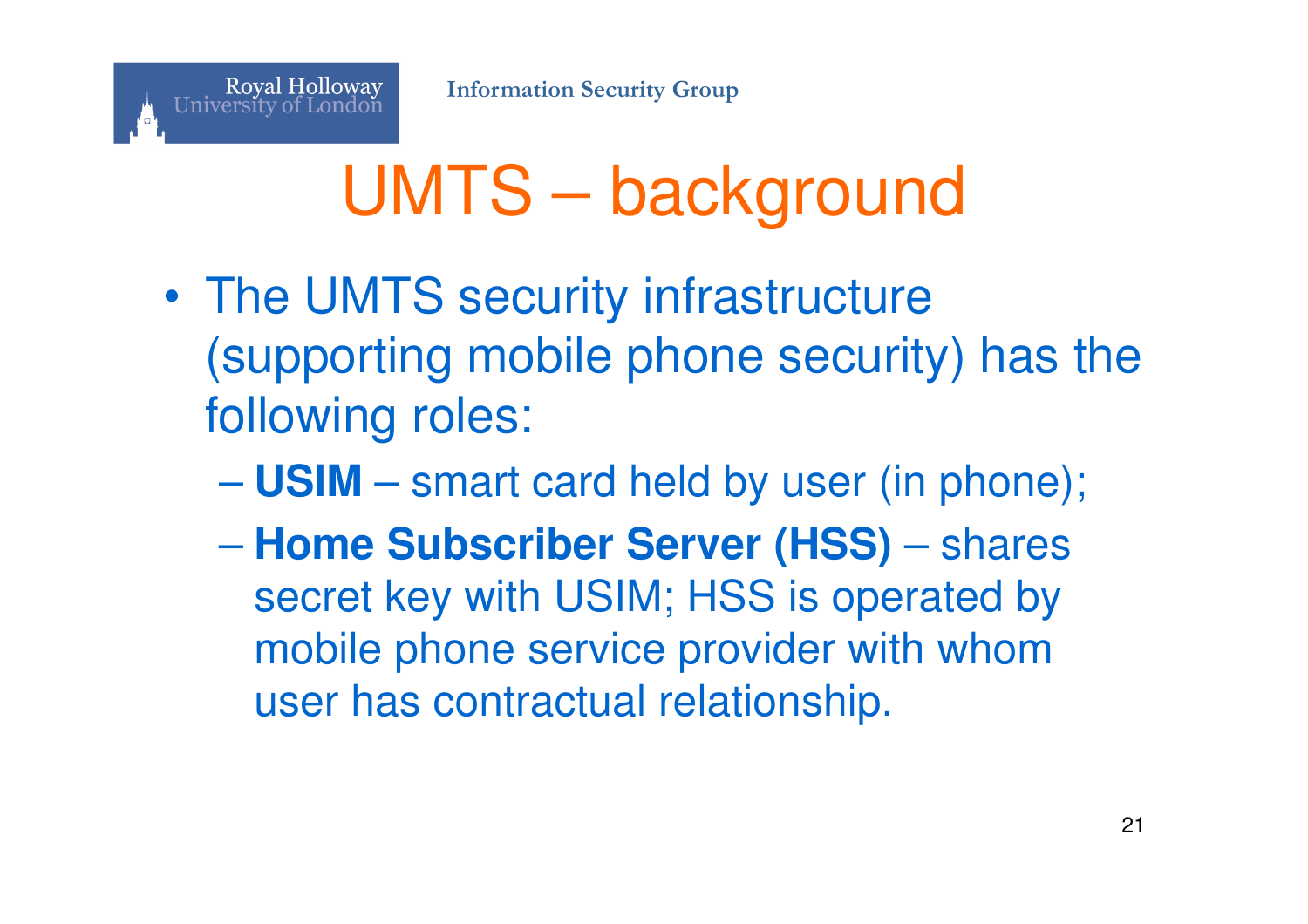

## UMTS-GAA

- • In UMTS-GAA:
	- GAA-enabled user platform is a UMTSenabled mobile device, with a USIM;
	- **Hart Committee** USIM shares key with HSS of issuing network;
	- $\mathcal{L}_{\mathcal{A}}$  , the state of the state of the state  $\mathcal{L}_{\mathcal{A}}$  BSF connects to the HSS for the USIM (BSF could be owned by same operator);
	- UMTS Authentication and Key Agreement protocol (UMTS AKA) used to establish MK between GAA-enabled user platform and BSF (*MK* is concatenation of *IK* and *CK*).  $_{22}$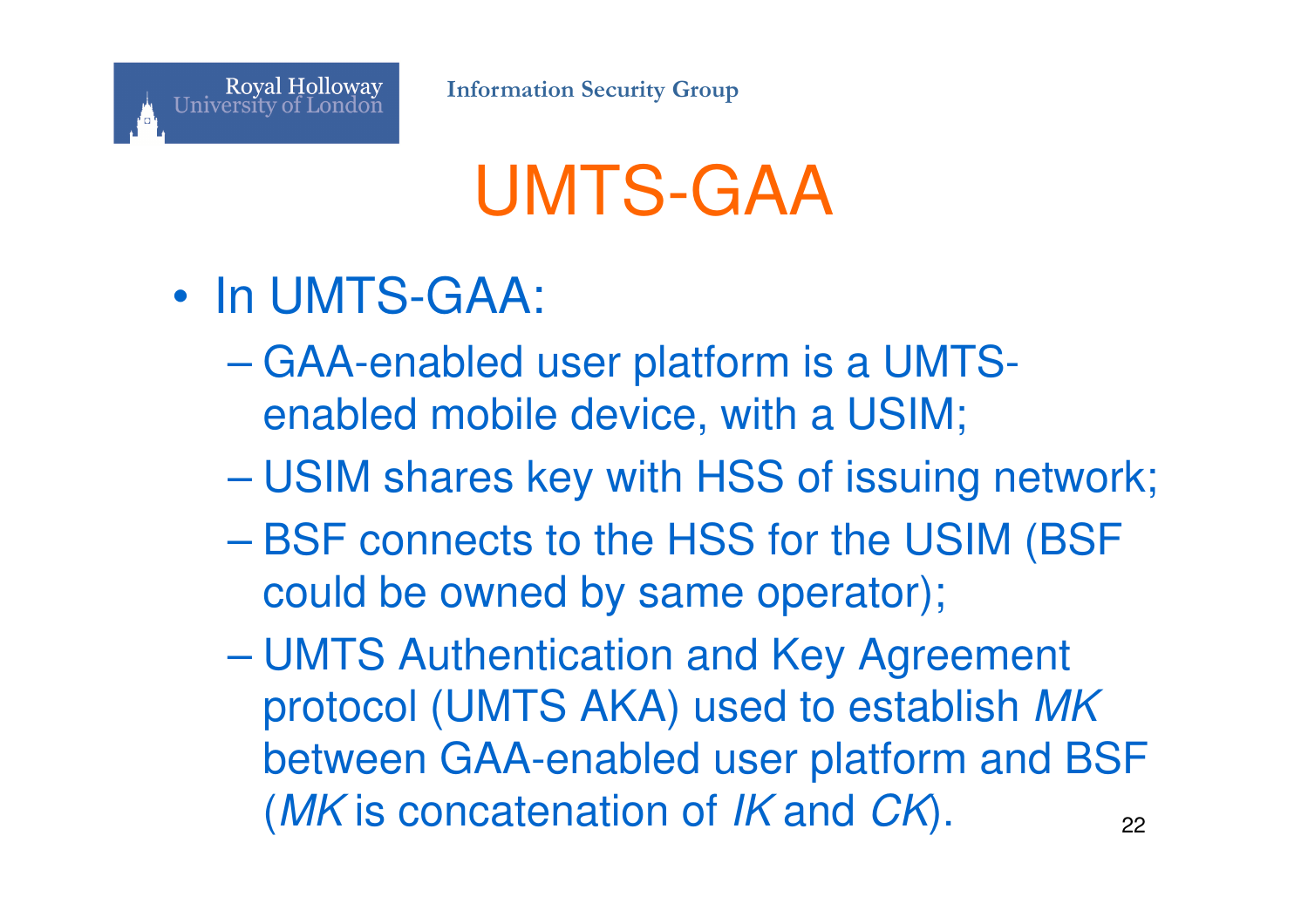

**Information Security Group**



23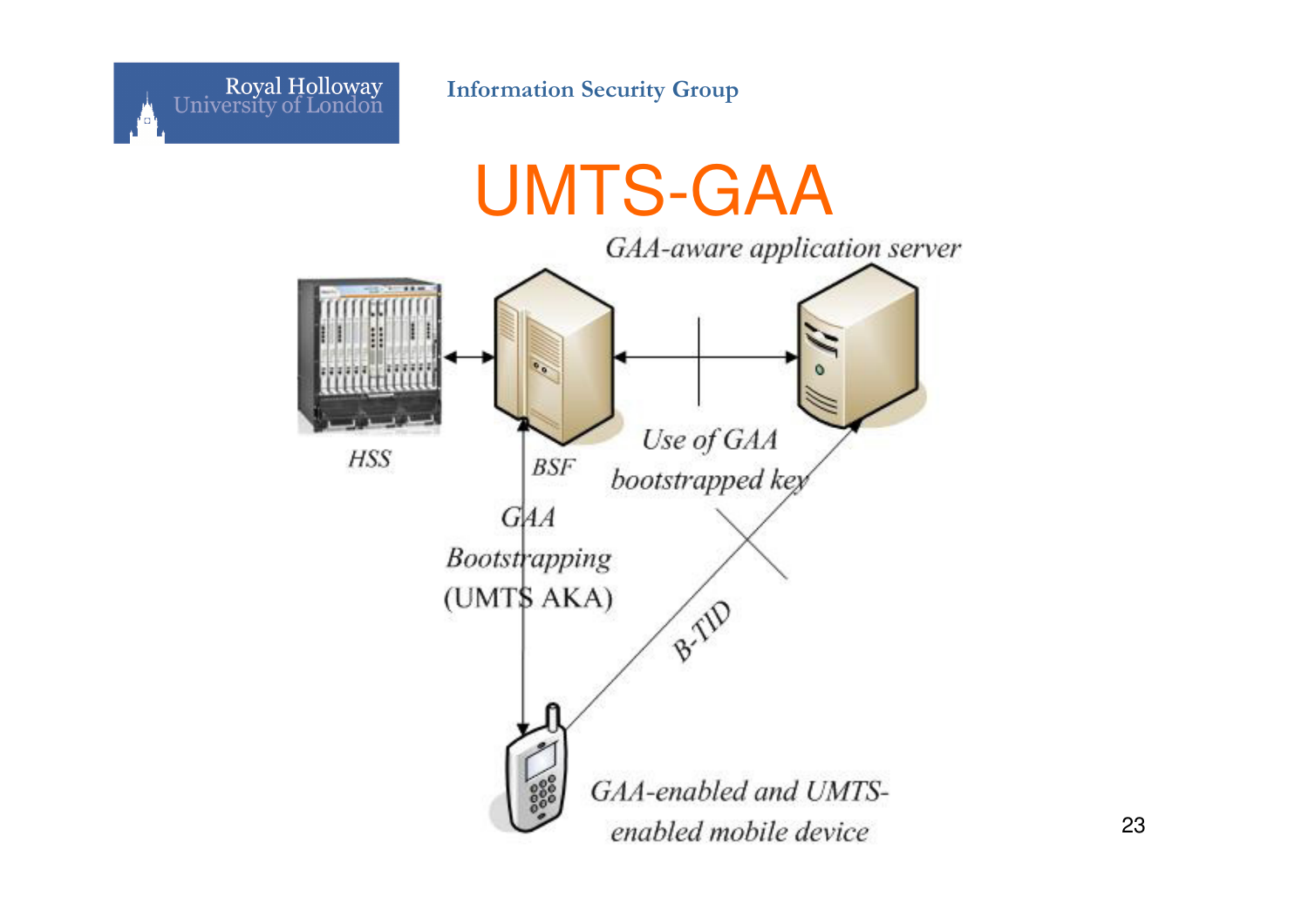

## Session key derivation

- • In use of bootstrapped keys: SK=f(MK, RAND, mobile-ID, server-ID, app-ID,…)
- •• RAND is the value used in the UMTS AKA protocol (functions as a random challenge in the protocol).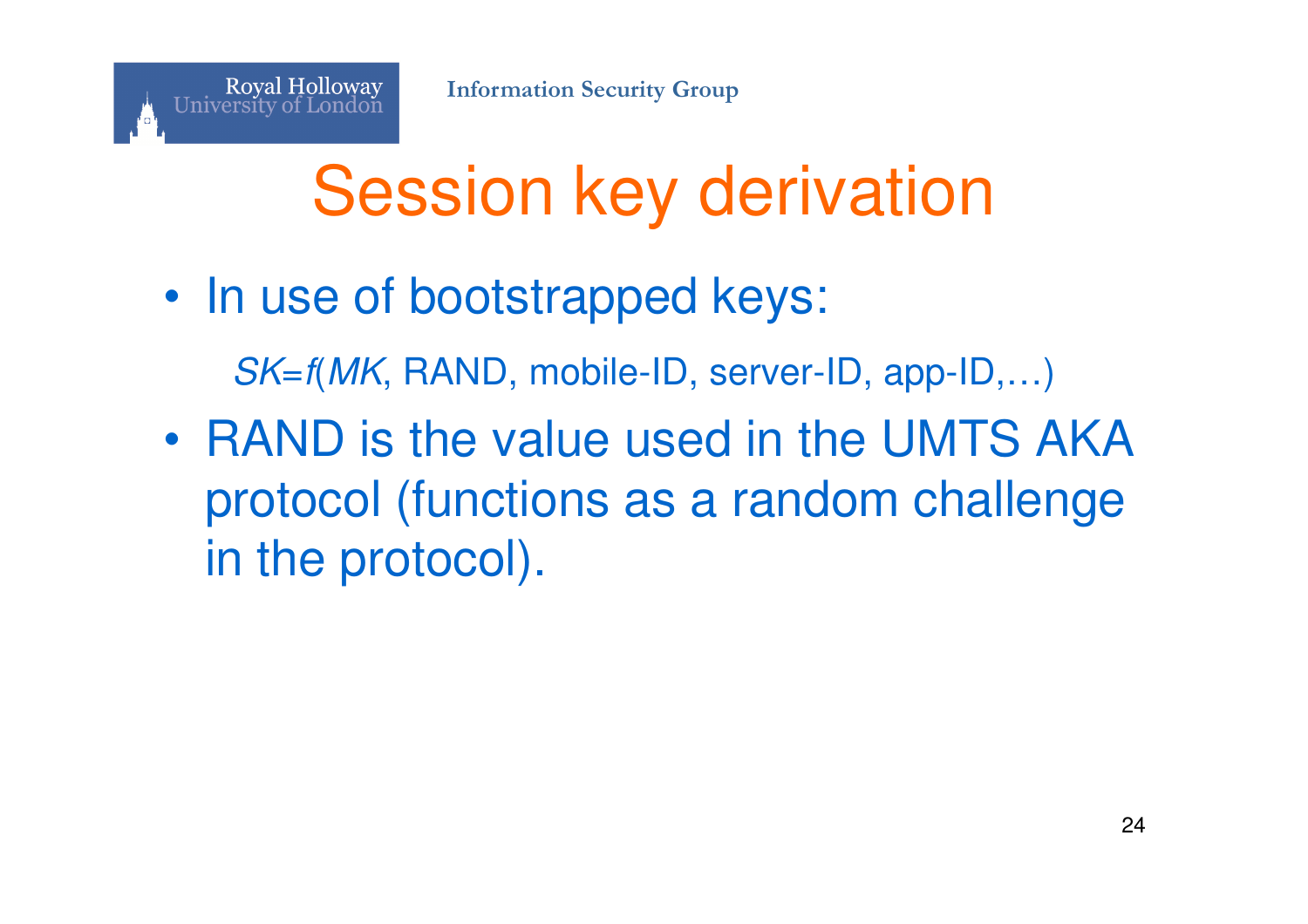

#### **Contents**

- •Security infrastructures
- •GAA
- •UMTS-GAA
- •EMV-GAA and TC-GAA
- •Applying GAA variants
- •Privacy issues
- •**Conclusions**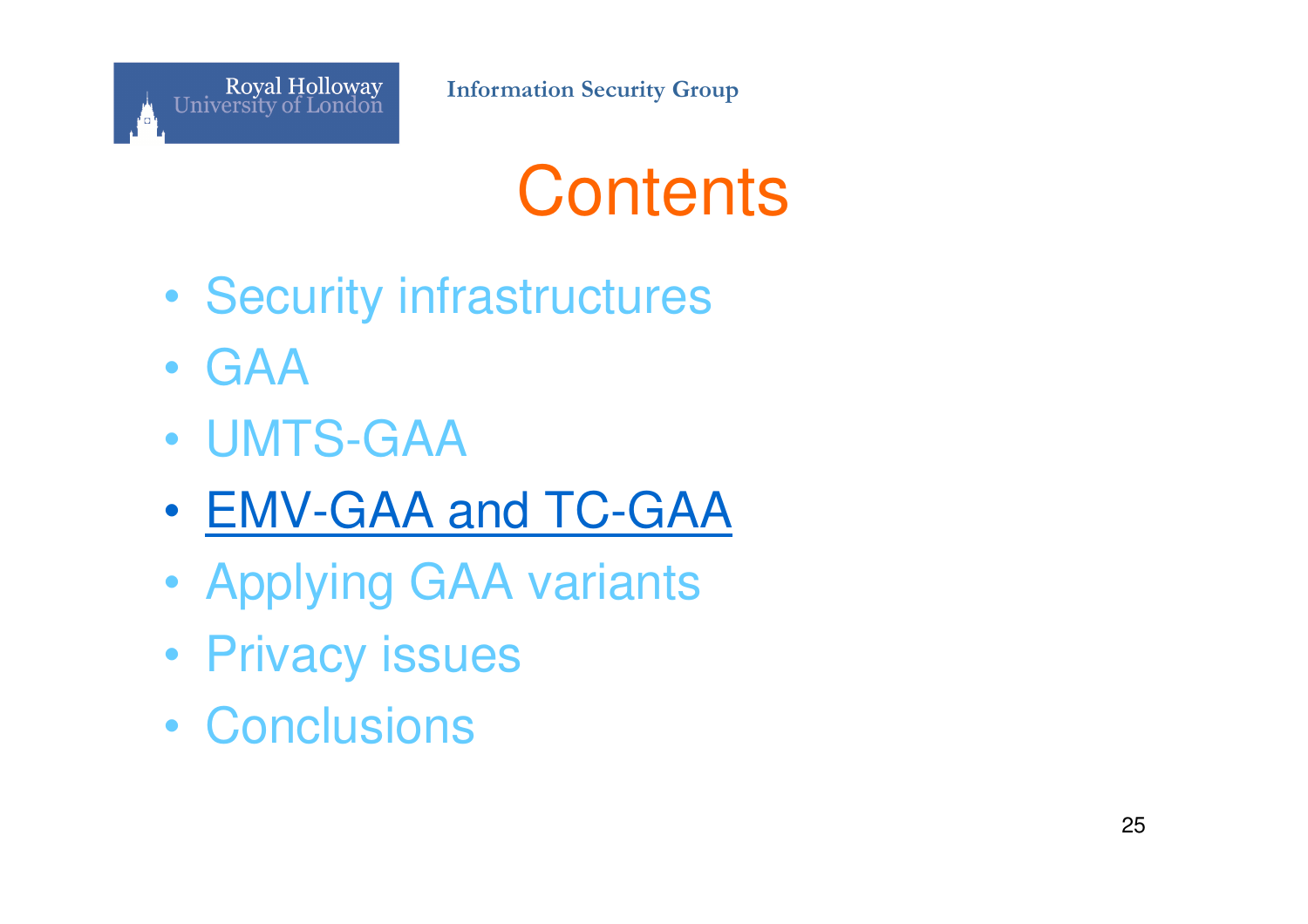## Using the GAA architecture

- • Chen et al. (2012) have designed a version of GAA (**EMV-GAA**) which enables existing EMV infrastructure to be used to provide generic security services in a simple and uniform way.
- •It supports the same generic GAA interface as UMTS-GAA.
- • [For further details see SecureComm <sup>2012</sup> proceedings].e e a construída de 1992. En 1992 e 1993 e 1994 e 1999 e 1999 e 1999 e 1999 e 1999 e 1999 e 1999 e 1999 e 199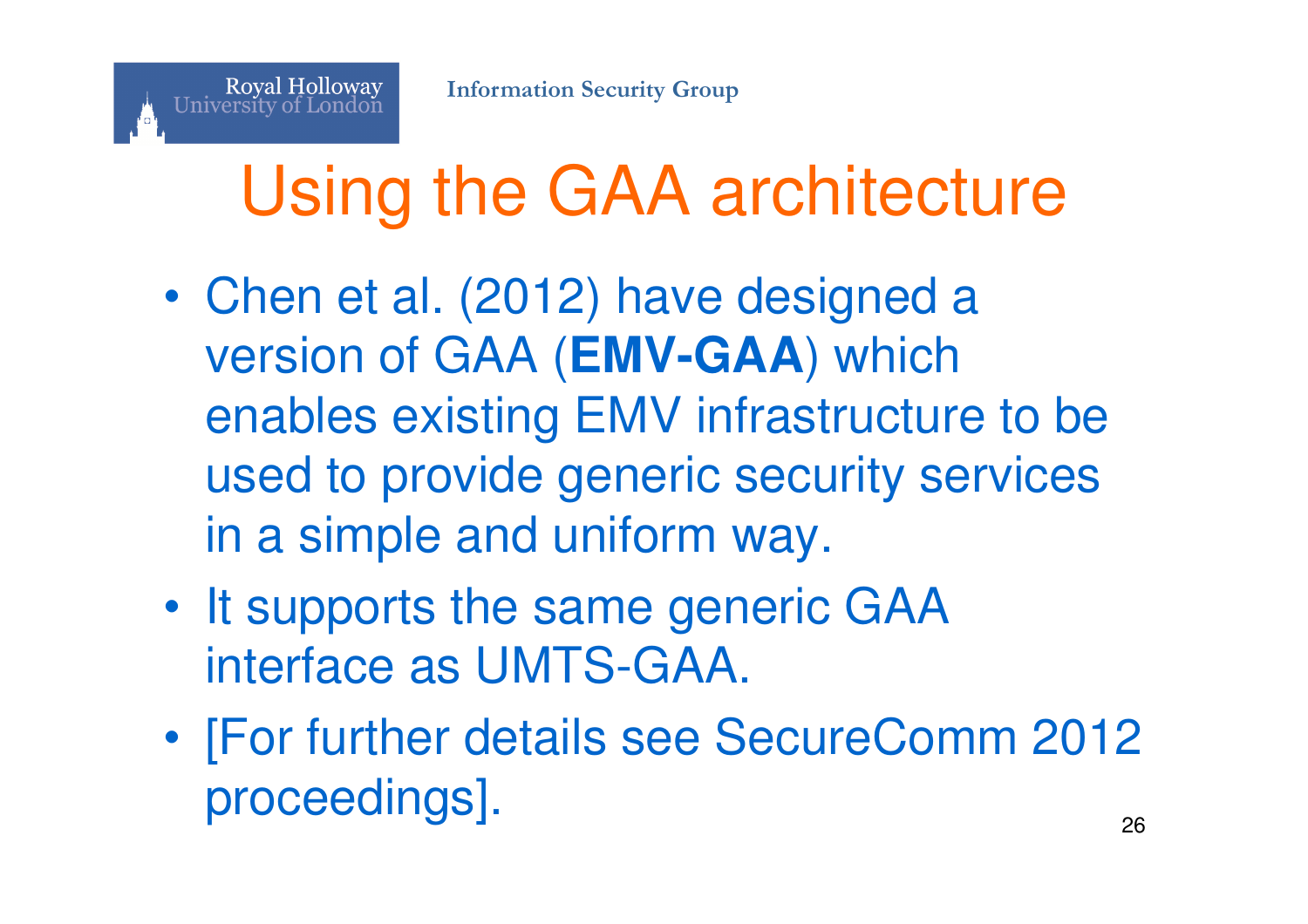## Roles

- • The following roles are involved in the scheme.
	- $\mathcal{L}_{\mathcal{A}}$  , the state of the state of the state  $\mathcal{L}_{\mathcal{A}}$  $-$  C, EMV credit/debit card;
	- **Hart Committee**  $-$  T, user terminal with card-reader;
	- <sup>P</sup>, user platform (T and C combined);
	- $\mathcal{L}_{\mathcal{A}}$  , the state of the state of the state  $\mathcal{L}_{\mathcal{A}}$ – *I*, card issuing bank;
	- $\mathcal{L}_{\mathcal{A}}$  $-B$ , BSF server (online) with secure link to *I*,
	- $\mathcal{L}_{\mathcal{A}}$  , the state of the state of the state  $\mathcal{L}_{\mathcal{A}}$ - S, GAA-aware application server (not involved in bootstrapping)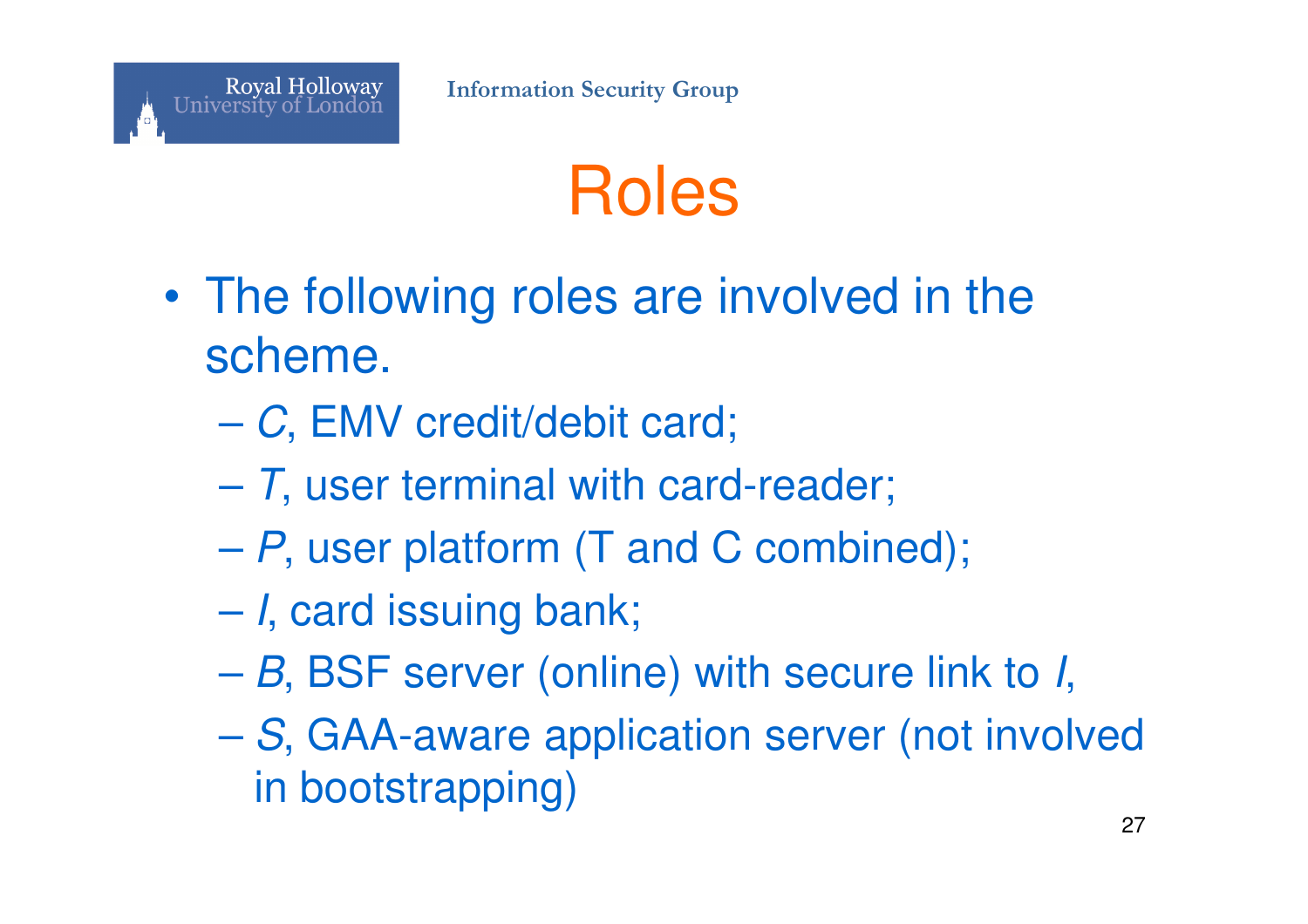



28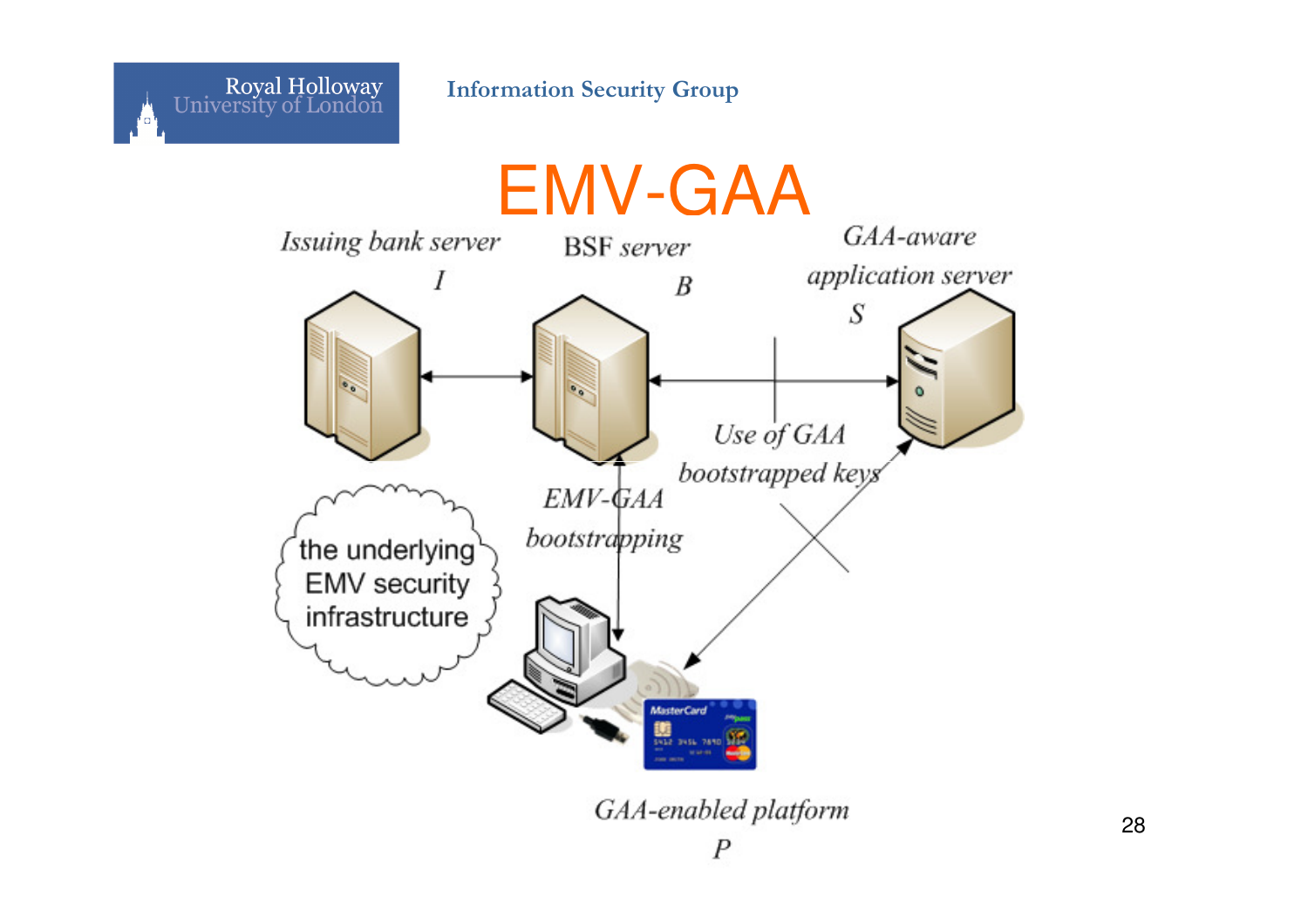# EMV-GAA bootstrapping I

- • Involves P (user terminal and card), <sup>I</sup> (card issuer) and  $B$  (bootstrap server).
- • Sets up authenticated secret master key (MK) between P and B, assisted by I.
	- 1. After receiving request, B generates  $R_B$  and sends it to T.
	- 2. User puts card  $C$  in reader, and  $T$  issues a **Generate AC** command to C, with UN *(Unpredictable Number)* set to  $R_{\scriptscriptstyle B}$ , other data M, and Amount Authorised set to zero. 29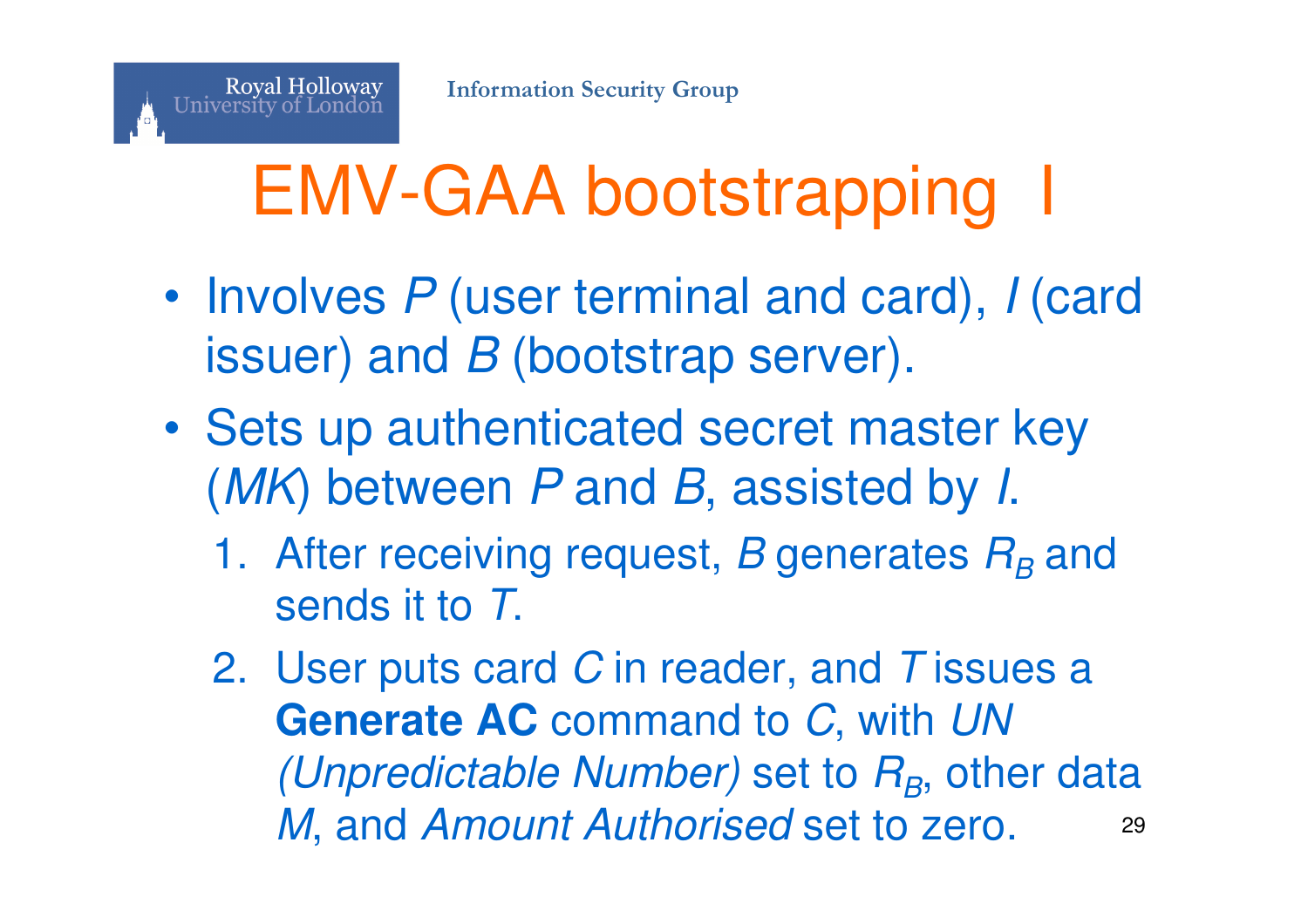## EMV-GAA bootstrapping II

- 3. C returns an AAC, a 64-bit MAC computed using a secret key known only to  $\boldsymbol{C}$  and *I*.
- 4. T generates  $R_T$ , and uses AAC as secret key to derive  $\mathsf{RES}{=}f_\mathsf{AAC}(R_\mathcal{T},R_\mathcal{B},\mathsf{Id}_B,\mathcal{M}),$  where  $f$ could be HMAC.
- 5. P sends PAN (card number),  $R_T$ , M and<br>DES to P which forwards DAN and M to RES to *B*, which forwards PAN and *M* to and incurry *Livia* a secure abannal card issuer I (via a secure channel).
- 6. I recomputes AAC using received data, and sends it back to B.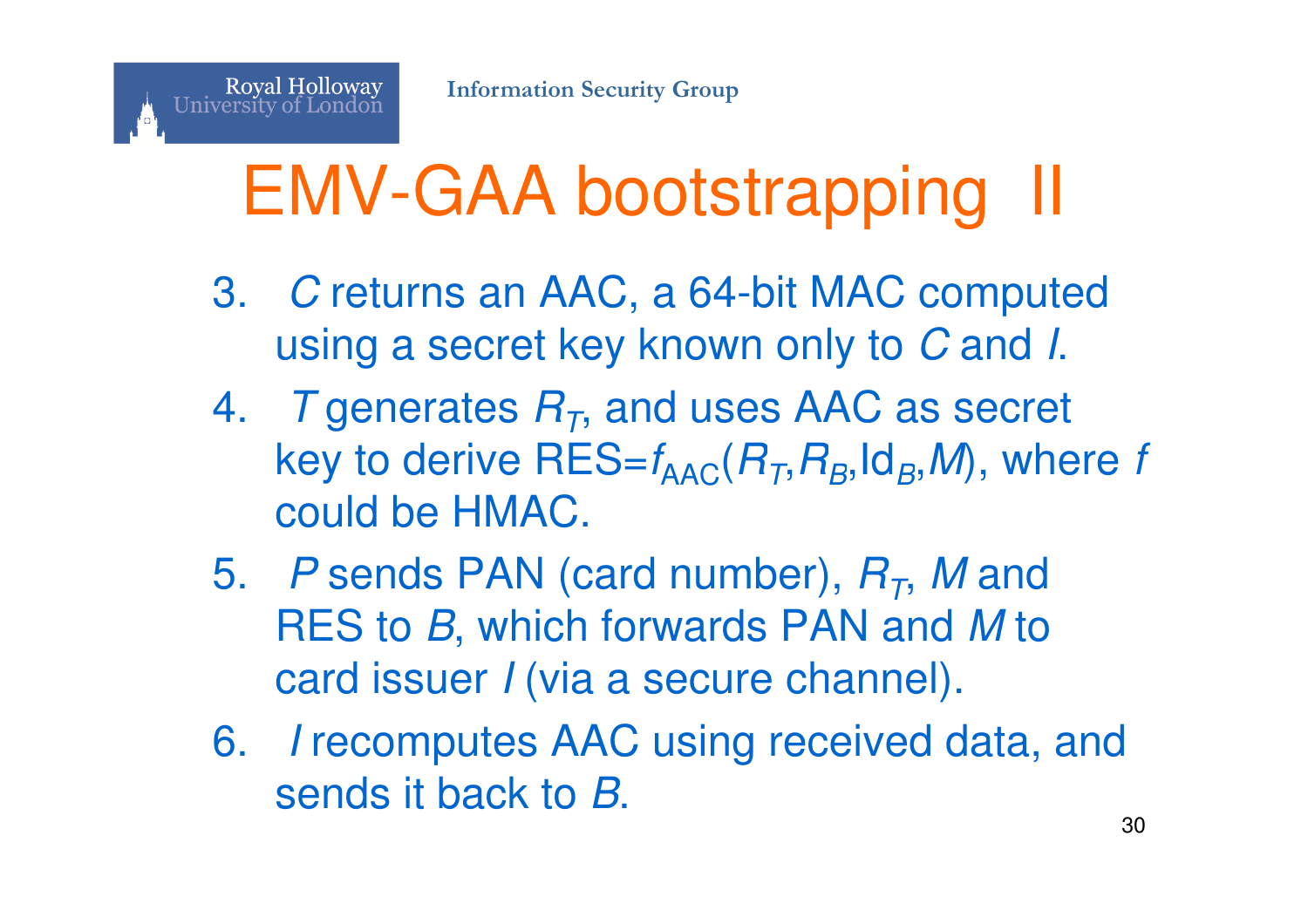## EMV-GAA bootstrapping III

- 7. *B* uses the received AAC to recompute RES and compare it with the value received earlier (to complete authentication of P).
- 8. B generates master key as  $\mathit{MK}$ =KDF(AAC, $R_{\mathit{T}},R_{\mathit{B}}$ ).
- 9. B*B* computes  $XRES=f_{\text{AAC}}(R_B, R_{\text{T}},PAN)$  and sends it to P.
- 10. T recomputes XRES and compares it with the received value to complete mutual authentication.
- 11. Finally T computes  $MK$ , and bootstrapping is complete.
- $\bullet$  Only gives 64 bits of key entropy, but can generate two AACs to get greater security. $\frac{31}{1}$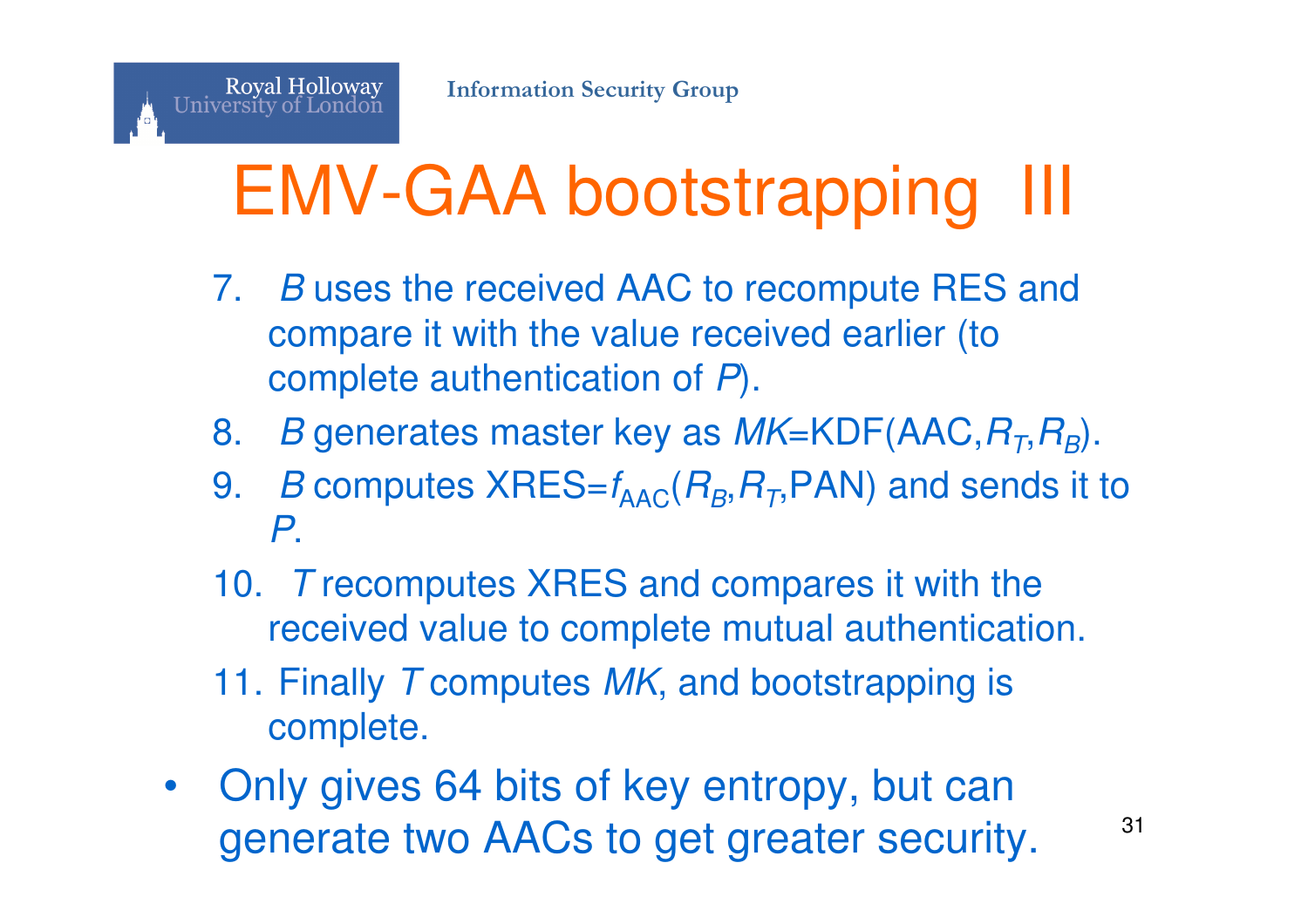## EMV-GAA use of bootstrapped key

• This is exactly the same as in UMTS-GAA (and generic GAA).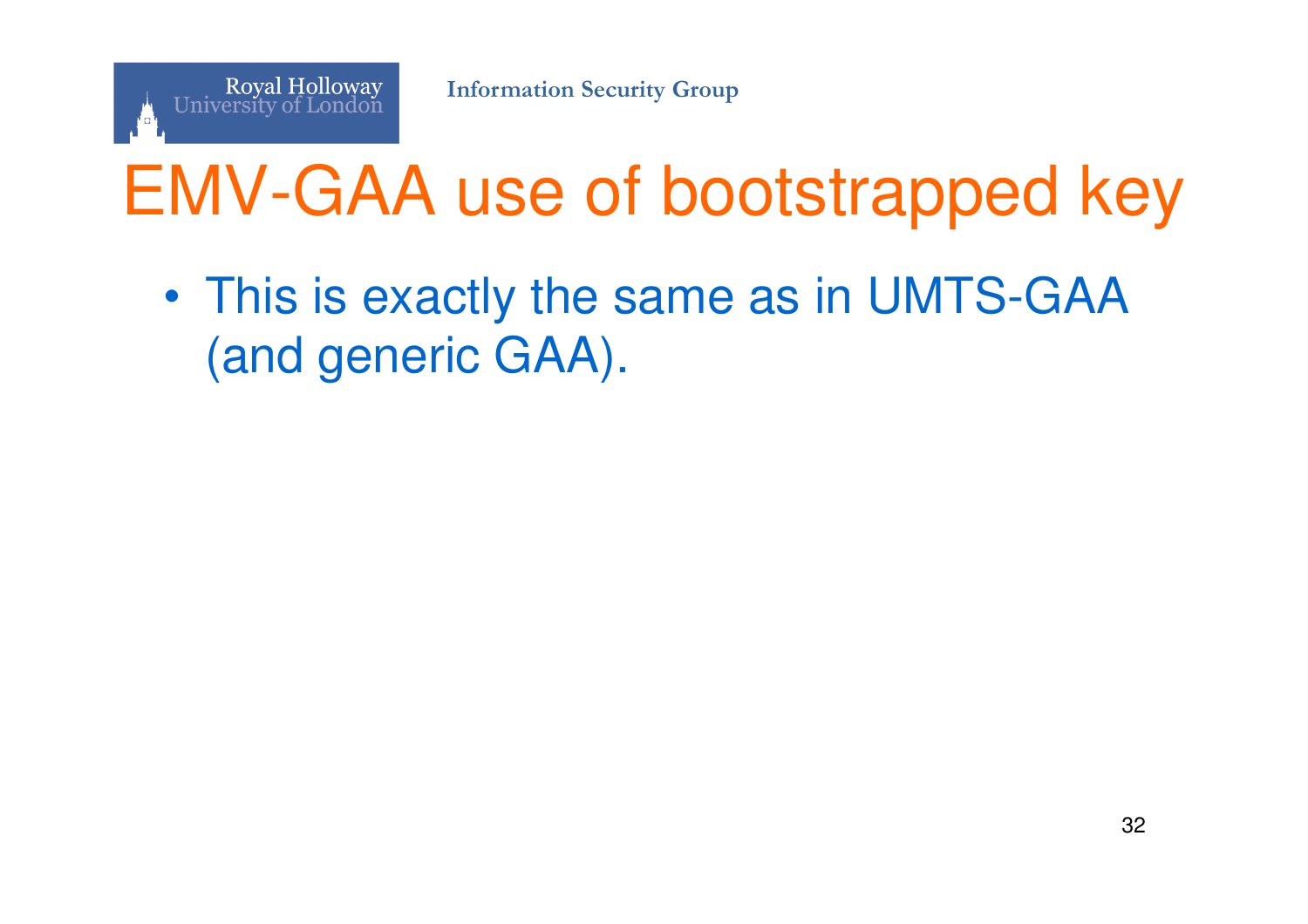

## EMV-GAA properties

- • Two major issues.
	- Involves inserting an EMV card into a nonbank terminal – a risk in itself. This can be resolved by requiring the bootstrap server to equip the user with a special card reader, as happens today with CAP (chip authentication program).
	- The PAN is sensitive, and must be sent to the bootstrap server B. This can be avoided using a one-off registration procedure.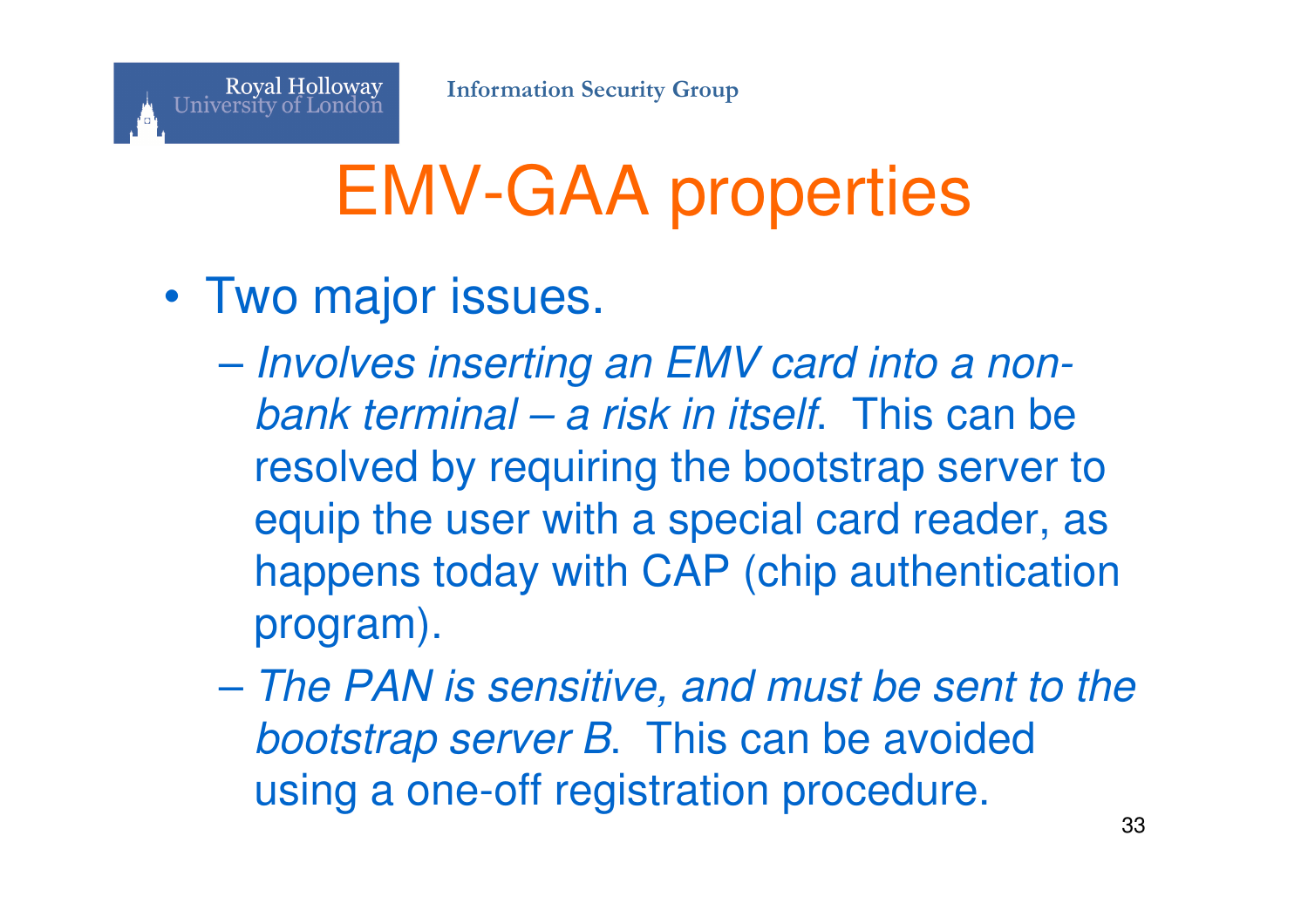

## EMV-GAA – further developments

- Some EMV cards (supporting CDA or DDA as opposed to the widely used SDA) possess an RSA key pair and a certificate chain for the public key.
- Such a card can be requested to compute a signature by any card reader.
- This could be used to support GAA in a different way.
- It could also function as the basis of something like a universal PKI.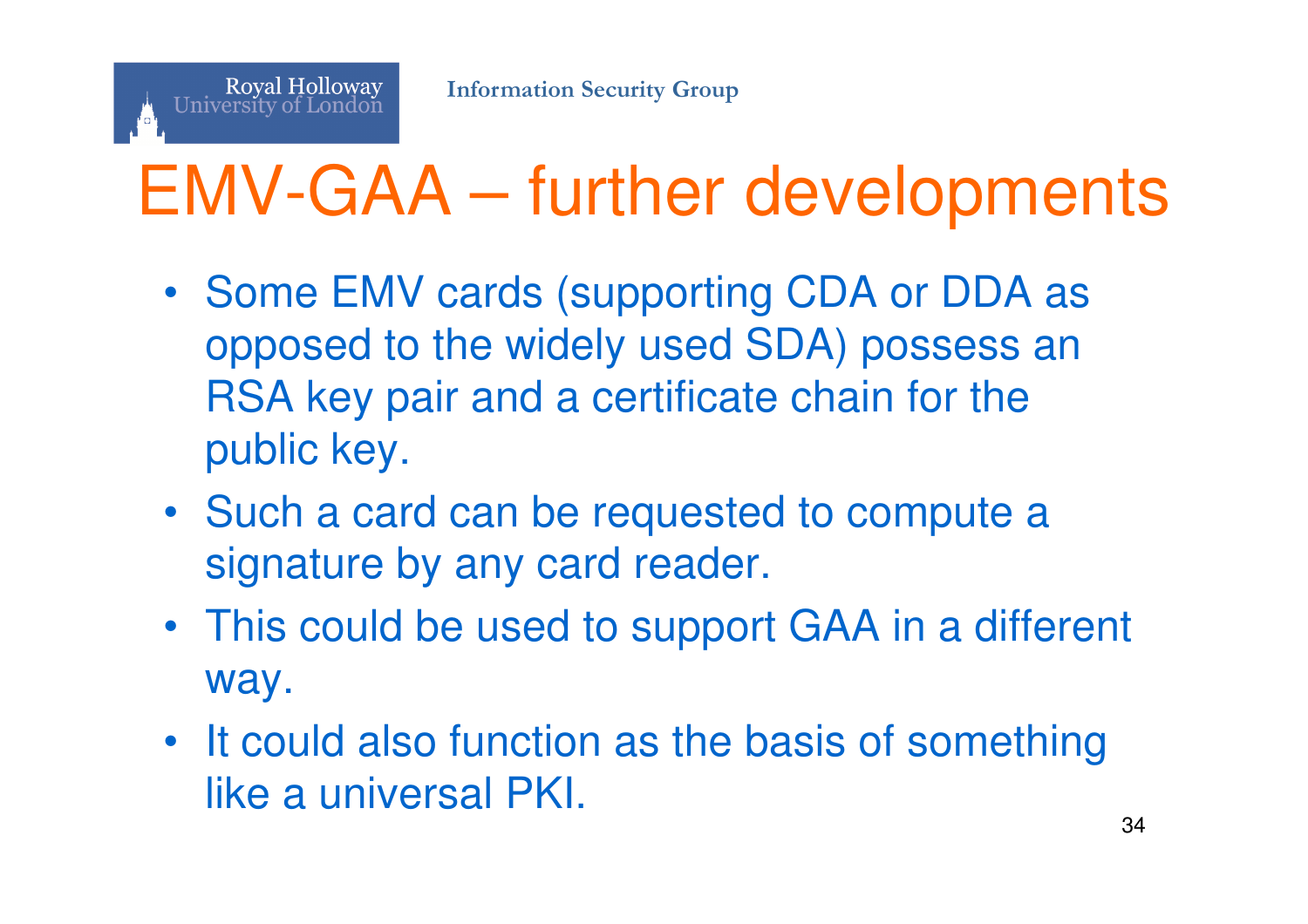

## TC-GAA

- A further existing security infrastructure which could be used as the basis of a GAA service (**TC-GAA**) is the trusted computing infrastructure.
- The use of trusted computing (i.e. the TPM) to support GAA has been described by Chen et al.
- [For further details see the proceedings of INTRUST 2011].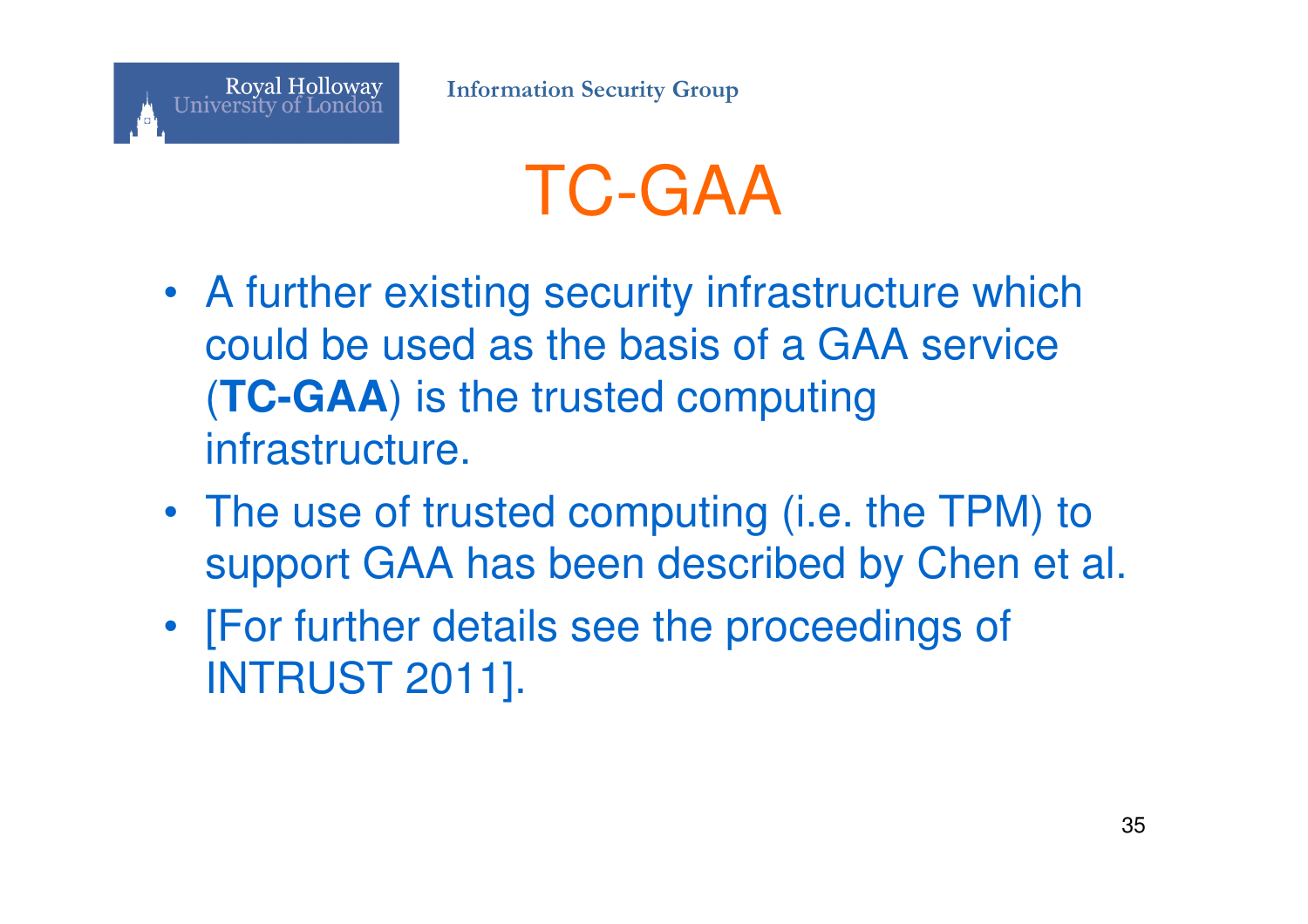

TC-GAA – overview

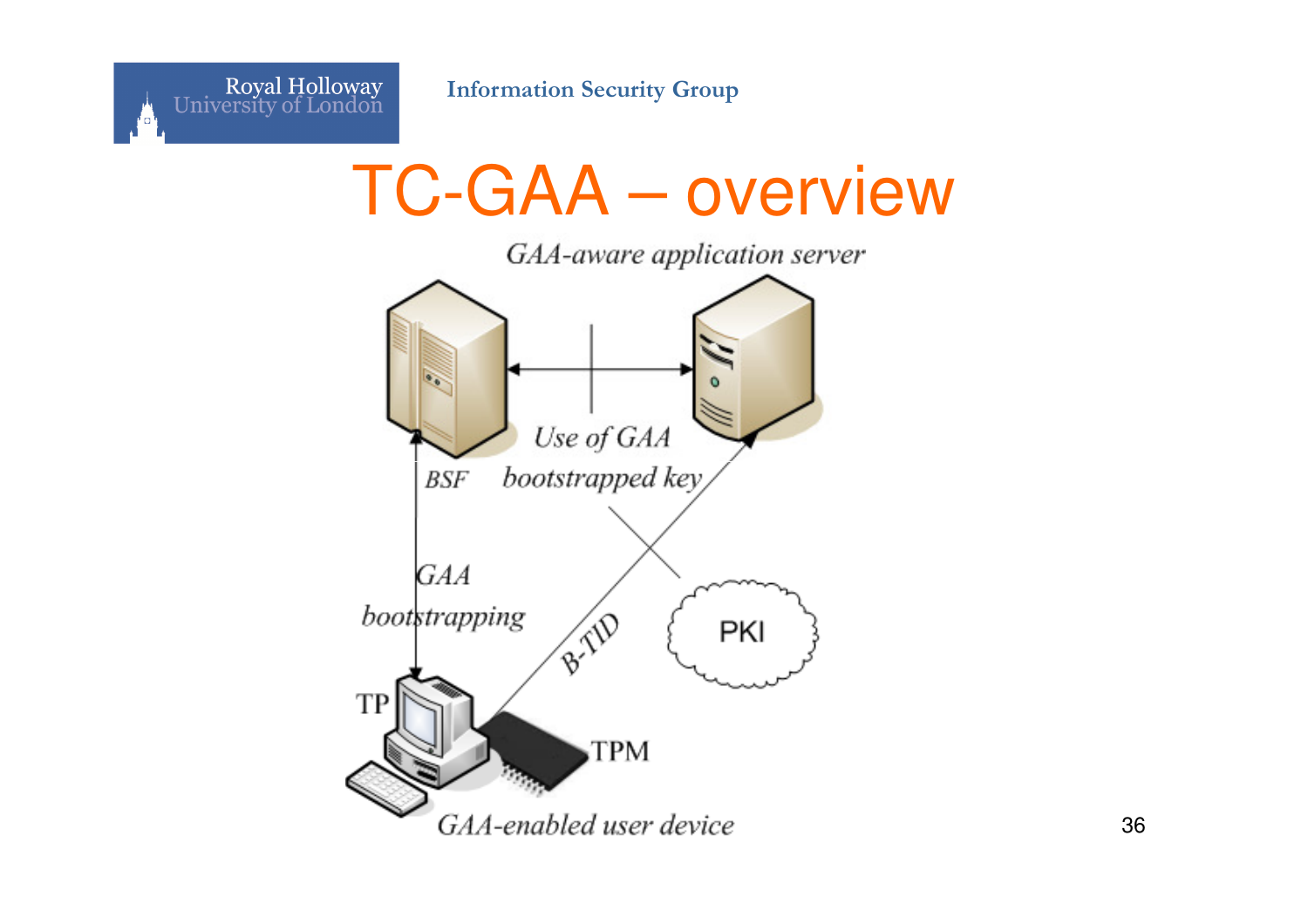

#### TC-GAA – a sketch

- The TPM on the client machine is instructed to generatea new encryption key pair.
- The public key is then signed (certified) by the TPM using a previously generated Attestation Identity Key (AIK).
- The newly generated certificate is now sent to the BSF along with a previously generated Privacy-CA-generated certificate for the AIK public key.
- After verifying the two certificates, the BSF generates an MK, encrypts it using the TPM-generated public key, and ships it back to the TPM.
- This complete the TC-GAA bootstrapping procedure.  $37$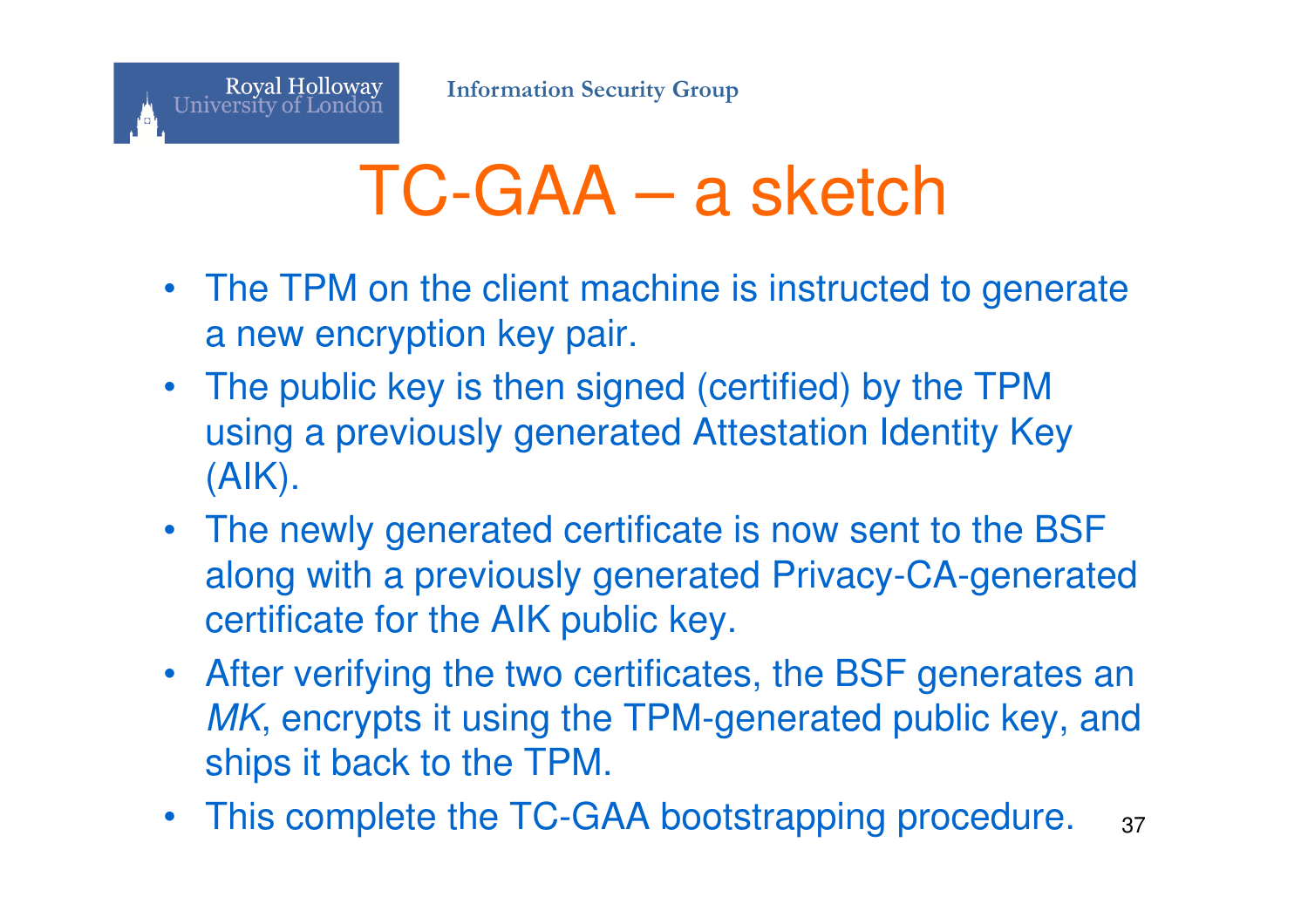

## TC-GAA properties

- Note that the derivation of SK can be very similar to the generic case.
- It is interesting to observe that, unlike UMTS-GAA and EMV-GAA, the 'issuer' of the TPM is not actively involved.
- Any TTP can function as the BSF without a trust relationship with a further third party.
- This enhances the privacy properties.
- This advantage results from building GAA on asymmetric crypto rather than shared secrets.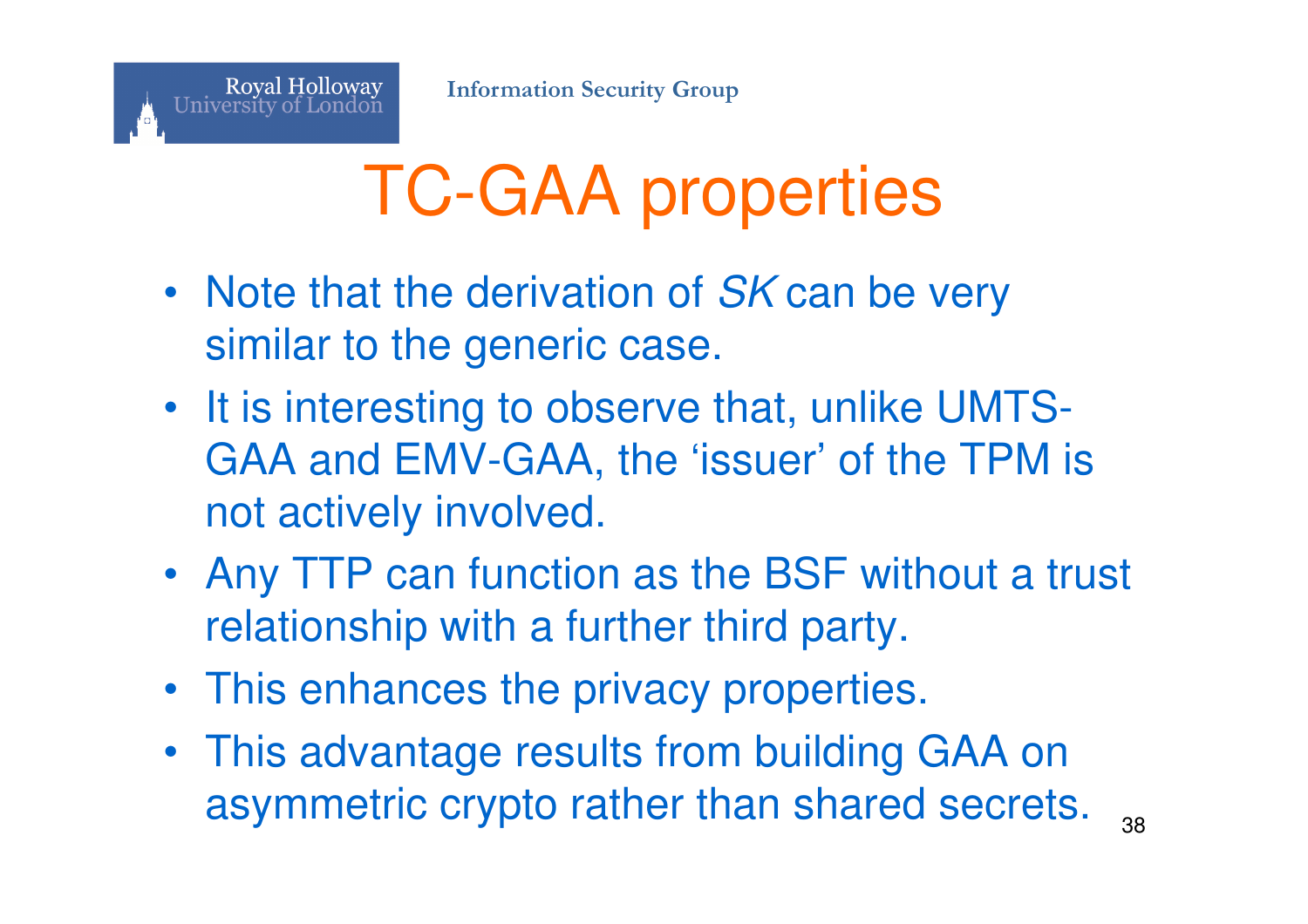

## GAA as a general framework

- • GAA was originally designed to provide a way of exploiting the mobile phone security infrastructure.
- • We have shown how it can be used to build on the EMV and TC infrastructures.
- • Could also be used as a framework for providing general purpose security services building on other pre-existing security infrastructures. 39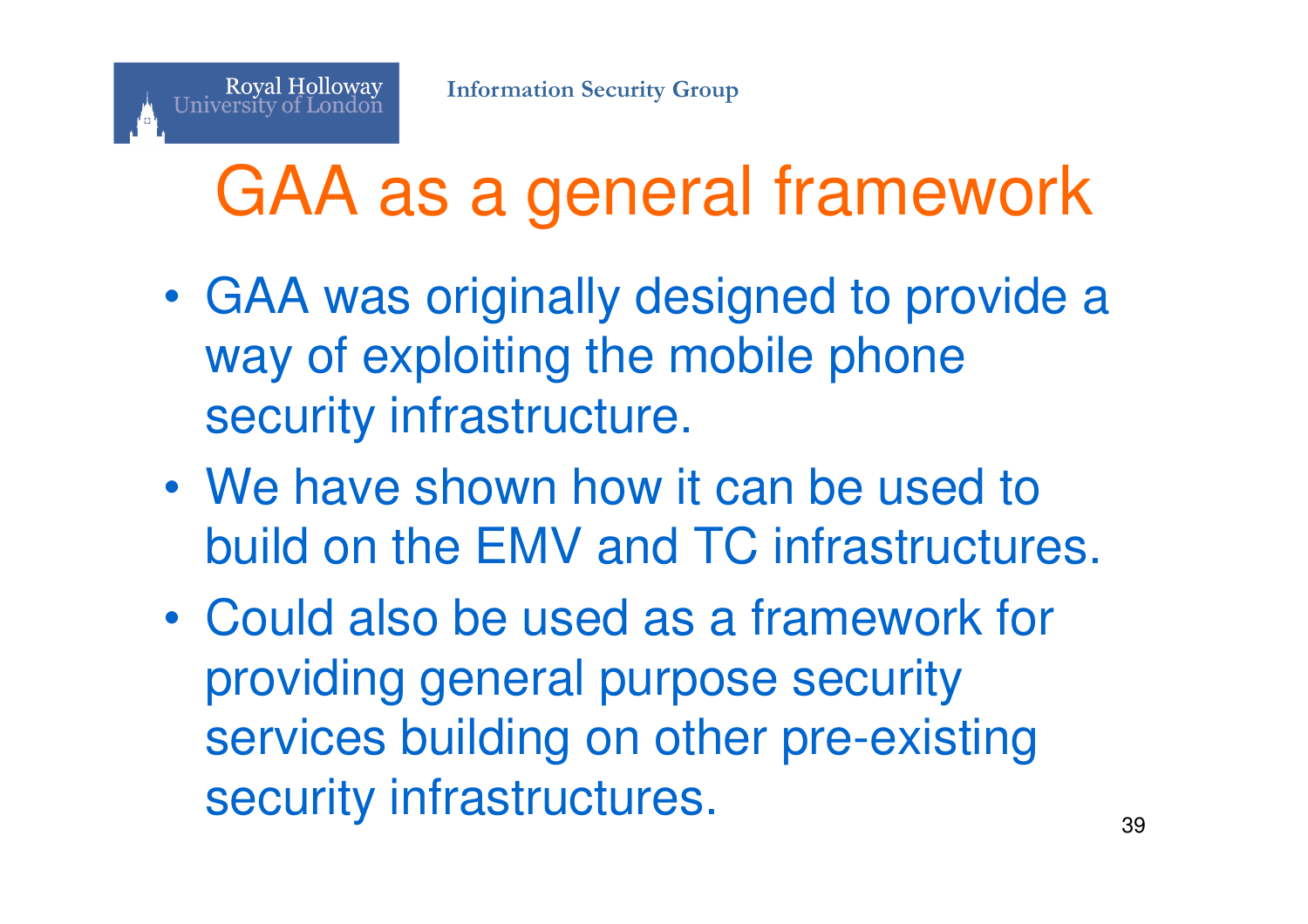**Royal Holloway** 

University of London

#### Using infrastructures directly

- •It is perfectly possible to design applications building directly on the trusted computing infrastructure.
- •Substantial literature now exists.
- • However, secure application protocols are non-trivial to design.
- •Trust relationships can be very unclear.
- • **Infrastructure provider will have access to all session keys.** $\blacksquare$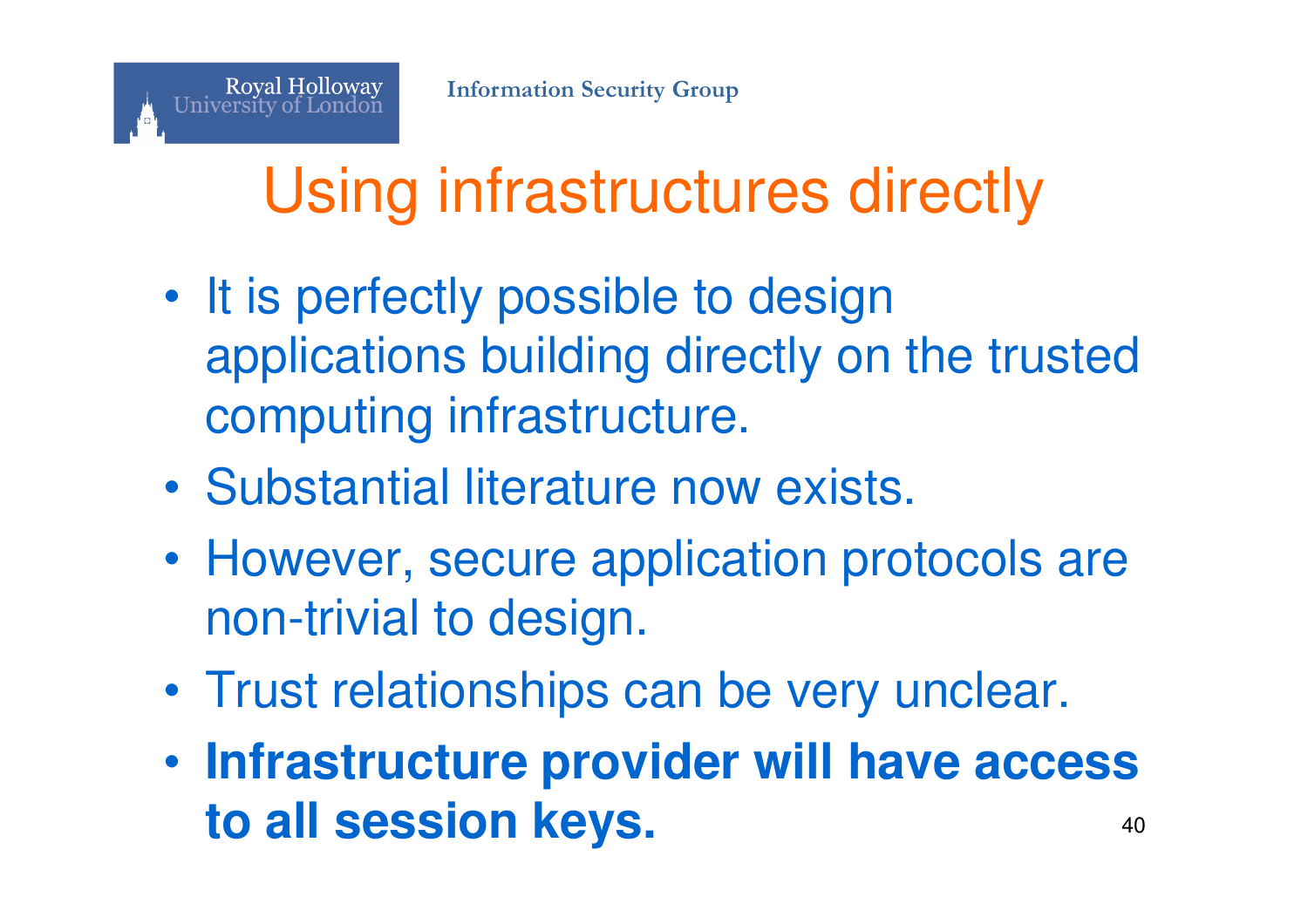

#### **Contents**

- •Security infrastructures
- •GAA
- •UMTS-GAA
- •EMV-GAA and TC-GAA
- •Applying GAA variants
- •Privacy issues
- •**Conclusions**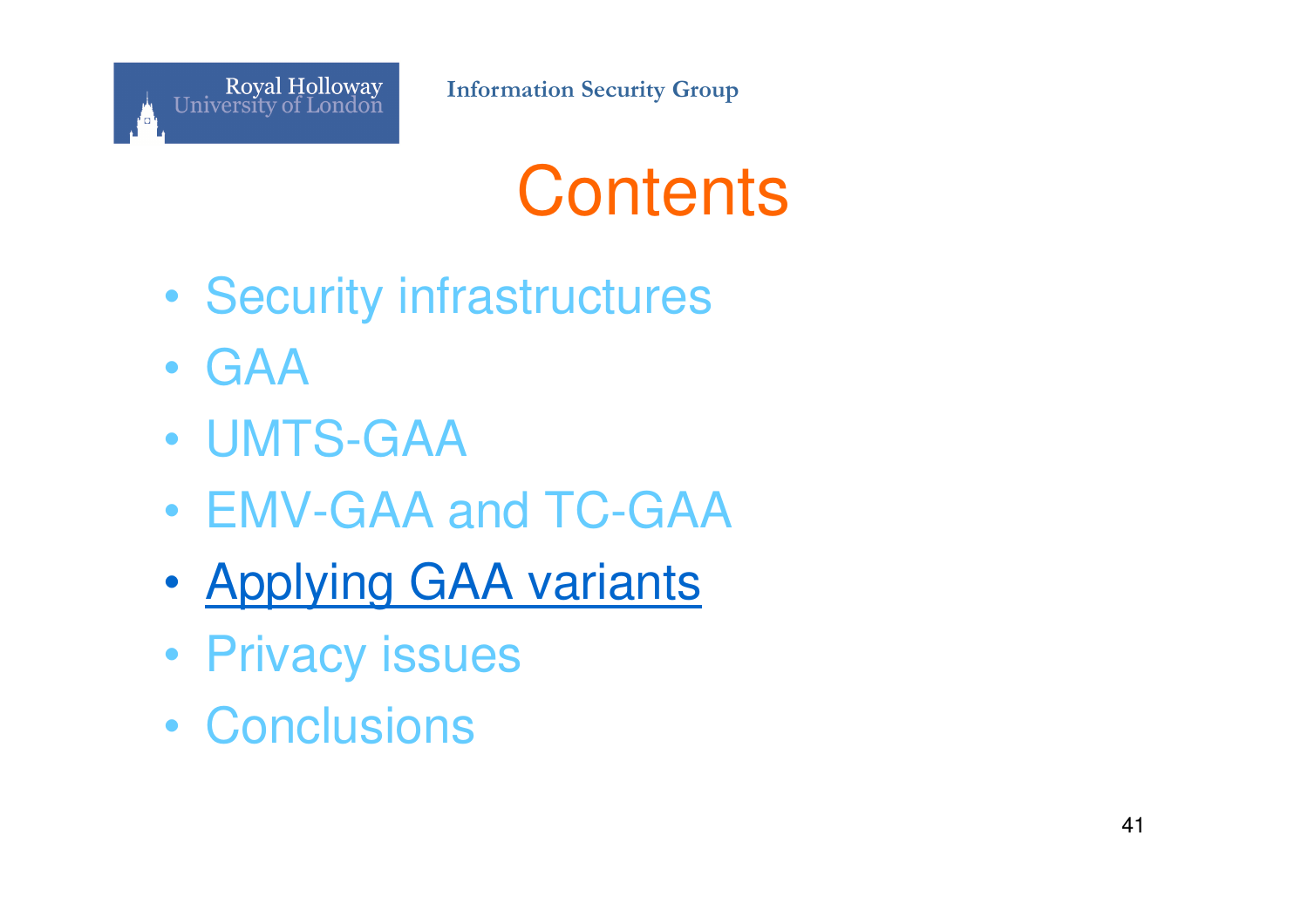

## GAA-based one-time passwords

- • One possible application of GAA is to enable the simple derivation of one-time passwords (OTPs).
- • These passwords are based on a (potentially weak) long-term user password.
- • The GAA session key provides protection against brute force password searches.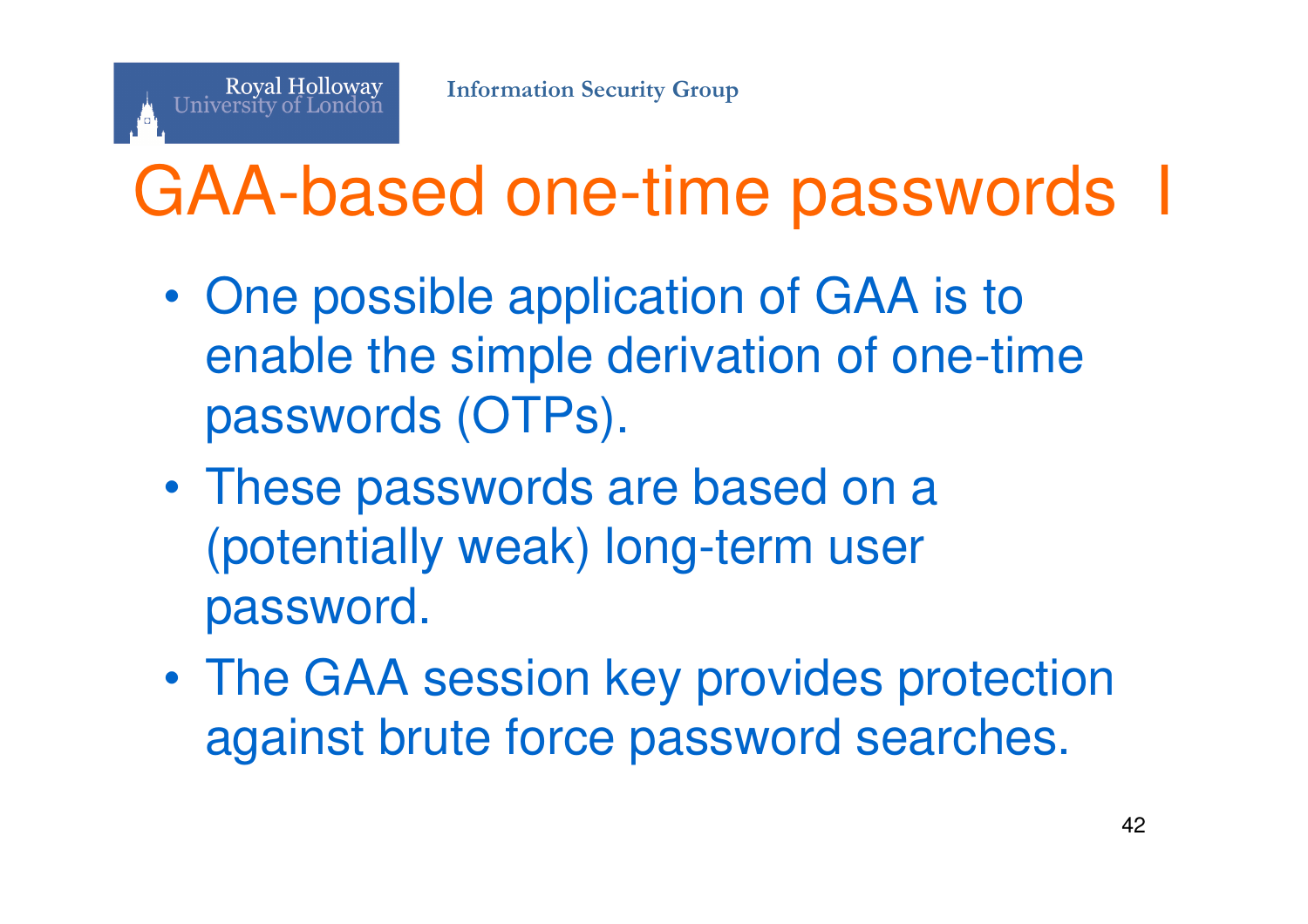

## GAA-based one-time passwords II

- • The OTP is computed as a function of the long-term user password and the short term application-specific session key.
- • Compromise of the OTP does not enable a brute-force search for the password without knowledge of the session key.
- • If EMV-GAA is used, the EMV card used in the protocol does not need to be registered to the user – only needs to be trusted not to compromise the password.43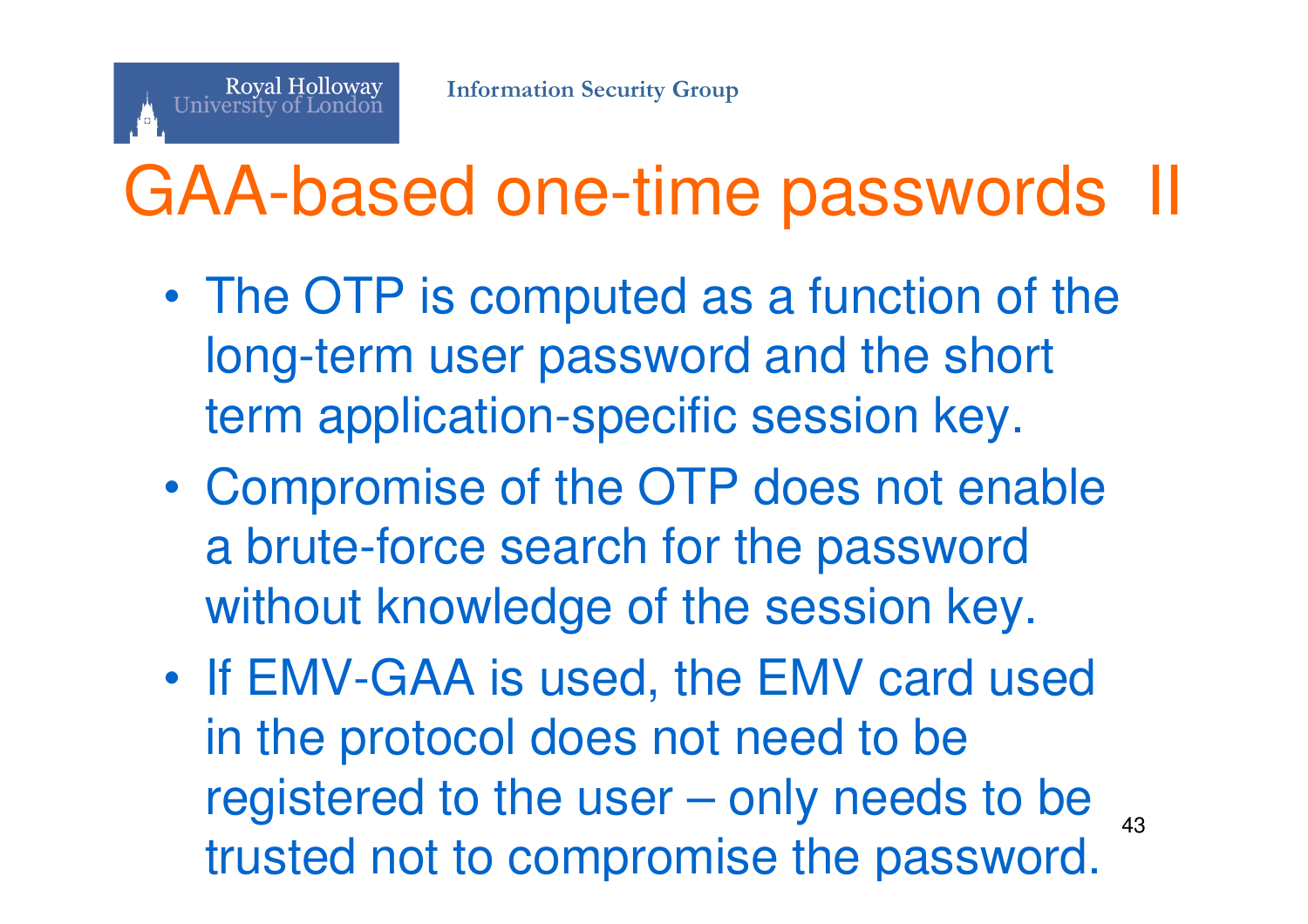

**Information Security Group**

#### EMV-GAA-OTP

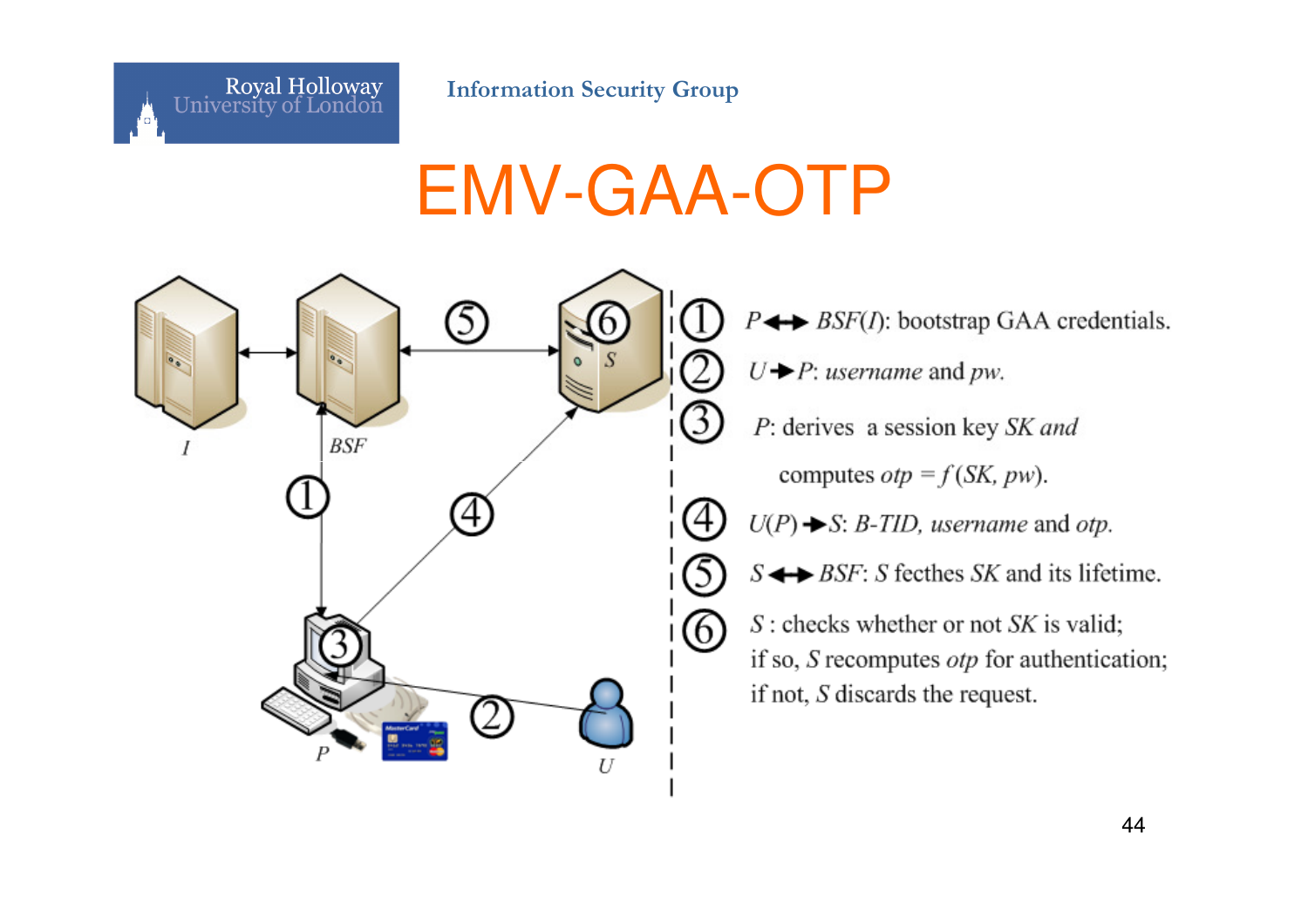

**Information Security Group**



 $T \leftrightarrow BSF$ : bootstrap GAA credentials.  $U \rightarrow C$ : *username* and *pw*.  $C \leftrightarrow T$ : interact for a session key SK. C: computes  $otp = f(SK, pw)$ .  $U(C) \rightarrow S$ : B-TID, username and otp.  $S \leftrightarrow BSF$ : S fecthes SK and its lifetime.  $S$ : checks whether or not  $SK$  is valid; if so,  $S$  recomputes  $otp$  for authentication; if not,  $S$  discards the request.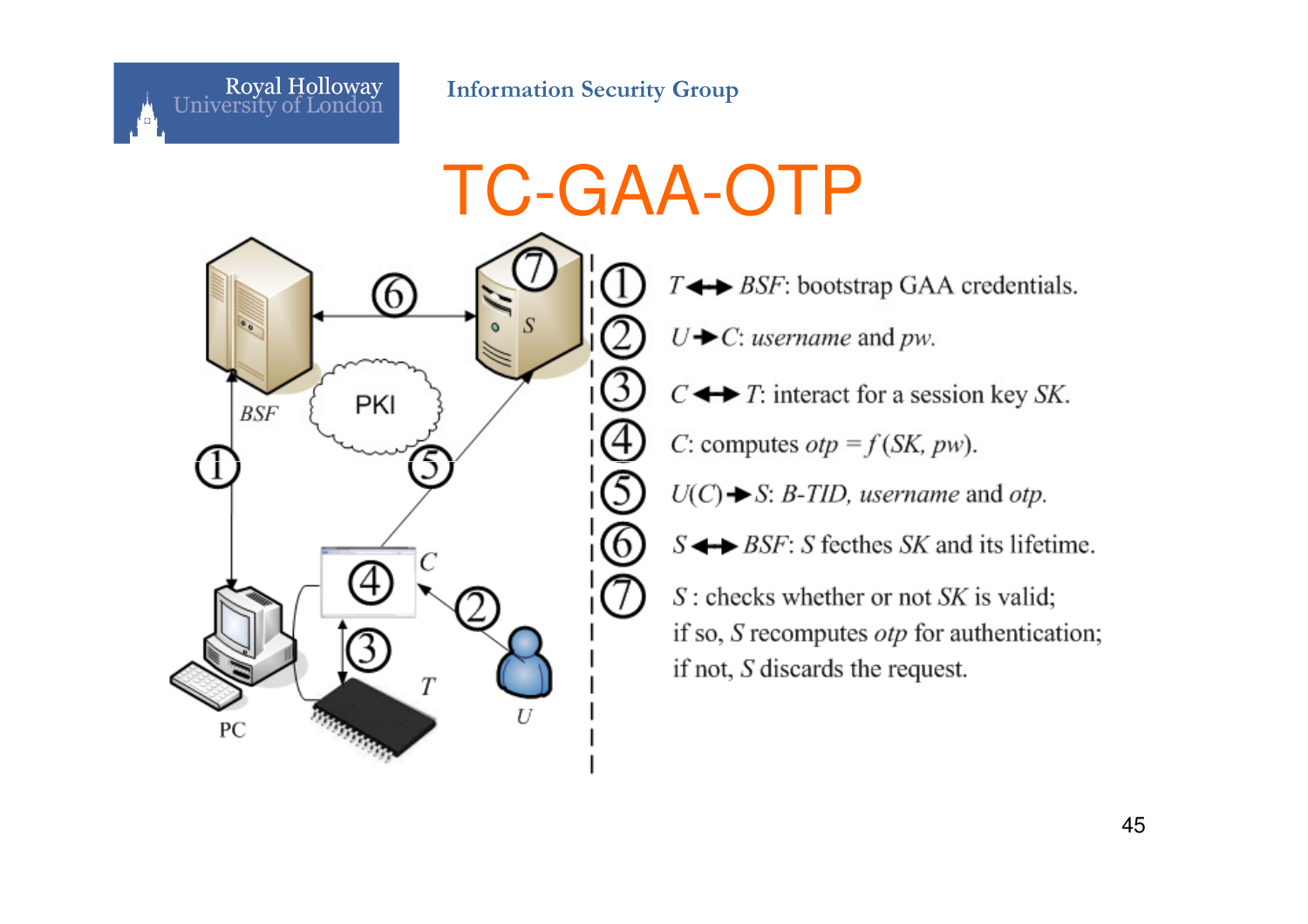## GAA OTP – other instantiations

- • The notion of using a GAA session key to help generate an OTP from a long-term weak password applies to all instantiations of GAA.
- • Indeed, in parallel work we have designed a series of simple OTP schemes using a GAA-enabled mobile phone.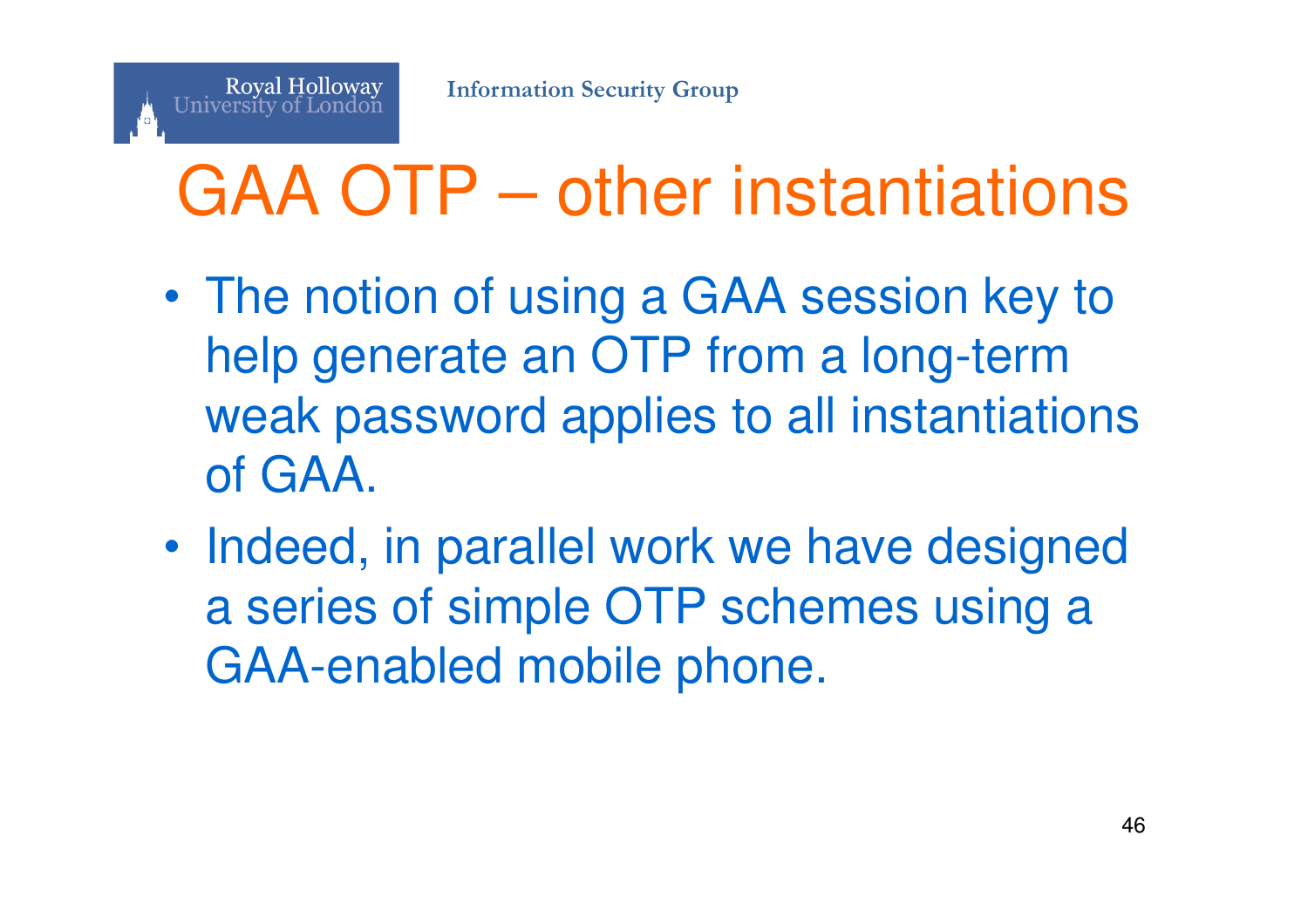

#### GAA-based SSO

- •We are also developing ways in which GAA could be used to build more general identity management solutions, including single sign-on schemes.
- • Some work along these lines has already been standardised for UMTS-GAA, notably interoperation with CardSpace, OpenID and Liberty.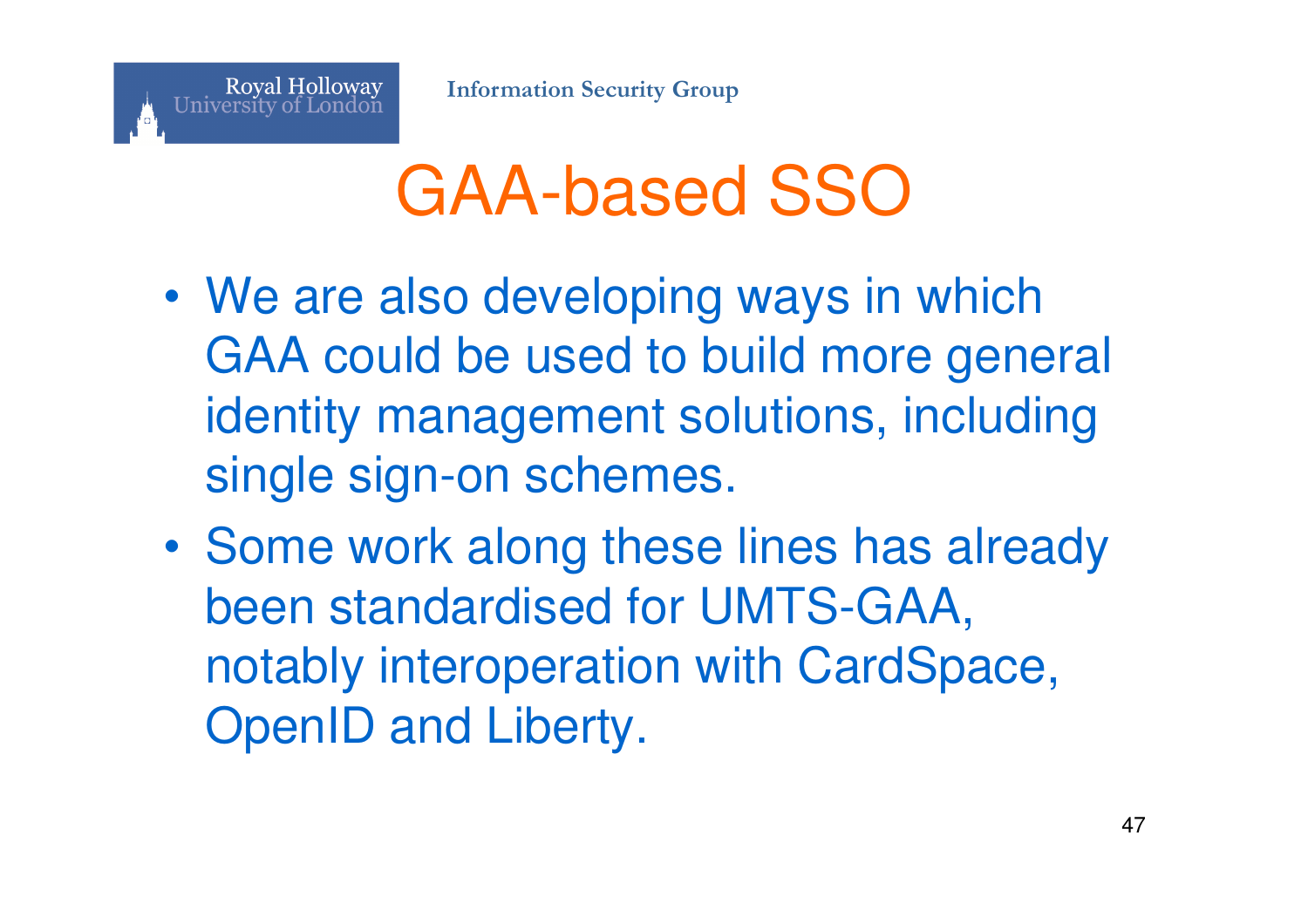

#### **Contents**

- •Security infrastructures
- •GAA
- •UMTS-GAA
- •EMV-GAA and TC-GAA
- •Applying GAA variants
- •**Privacy issues**
- •**Conclusions**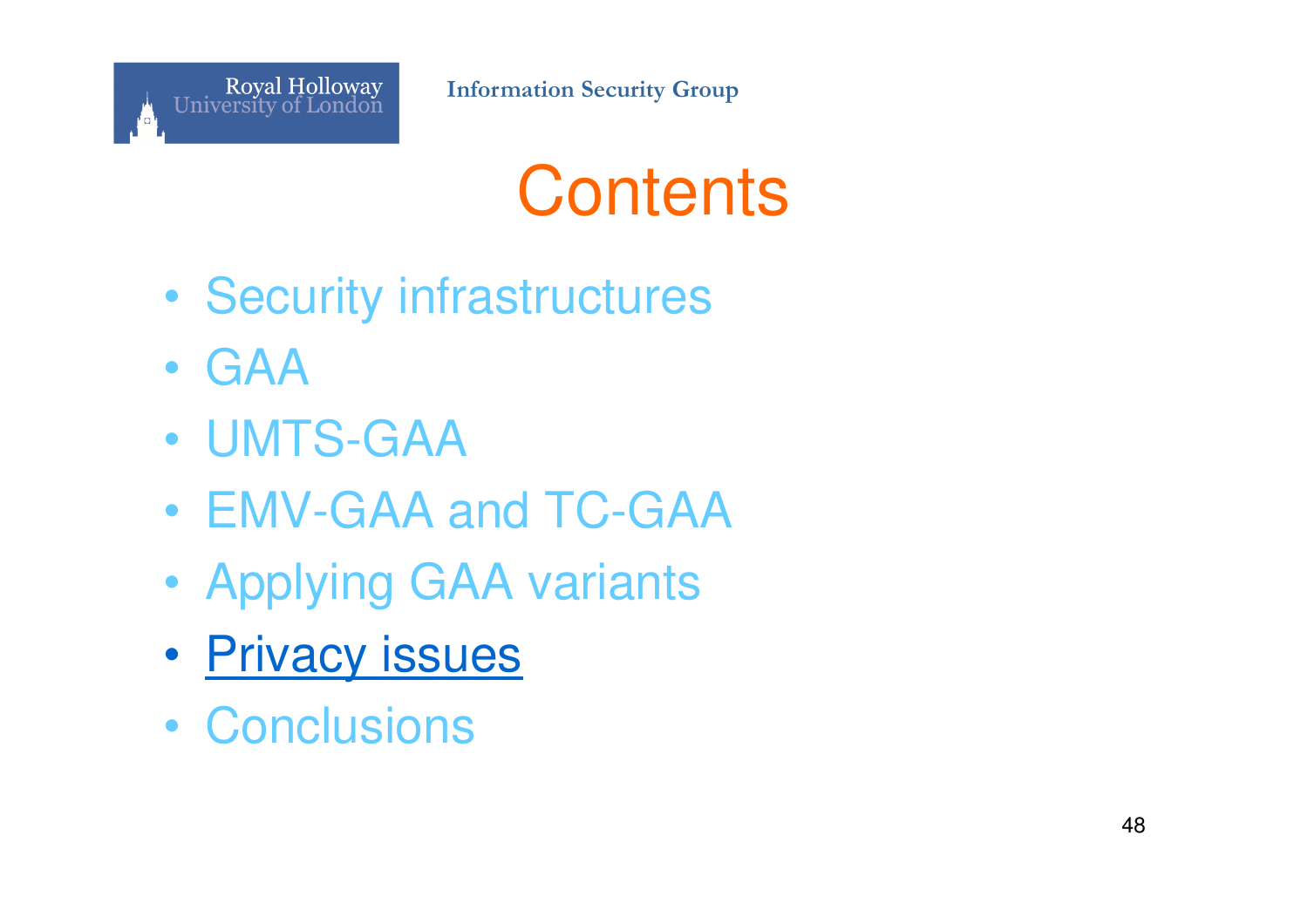

## **Privacy**

- •We can think about privacy in terms of who gains access to what PII of a user.
- • Indeed, under some definitions, privacy equates to PII management.
- • Regardless of whether this is true, the generation, control, dissemination and use of PII is certainly a core part of privacy.
- • Look at privacy aspects of infrastructure re-use, using GAA as an example. $\blacksquare$  49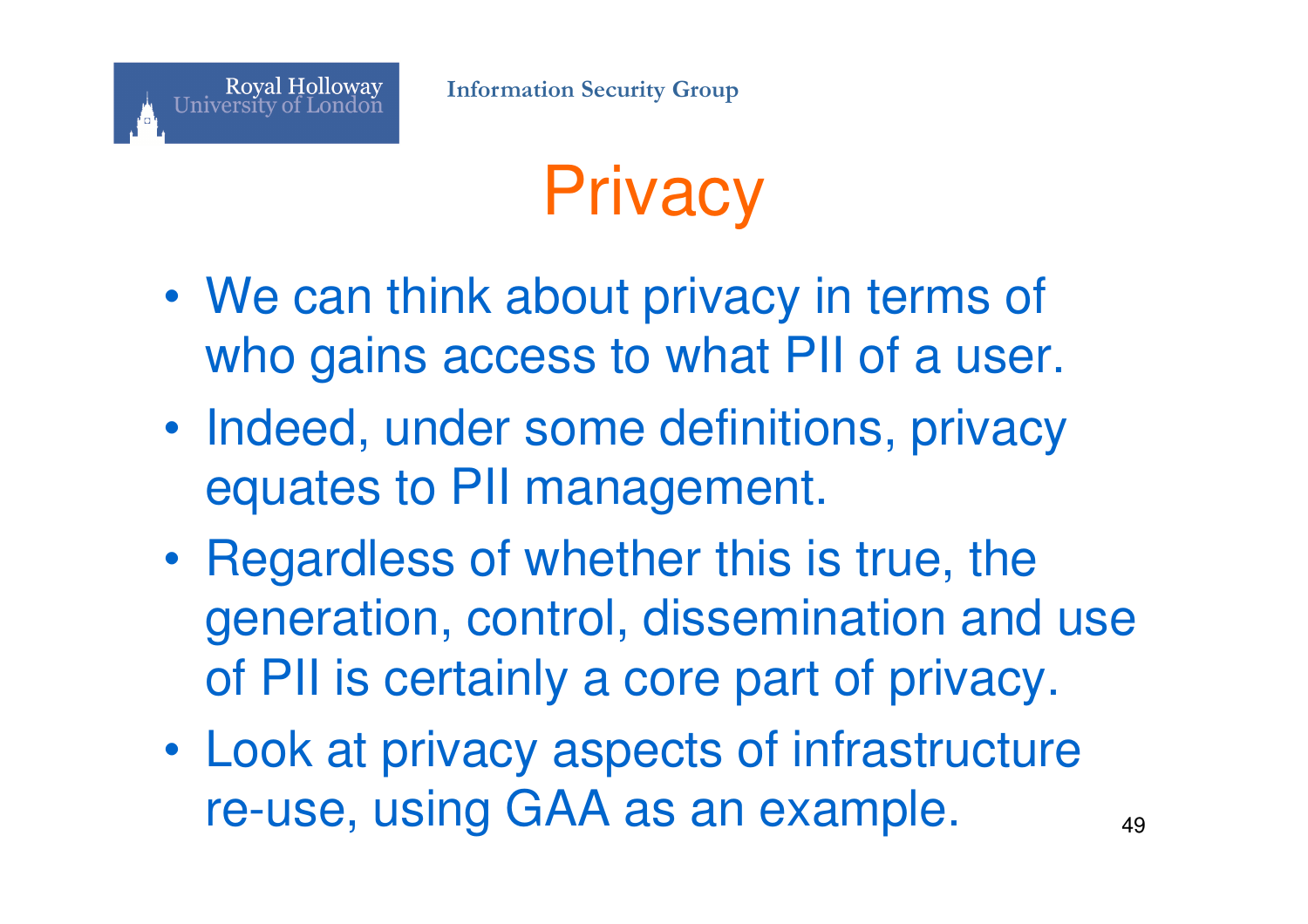**Royal Holloway** 

University of London

## Trust in Infrastructure provider

- In GAA using symmetric crypto, the infrastructure provider is asked for an MK by the BSF during every bootstrapping.
- The MK is not specific to any server.
- It gives general information about user activity.
- A 'nosy' infrastructure provider could use the MK to compute server/application-specific keys if it eavesdropped on connections.
- **Risk**: depends on nature of provider e.g., telecommunications providers and ISPs can already eavesdrop ...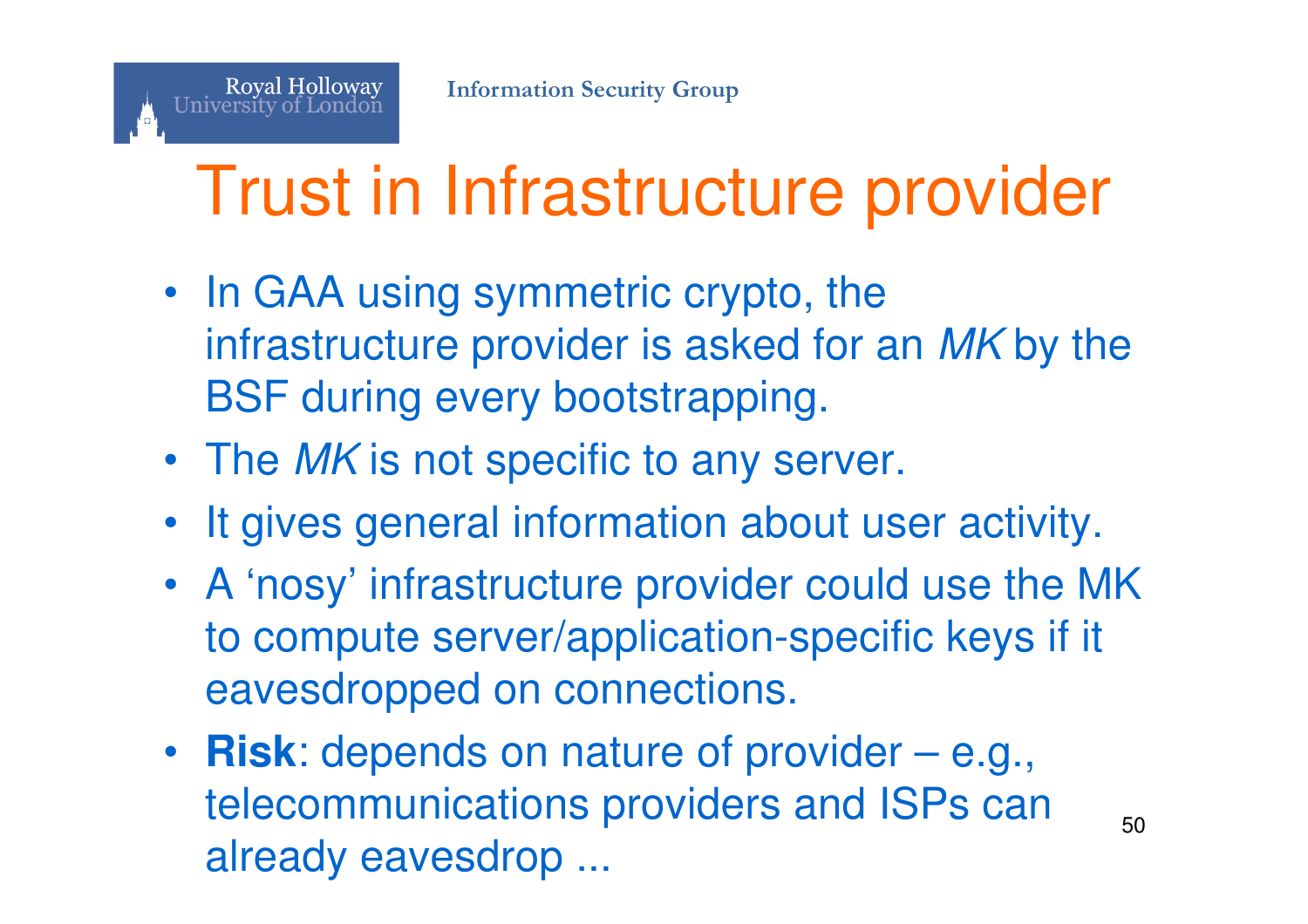# Trust in proxy (BSF in GAA)

- • The BSF learns a lot:
	- it knows identifies of all servers and applications a user interacts with;
	- **Hart Committee** - it has access to all the secret keys established with these servers.
- •BSF could be a 'special purpose' TTP.
- • **Risk**: great – a high level of trust is needed in the BSF.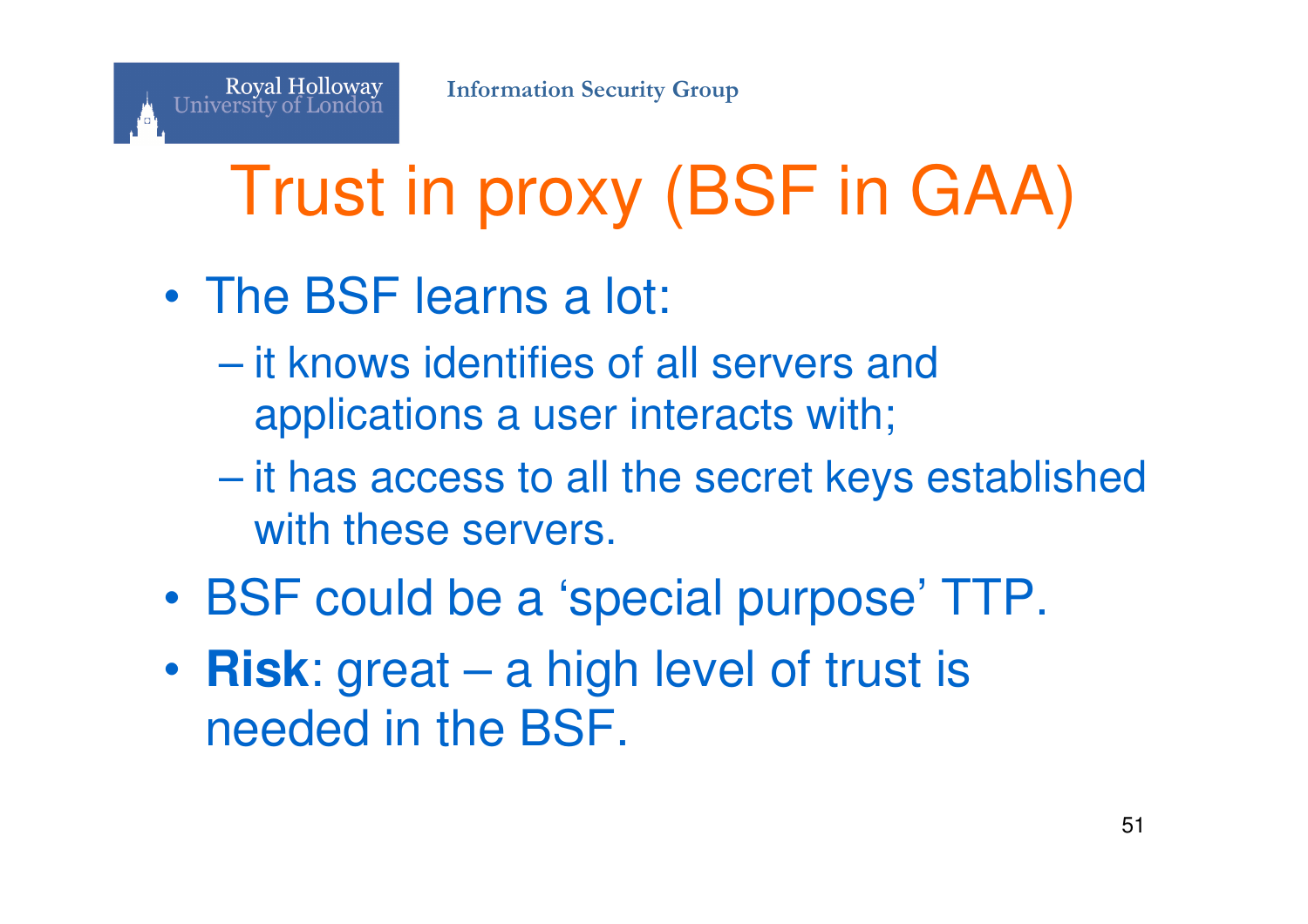

## Trust in Service Provider

- • Service provider will learn which proxy (BSF) user prefers.
- •However, the SK given to the server should yield no useful information about the *MK* or any other Service Providers in use.
- •**Risk**: seems relatively low.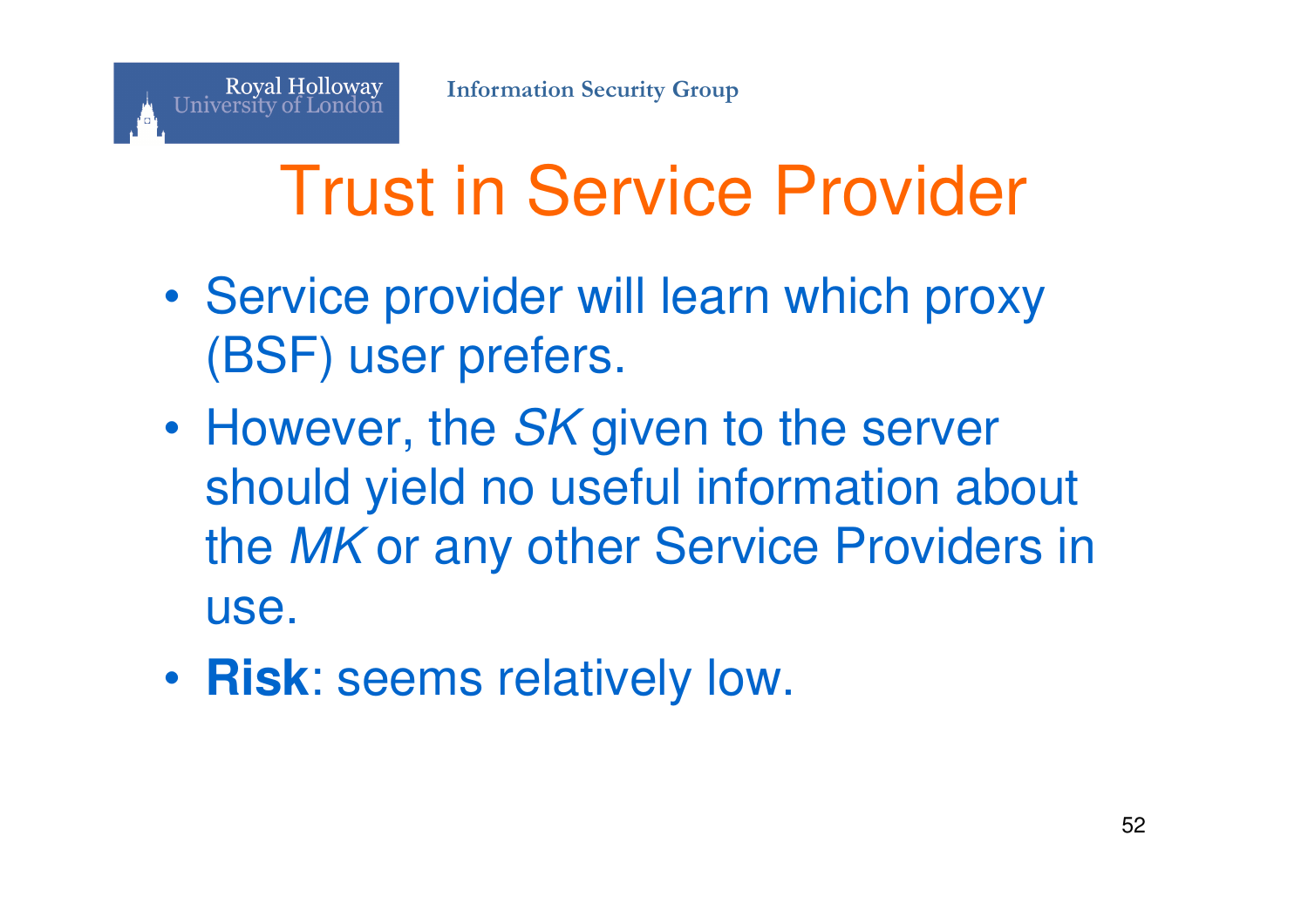

## Impact of cryptography

- • Asymmetric cryptography has certain privacy advantages over symmetric cryptography, at least in context of GAA.
- •• If underlying infrastructure involves asymmetric key pairs, then there is no need for infrastructure provider to be actively involved in bootstrapping.
- • This reduces privacy threat from infrastructure provider.53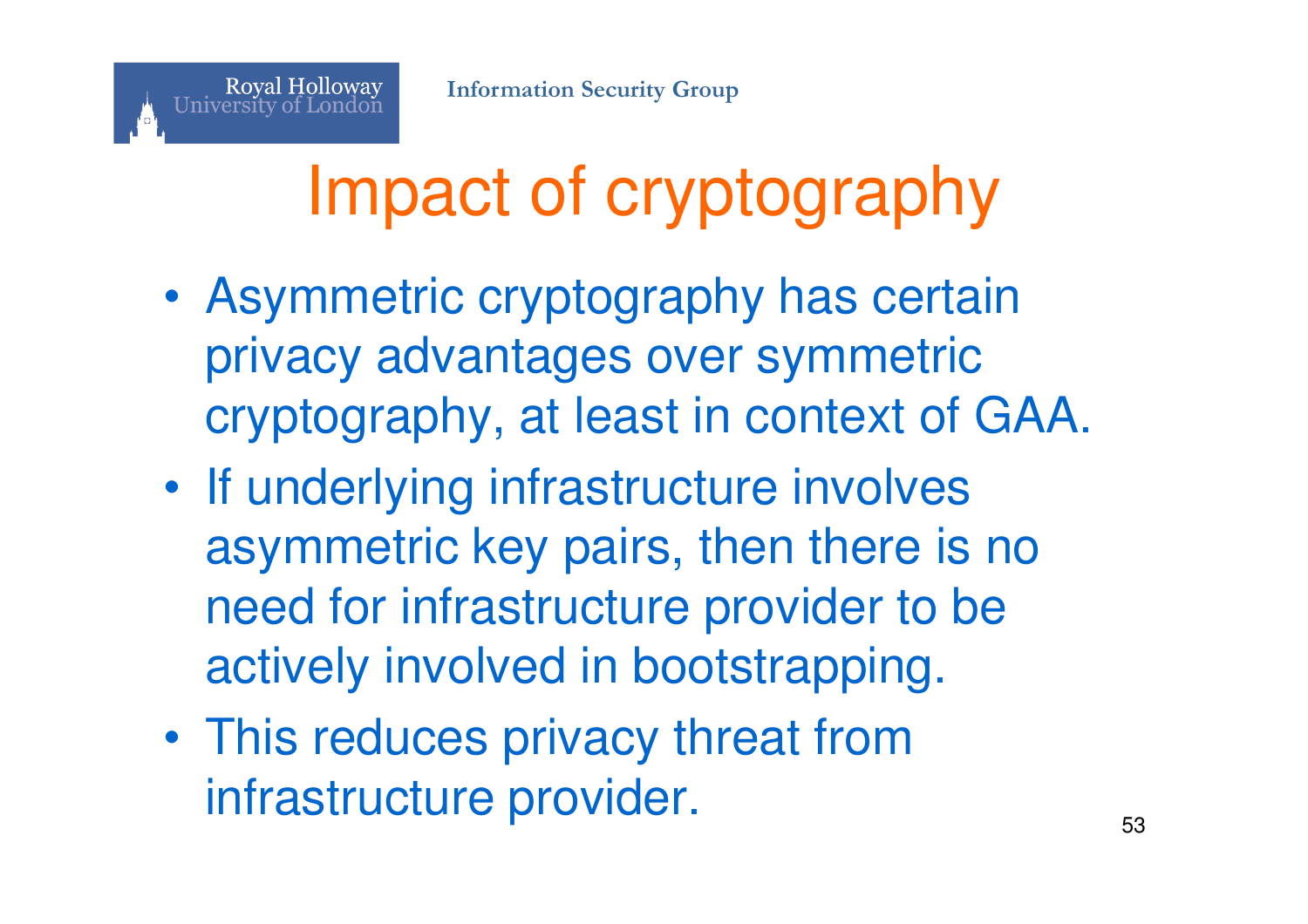## Improving privacy

•How can we improve privacy?

**Royal Holloway** 

University of London

- •Major threat is that BSF knows all keys.
- •• User and server could use secret SK as basis for an authenticated Diffie-Hellman key exchange.
- • Newly established key would not be available to the BSF.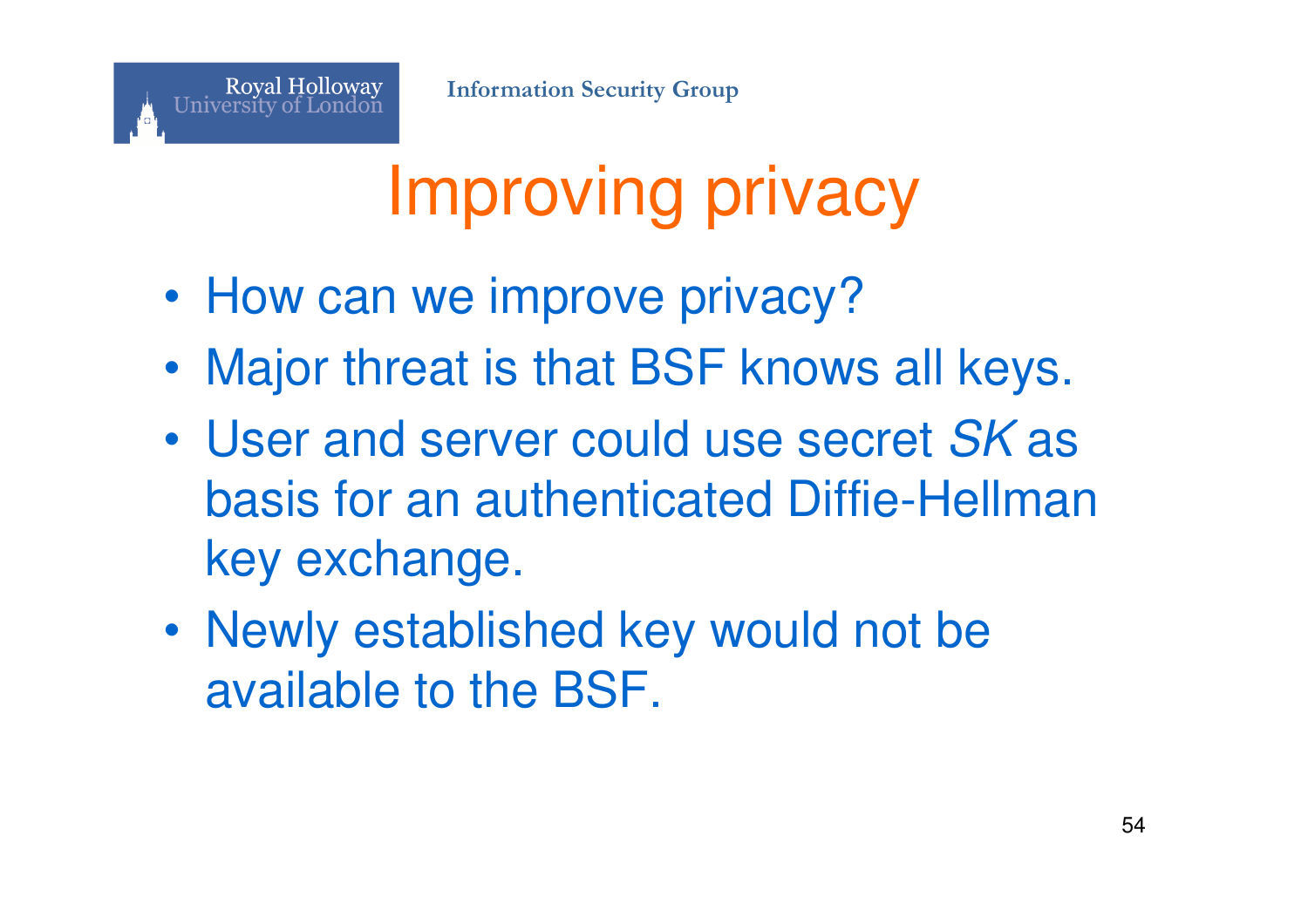

#### **Contents**

- •Security infrastructures
- •GAA
- •UMTS-GAA
- •EMV-GAA and TC-GAA
- •Applying GAA variants
- •Privacy issues
- •**Conclusions**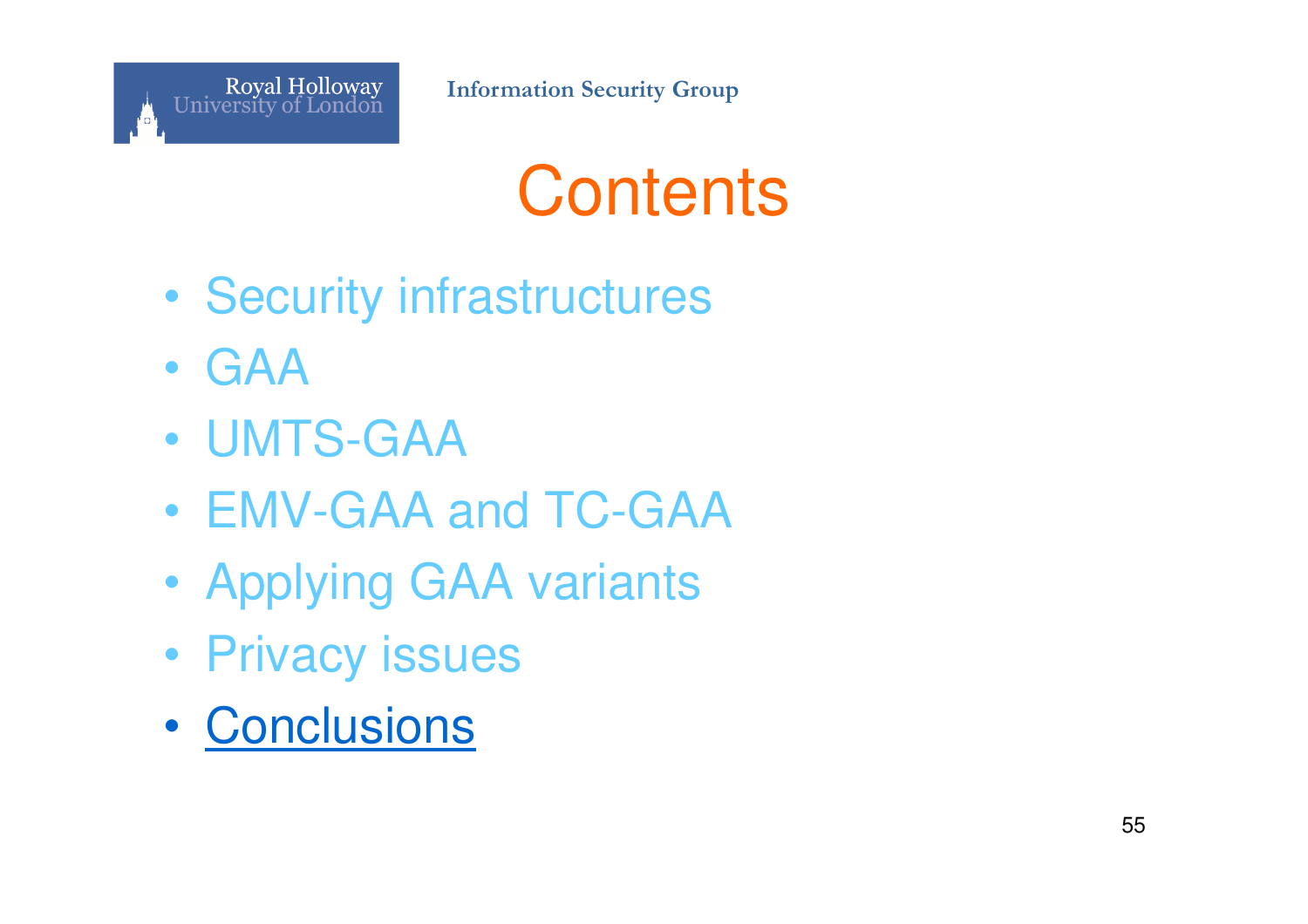

## **Conflicts**

- • As has been observed many times, there is a major conflict between:
	- $\mathcal{L}_{\mathcal{A}}$  , the state of the state of the state  $\mathcal{L}_{\mathcal{A}}$  the (claimed) desire of users for privacy, versus:
	- the observable large scale use of services which potentially compromise privacy, e.g. Facebook itself and Facebook Connect.
- • Re-using an existing security infrastructure involves some privacy compromises, but it may be very convenient. $\sim$  56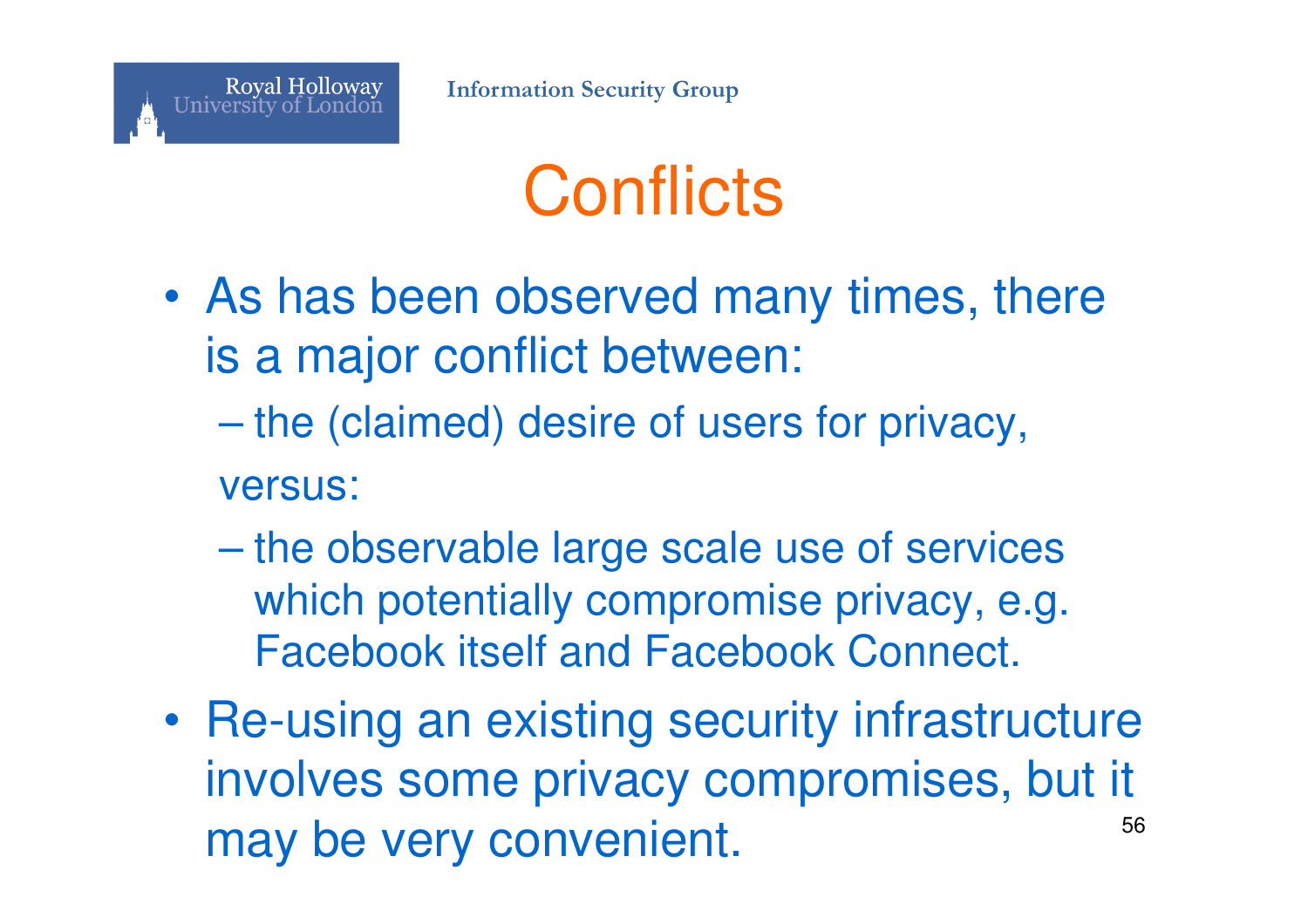## **Trust**

- All these GAA-based schemes require some level of trust in the TTP providing the BSF functionality.
- The exact degree of trust depends on the application.
- This may be a problem for some applications, but not for others, particularly for corporate environments.
- We can also take extra precautions, e.g. by using multiple BSFs.57